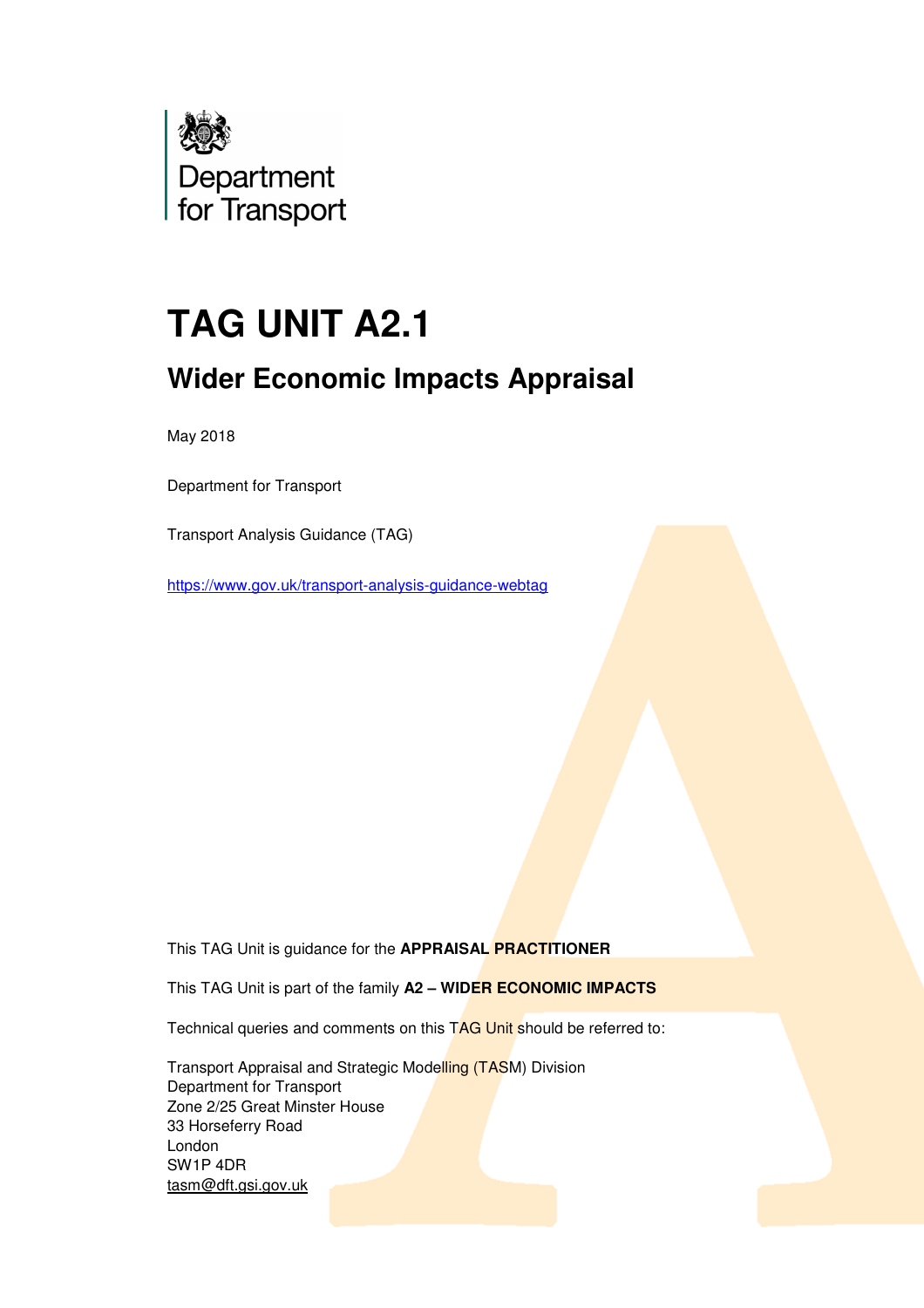# **Contents**

| 1                               | <b>Overview</b>                                                                                                                                                              | 1                              |  |  |  |  |
|---------------------------------|------------------------------------------------------------------------------------------------------------------------------------------------------------------------------|--------------------------------|--|--|--|--|
| 1.1                             | Introduction                                                                                                                                                                 | $\mathbf{1}$                   |  |  |  |  |
| $\mathbf 2$                     | <b>Understanding Economic Performance and Transport Investment</b>                                                                                                           | 5                              |  |  |  |  |
| 2.1<br>2.2<br>2.3<br>2.4        | Introduction<br><b>Transmission Mechanisms</b><br>Capturing Economic Impacts in Transport Appraisal<br>The role of non-welfare metrics in transport appraisal                | 5<br>6<br>$\overline{7}$<br>10 |  |  |  |  |
| 3                               | <b>Quantifying Economic Impacts</b>                                                                                                                                          | 12                             |  |  |  |  |
| 3.2<br>3.3<br>3.4<br>3.5<br>3.6 | Levels of Analysis<br><b>Transport Models</b><br>Supplementary Economic Models (SEM)<br>Complementary Interventions<br>Size of Geographical Study Area and Displacement      | 13<br>15<br>16<br>17<br>18     |  |  |  |  |
| 4                               | <b>Valuing Wider Economic Impacts</b>                                                                                                                                        | 18                             |  |  |  |  |
| 4.1<br>4.2<br>4.3<br>4.4        | Introduction<br><b>Welfare Analysis</b><br>User Benefits and Land Value Uplift<br>Gross Domestic Product Analysis within the Transport Business Cases                        | 18<br>19<br>21<br>22           |  |  |  |  |
| 5                               | Defining the Scope of Analysis - Economic Narrative                                                                                                                          | 23                             |  |  |  |  |
| 6                               | <b>Documenting Analysis - Economic Impacts Report</b>                                                                                                                        | 26                             |  |  |  |  |
| 6.2                             | <b>Technical Analysis</b>                                                                                                                                                    | 26                             |  |  |  |  |
| 7                               | <b>Reporting Impacts</b>                                                                                                                                                     | 29                             |  |  |  |  |
| 7.1<br>7.2<br>7.3<br>7.4        | Introduction<br>Reporting Impacts within the Transport Business Case<br>Reporting Welfare Measures of Economic Impacts<br>Reporting Non-Welfare Measures of Economic Impacts | 29<br>29<br>29<br>30           |  |  |  |  |
| 8                               | <b>References</b>                                                                                                                                                            | 32                             |  |  |  |  |
|                                 | <b>Appendix A Glossary</b>                                                                                                                                                   | 32                             |  |  |  |  |
|                                 | <b>Appendix B Questionnaires for Business Interviews</b>                                                                                                                     | 34                             |  |  |  |  |
|                                 | <b>Appendix C Data Sources</b>                                                                                                                                               |                                |  |  |  |  |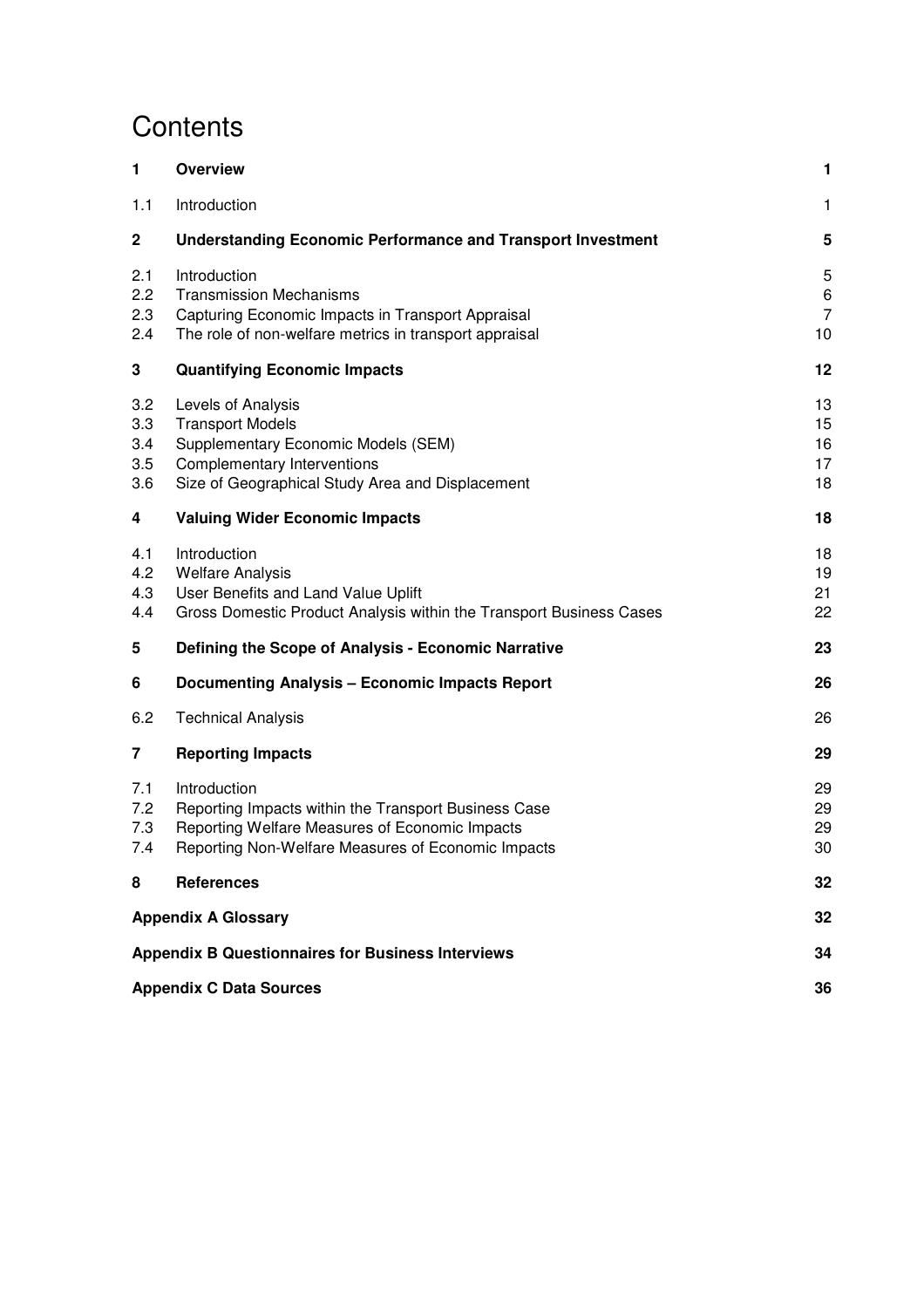### **1 Overview**

#### **1.1 Introduction**

- Within welfare analysis, economic impacts are primarily captured by the estimation of user benefits e.g. as a result of time savings. Under a well-defined set of circumstances user benefits will capture the entire welfare effects of a transport investment. However, if there are 'distortions' or market failures that mean the economy is not functioning efficiently, additional benefits (or disbenefits) will arise as the impact of transport improvements is transmitted into the wider economy. These are termed wider economic impacts and are the subject of the A2 series of units.
- 1.1.2 Besearch has shown that these wider economic impacts can be significant and can arise in a number of ways. These include productivity gains resulting from improvements in how well businesses are connected to each other as well as potential employees, and benefits arising from structural changes as businesses and households relocate.
- This guidance sets out a framework for the investigation and assessment of these wider economic impacts. Underpinning this framework is a number of principles:
	- (a) The economic impacts of transport investments are context specific; the type and magnitude of economic impacts which occur will depend upon the scheme type and more importantly the local attributes, such as workforce skills and the availability of land for development. Given the importance of context specificity, all assessments of economic impacts should be informed by a context specific Economic Narrative that will inform the analytical approach and Appraisal Specification Report. Modelling and valuing wider economic impacts is complex and subject to a high degree of uncertainty. This uncertainty increases when quantifying land use change. Clear, consistent and transparent reporting are required to ensure that the risks associated with wider economic impacts analysis are fully communicated. All analysis that underpins the assessment of impacts should be reported as a technical annex to the Economic Case in the form of an Economic Impacts Report or a report with equivalent content.
	- (b) The Department's appraisal process is based on the principles of the HM Treasury Green Book guidance, which advocates the use of cost benefit (welfare) analysis to determine value for money. Welfare analysis is used as it captures a broad range of impacts, such as economic, environmental and social. Whilst GDP and GVA are useful economic indicators of economic performance they are not a substitute for welfare based measures used to inform the assessment of Value for Money.
	- (c) Decision makers may have an economic objective to stimulate a local/regional economy, which may be more readily informed by non-welfare measures such as GDP rather than welfare analysis. Non-welfare estimates should be referenced in the Strategic Case next to the relevant economic objective. To ensure economic impacts are consistently communicated across the transport business case, welfare and non-welfare measures should be presented alongside each other in the Economic Case and differences explained presenting a clear bridge between these related measures of economic performance. Methods for deriving one from the other are provided in this guidance.
	- (d) Land-use change arising from wider economic impacts can have feedback effects on the transport market which affect transport users, the environment and wider society. The guidance stresses the importance of capturing these feedback effects as a way of ensuring that the analysis is comprehensive.
- The following guidance sets out how to develop the Economic Narrative and reporting requirements; the framework for quantifying and valuing both 'connectivity' and 'structural'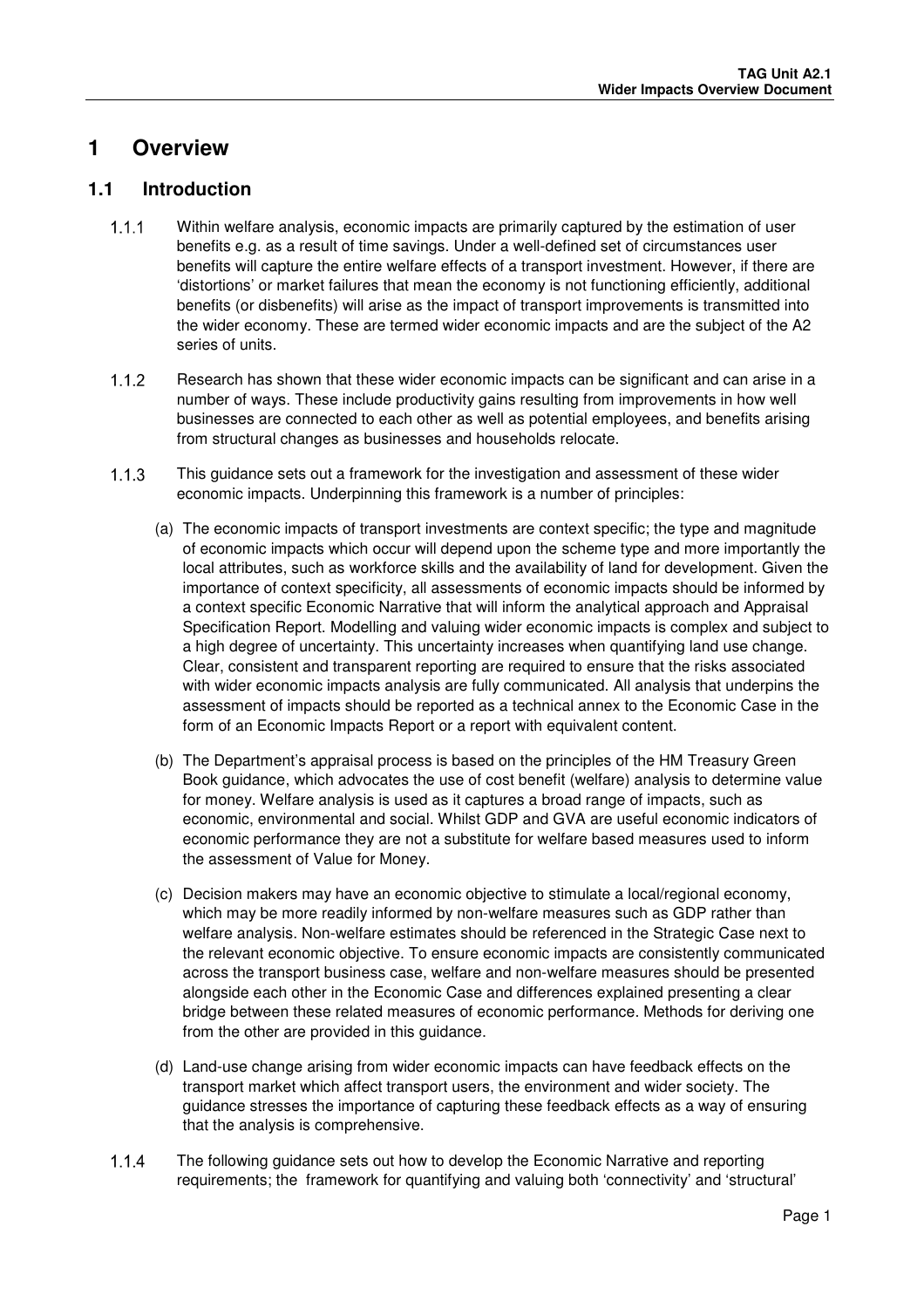wider impacts, with reference to the methodologies to capture the welfare associated with the most significant market failures (TAG unit A2.2 to A2.4); and the approach that should be taken when considering supplementary economic modelling for schemes which are driving significant regeneration or transformational schemes (TAG Unit M5.3). Figure 1 provides a high level overview of the impacts considered in each unit;

#### **Figure 1: Impacts considered in the A2 Units and M5.3**



 Box 1 provides a summary of the key information required for the appraisal of wider economic impacts with links to the relevant parts of WebTAG for more detail.

#### **Box 1: Summary of Key Information for Appraisal of Wider Economic Impacts**

#### **What do we mean by wider economic impacts?**

Wider economic impacts refers to economic impacts which are additional to transport user benefits. They arise because market failures in secondary markets (non-transport markets), such as the labour and land markets, mean that the full welfare impact of a transport investment may not be reflected in the transport market.

#### **Why does the Department care about welfare-based appraisal?**

The purpose of transport appraisal is to estimate the welfare impacts of transport investment to satisfy the accounting officer responsibilities that public expenditure represents value for money; this is in accordance with the requirements of the Treasury's Green Book.

#### **When should this guidance be used?**

This guidance should be used throughout the process of wider economic impact appraisal. It should be followed from the very start of the process, when deciding the scope of the analysis, to ensure a proportionate and consistent approach is adopted to the transport appraisal.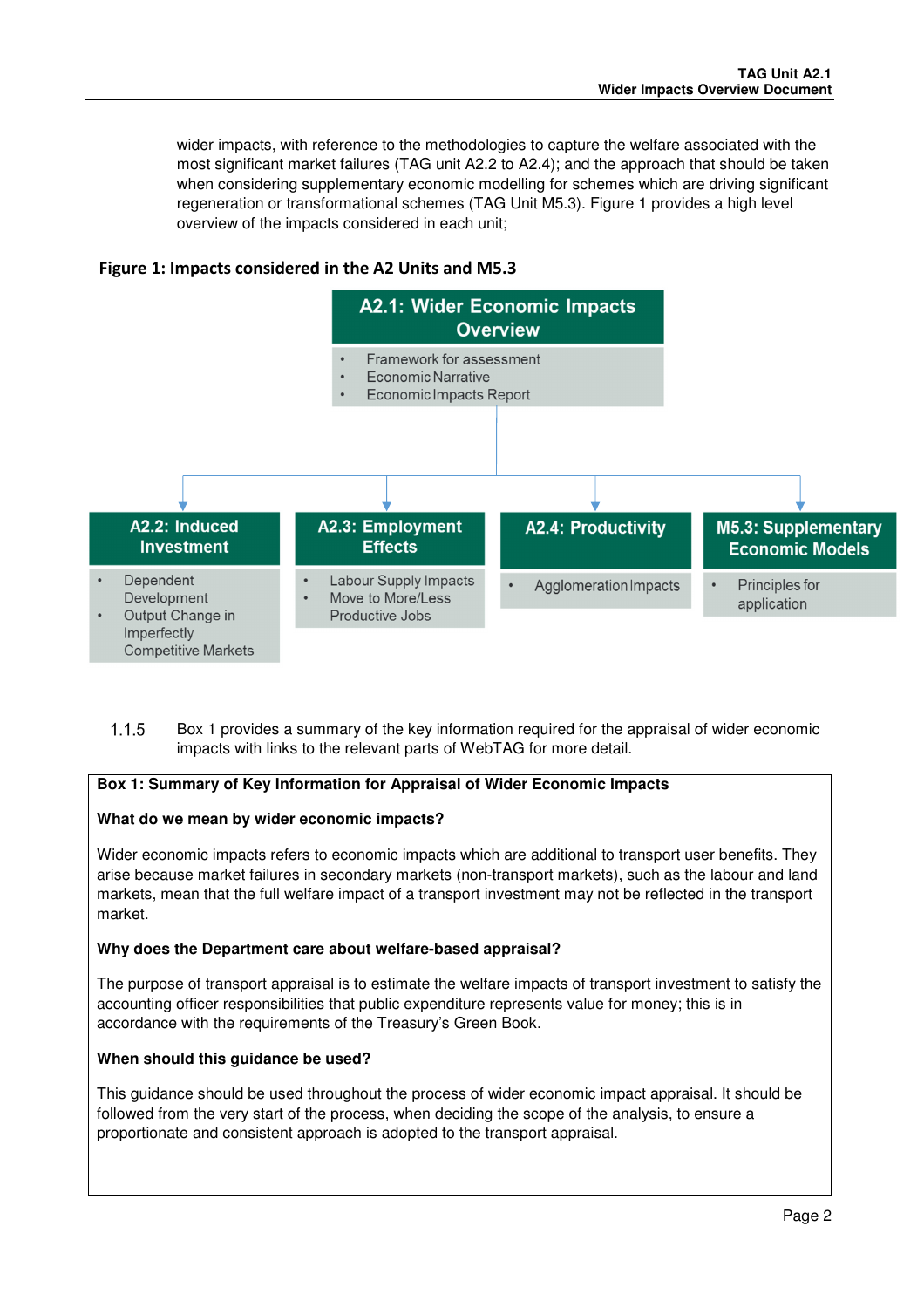#### **Under what circumstances should wider economic impacts be appraised?**

Wider economic impacts can be appraised whenever there are considered to be significant market failures in secondary markets (non-transport markets), which are likely to have a significant bearing upon the welfare impacts of a transport intervention.

The assessment of wider economic impacts should only be undertaken under the following circumstances:

- 1. it is proportionate to do so see 'Guidance for the Technical Project Manager' for further information on proportionate appraisals; and
- 2. the appraisal is accompanied by an Economic Narrative see section 5 for guidance on developing an Economic Narrative.

#### **Under what circumstances should the impact of transport schemes on GDP be appraised?**

GDP is not a substitute for welfare analysis; not all opportunity costs are reflected in GDP, and it is therefore only a partial measure of the full economic impact. It should only be used, if it is relevant, in assessing the extent to which economic objectives in the Strategic Case will be achieved. Where local GDP figures are reported, the net impact on national GDP must also be reported.

Gross Domestic Product measures the value of marketable output during a given period of time. It is often used as a barometer of an area's economic health. It is not necessary for GDP to be reported in Business Cases, as the economic impacts of a transport intervention should already be captured in the welfare assessment. GDP does not inform the value for money assessment and scheme's which do not report estimates of GDP will not be at a disadvantage.

#### **How and when should economic impacts be quantified and valued?**

On the basis of the impacts which have been identified in the Economic Narrative, the relevant methodologies within the wider economic impacts chapters should be applied. These, together with the assessment of user benefits, environmental and social impacts, form the central estimate of the transport appraisal. The technical units A2.2 to A2.4 provides methods to quantify impacts resulting from a scheme. Below is a summary of when such impacts are likely to be relevant to the scheme.

Induced investment (TAG Unit A2-2)

- Dependent development most likely if the existing transport network cannot reasonably accommodate the additional traffic associated with a new development.
- Imperfectly competitive markets most likely if businesses benefiting from the transport improvement have large shares of their markets.

Employment effects (TAG Unit A2-3)

- Labour supply impacts transport is most likely to be a barrier to employment when an area has poor connections to employment centres and/or high transport costs relative to incomes.
- Move to Move Productive Jobs most likely when accessibility is increased and jobs relocate to high productivity locations.

Productivity impacts (TAG Unit A2-4)

• Productivity impacts - most likely when a potential transport scheme falls within or is neighbouring a Functional Urban Region.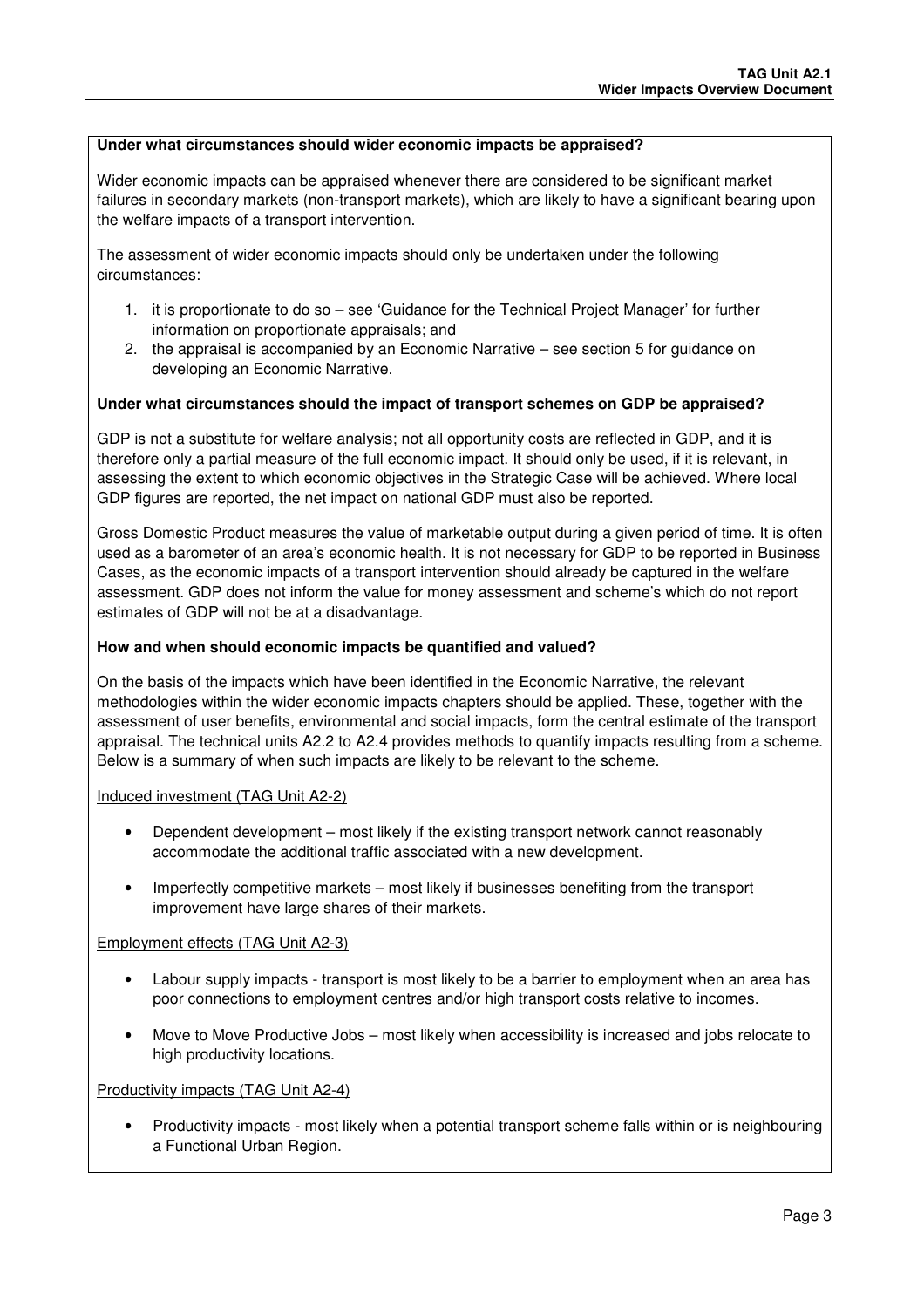#### Supplementary Economic Modelling

Supplementary economic modelling may be undertaken when structural economic impacts are expected to be a significant proportion of the overall impacts of a scheme - for more information on the proportionality and relevance of Structural economic modelling, see TAG Unit M5.3. Supplementary economic modelling may be undertaken in the following circumstances:

- Early in the appraisal process to consider spatial impacts and inform high level strategic decisions around where to locate an investment and identify a preferred scheme.
- To estimate the economy impacts associated with 'transformational' transport schemes, such as land use change.
- To estimate economy impacts not covered in WebTAG Units A1 and A2, for example productivity impacts arising from localisation;
- To obtain context-specific estimates for economy impacts in WebTAG Units A1 and A2, for example applying context-specific agglomeration elasticities; and
- SEM may also be undertaken to estimate sub-national economic impacts such as changes in local employment or GDP.

#### **Under what circumstances will transport schemes expand the size of the national economy?**

Transport investment can only expand the size of the national economy, if it has national supply-side effects. The most immediate supply-side of a transport investment is through its impact on transport capacity.

Transport investments may also induce supply-side effects of the other factors of production, such as the supply of labour. If there is no national supply-side effect, any local economic impacts related to these non-transport factors of production, such as higher levels of employment, will represent a displacement of activity from other locations.

When estimating the complete extent of additionality, scheme promoters should consider a large enough geographical area to capture fully the behavioural responses of households and firms at the national level.

With respect to supply-side effects of non-transport factors of production, the default assumption is 100% displacement; this applies for all types of economic modelling. The onus is on the scheme promoter to present credible evidence that the particular transport investment will affect a non-transport factor of production. If the scheme promoter is unable to present credible evidence of additionality, the particular economic impacts will be considered displaced from elsewhere. Within TAG Units 2.2 to 2.4, guidance is provided on evidence which could be provided to demonstrate a national supply-side impact.

#### **How should the appraisal of economic impacts be reported?**

The results of the welfare and non-welfare analysis should be reported in the Economic Case and reconciled; if non-welfare measures usefully inform the extent of which an economic objective has been met these should also be referenced in the Strategic Case. See section 7 for more information.

The technical analysis, such as assumptions and modelling methods, should be reported in an Economic Impacts Reports, which accompanies the Business Case. The Economic Impacts Report is designed to improve transparency, so that analysis can be objectively scrutinised. For guidance on producing an Economic Impacts Report see section 6.

#### **How should wider economic impacts inform a scheme's value for money assessment?**

The Department for Transport recognises various types of analysis may be used to inform a value for money assessment.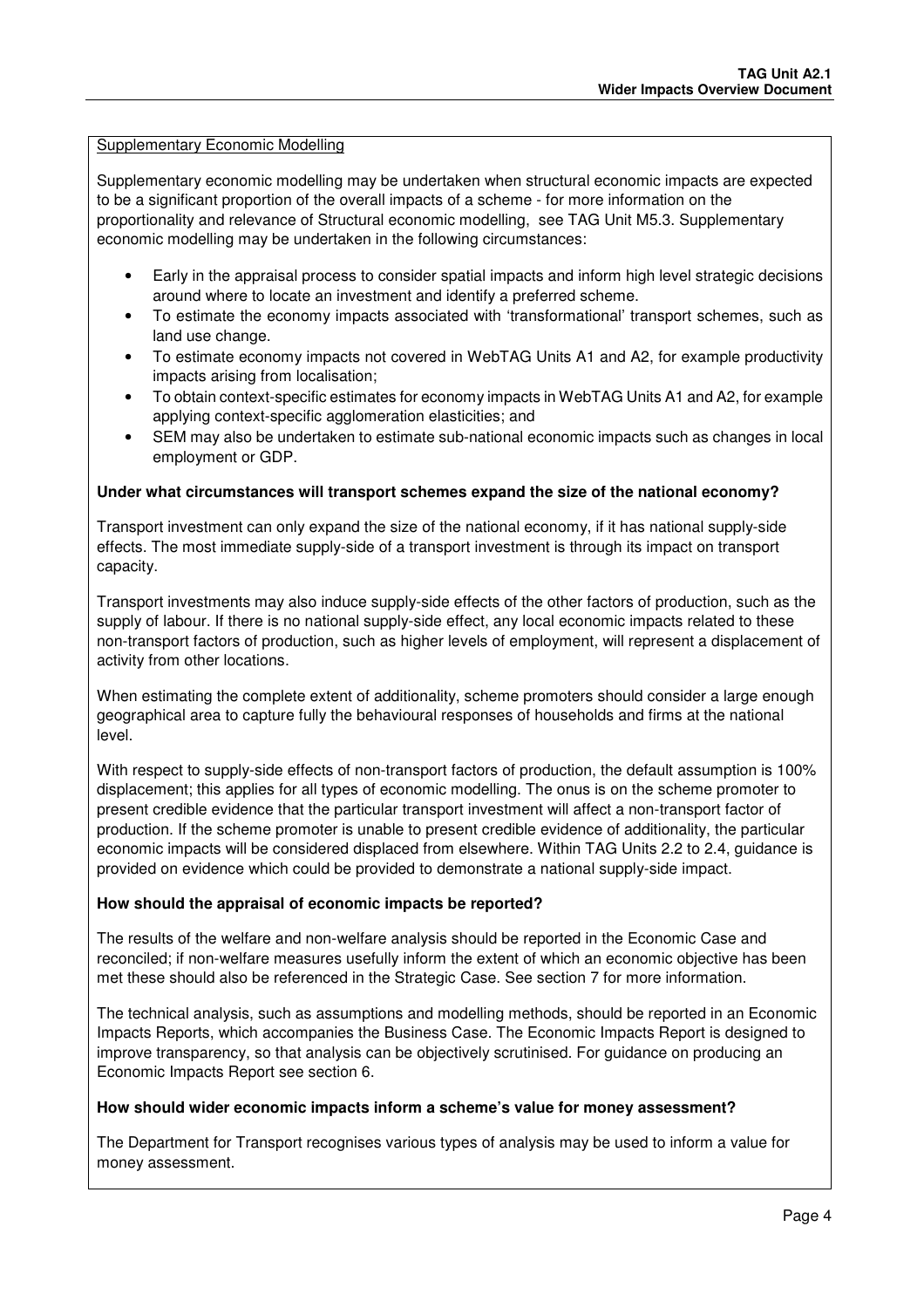The following wider economic impacts are included in the adjusted metric:

- Labour supply impacts
- Static clustering
- Output change in imperfectly competitive markets

All other wider economic impacts should be reported as indicative monetised impacts or non-monetised impacts within the value for money assessment – see value for money guidance<sup>1</sup> for more information.

#### **How should Non-Economic impacts resulting from a scheme inform the value for money assessment?**

Transport interventions and their associated economic impacts may have environmental, social and distributional impacts. Non-economic impacts are not within the scope of the Wider Economic Impacts guidance. Nevertheless, scheme-relevant impacts are important for the Value for Money assessment and should therefore be captured - See TAG units A3 and A4 for further details.

- This TAG Unit describes the considerations and processes required in the assessment of wider economic impacts:
	- Understanding the source of economic impacts and the interactions of secondary (nontransport) and transport markets (section 2);
	- Quantification of economic impacts (section 3);
	- Valuation of economic impacts and the sources of additional benefits (section 4);
	- Defining the scope of the economic analysis (section 5);
	- Documenting analysis in transparent manner (section 6); and
	- Reporting welfare and non-welfare measures of economics impacts (section 7).

### **2 Understanding Economic Performance and Transport Investment**

#### **2.1 Introduction**

l

- 2.1.1 This section outlines the transmission mechanisms through which transport improvements can impact the level and location of economic activity. The section is structured as follows:
	- Section 2.2 explains the transmission mechanisms through which transport investments can impact the level and location of economic activity, and the importance of additionality;
	- Section 2.3 summarises how economic impacts are captured in the Transport Business Case; and
	- Section 2.4 outlines the role of GDP within the Transport Business Case

<sup>1</sup> https://www.gov.uk/government/publications/dft-value-for-money-framework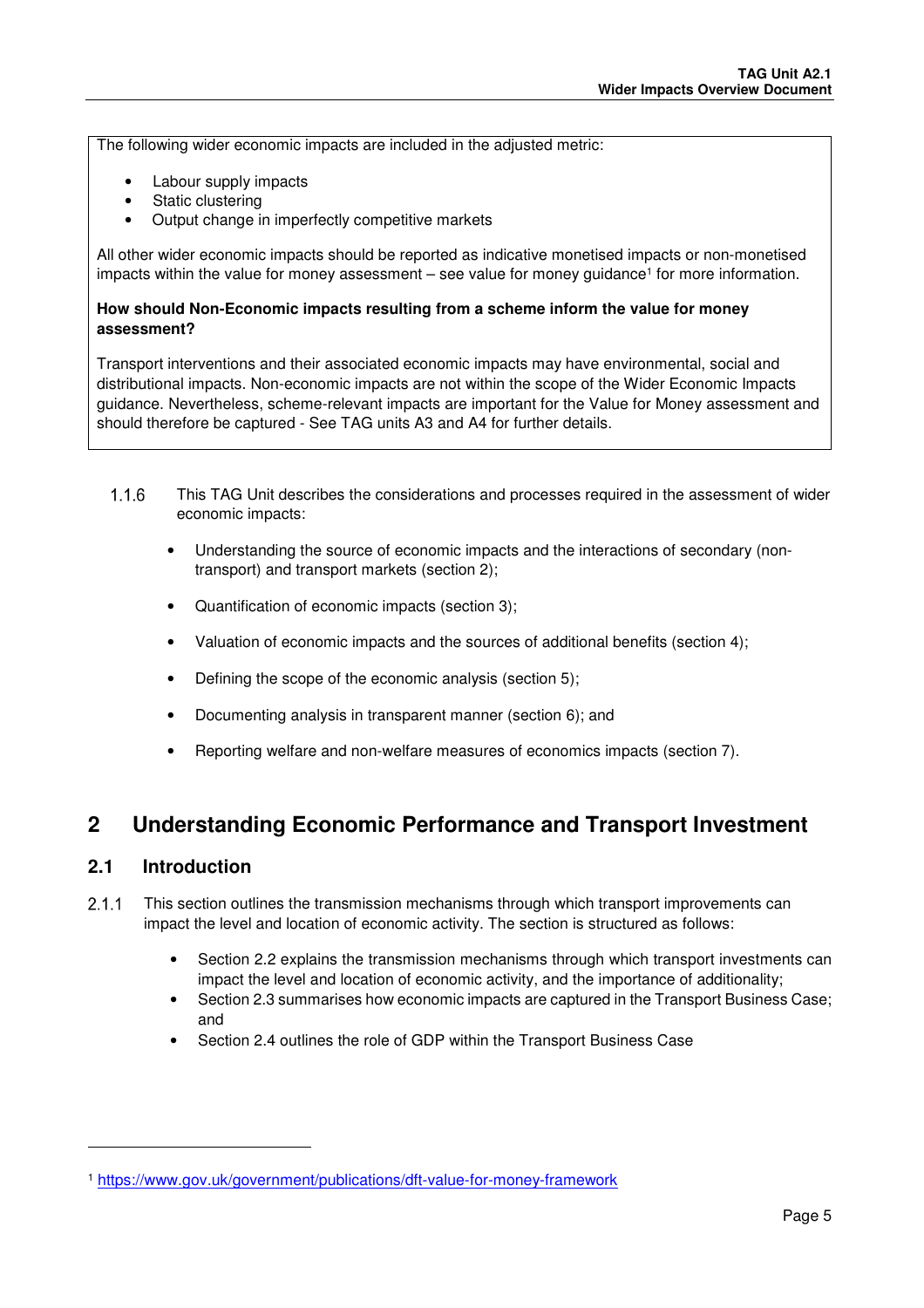### **2.2 Transmission Mechanisms**

-

- 2.2.1 This section outlines the mechanisms through which transport investment can impact the level and location of economic activity. These impacts will be context specific; the type and magnitude of economic impacts which occur will depend on the scheme type and more importantly the local attributes, such as workforce skills and developable plots. Given the importance of local attributes, complementary interventions, such as investment in skills and land zoning, may be required for the full potential of the transport investment to be realised. The rest of this sub-section presents the economic impacts of transport investment.
	- 2.2.2 The direct effect of a transport investment is a change in accessibility, as measured by a change in generalised travel costs (GTCs), which can be observed in the transport market. Well targeted transport investments improve accessibility (reduced GTCs); in other words transport investments make travel between different locations easier.
	- 2.2.3 The reduction in GTCs acts to raise productivity, as activities can be completed with fewer resources (time and financial).<sup>2</sup> Where the GTC reductions accrue to businesses this will directly impact economic performance (productivity increases).
	- GTC reductions are transmitted to secondary (non-transport) markets, as households and businesses change their behaviour in response to the new opportunities. The behavioural responses, such as induced investment and employment effects, will lead to changes in the level and location of economic activity – see Box 2 for summary of potential behavioural responses.
	- 2.2.5 With the exception of static clustering, changes in secondary markets are associated with land use change (changes in the purpose or intensity of usage). For example, if a transport investment were to induce a housing developer to replace terraced housing with an apartment block (induced investment), this would be equivalent to an increase in the intensity of usage. Similarly, if a manufacturing business were to relocate from an urban to a rural area, it may involve a change in the purpose of land use, in the latter from agricultural to manufacturing.
	- Furthermore, for every scheme there will be a broad spectrum of responses, with the response of an individual transport user (household or business) dependent upon the specific context in which it operates. For example, a business operating in a market with elastic demand may find that it can profitably increase output, such that it either expands its operations on the existing plot (increased intensity of land use) or relocates to a new, bigger plot (change of land use purpose). Alternatively, a business, for which the delivery of output is not time critical may relocate, moving away from its customers to take advantage of lower rents in other areas with no change in the level of output or employment. The full spectrum of responses and impacts in secondary markets should be considered as part of the Economic Narrative.
	- Understanding these impacts in secondary markets is important not least because any land use changes will change the demand for travel and hence accessibility. These feedback effects have the potential to change generalised travel costs and lead to further changes in behaviour and economic performance. An important role of the Economic Narrative is to understand the potential significance of these feedback effects and to consider how these can be represented in the modelling approach.

<sup>2</sup> Note only changes in generalised travel costs as a result of a transport capacity improvement (supply-side effect) will increase productivity at the national level. When reductions in generalised travel costs are the result of transfers, such as taxes, subsidies or reduced profits, there will be no increase in productivity at the national level.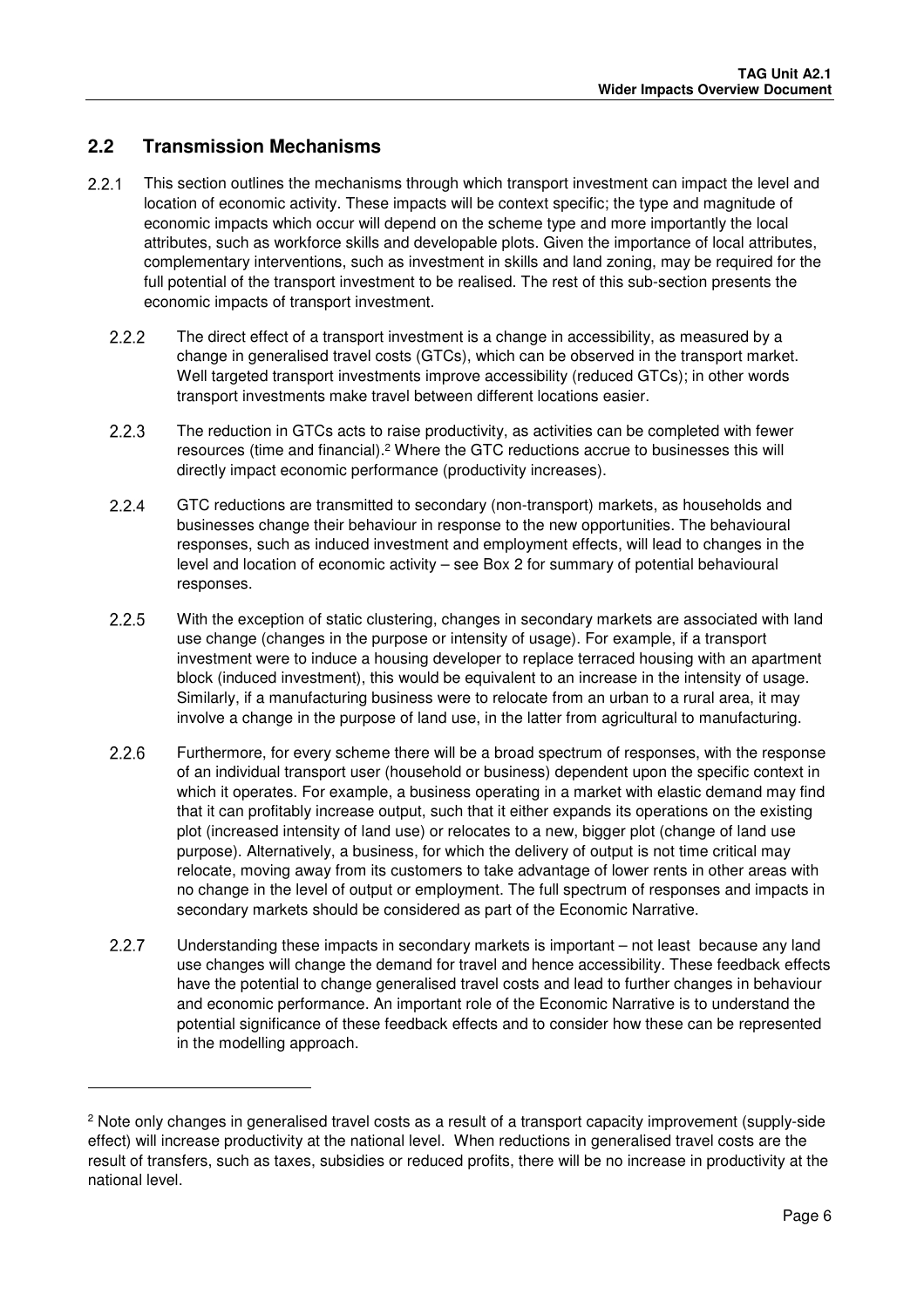Box 2 summarises the economic impacts which could occur in response to a reduction in transport costs.

#### **Box 2: Summary of Economic Impacts**

Impacts in the Transport Market

**Generalised Travel Costs:** accessibility changes as a result of transport investment.

Well targeted transport investments improve accessibility; in other words transport investment makes travel between different locations easier. Improvements in accessibility are measured by changes in generalised travel costs (GTCs). The reduction in GTCs will affect transport outputs, such as trip frequency, distribution, time period and mode choice.

Impacts in Secondary (non-transport) Markets

**Induced Investment:** changes in the productive capacity of the economy as a result of a transport investment. The change in attractiveness affects households' and firms' location decisions, it may also affect firms' opinions about the desired level of activity. Induced Investment changes land use, in terms of purpose or intensity of usage.

**Employment Effects**: changes in the level or location of employment. Changes in induced investment will affect firms demand for employment, in terms of the level and/or location, all else equal. The initial change in accessibility will also affect households' supply of labour, through the effect of the GTC reduction on the real wage. The employment effects are also associated with land use change, as land must be used more intensely or brought into production to accommodate the increased number of workers. It should be noted that if there is no change in the supply of labour at the national level, increased employment in one firm, locality or region will be at the expense of others; this is referred to as displacement. Nevertheless, even with displacement the relocation of employment may have productivity effects.

**Agglomeration Economies:** productivity is affected by the density of economic activity; this is a one of the reason for the existence of cities and specialised cluster, such as financial hubs (Venables et al. 2014). The productivity impacts may occur within or across industries, termed localisation and urbanisation economies respectively. Agglomeration economies are externalities and so are not reflected in transport markets.

Transport investments can increase the density of economic activity through two mechanisms:

- i. **Static clustering:** The density of economic activity can be affected by changes in generalised travel costs which brings firms and employees effectively closer together. Reductions in generalised travel costs will increase productivity arising from static clustering and vice versa.
- ii. **Dynamic clustering**: the physical density of economic activity can change as a result of changes to either the level or location of economic activity. Note that if there is a relocation of economic activity, the increased productivity in the area gaining jobs will be at the expense of those losing jobs but the total change in productivity need not sum to zero. Only an increase in jobs at the national level will have an unambiguous positive effect on productivity arising from dynamic clustering.

### **2.3 Capturing Economic Impacts in Transport Appraisal**

2.3.1 The Department's appraisal process is based on the principles of the HM Treasury Green Book guidance, which advocates the use of cost benefit (welfare) analysis to determine the value for money of investment spend. In addition to Economic Impacts, welfare analysis captures a broad range of impacts such as environmental and social impacts. Non-economic impacts are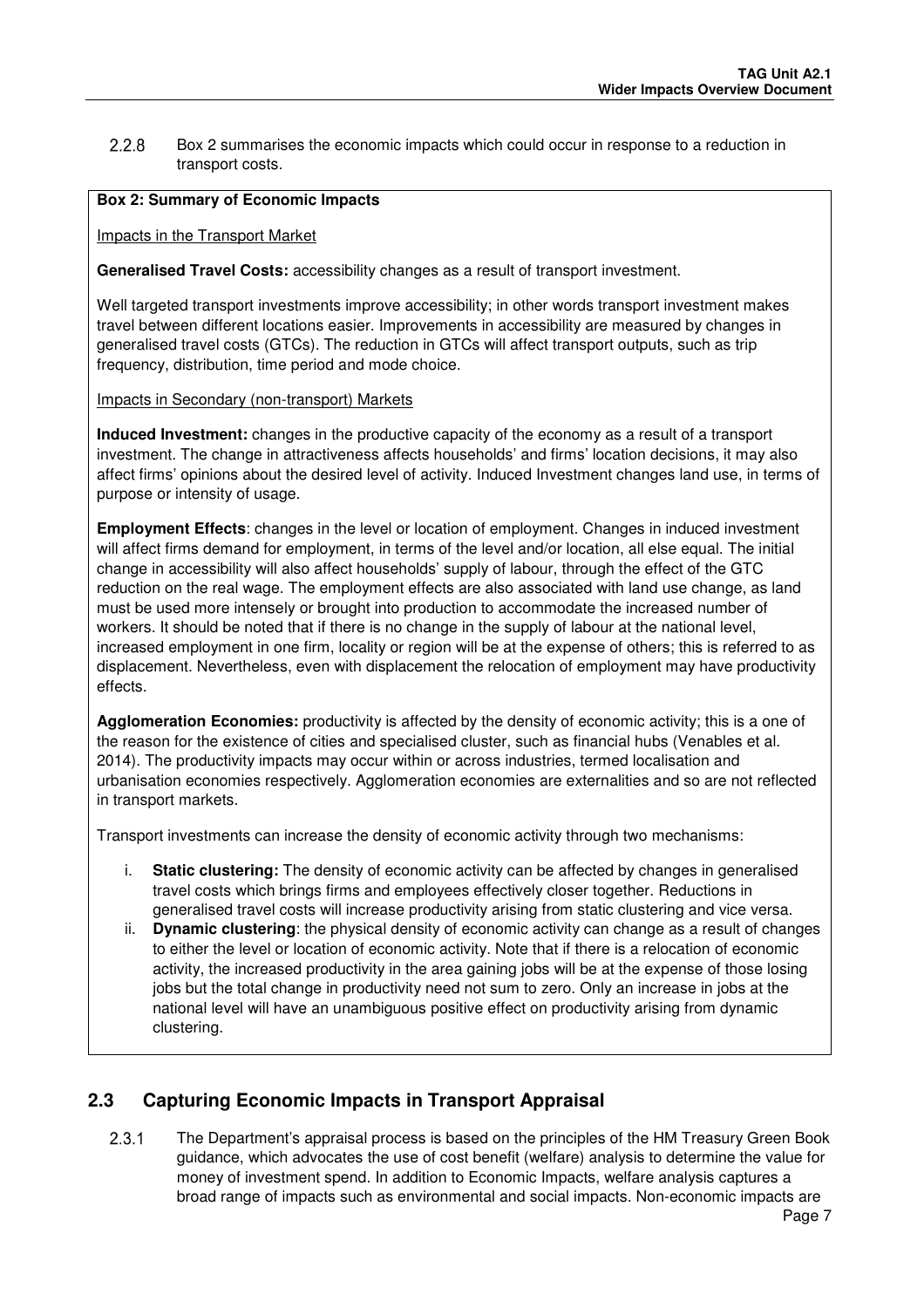not within the scope of the Wider Economic Impacts Guidance - for further details, see TAG units A3 and A4.

- 2.3.2 Within welfare analysis economic impacts are primarily captured by the estimation of user benefits – see User and Provider Impacts (A1.3). Under a well-defined set of circumstances user benefits will capture the entire welfare effects of a transport investment; these conditions are that the rest of the economy is operating perfectly efficiently. The methodology to value user benefits using the 'rule of a half' provides the best approximation when feedback effects into travel demand as a result of land use change are not significant. Whilst improvements in transport may be transmitted into the wider economy (e.g. reduction in business costs being passed onto consumers as lower prices) under these assumptions such changes are simply transfers and net out in aggregate and can be ignored (Venables et al 2014).
- 2.3.3 These conditions fail if there are (a) significant feedback effects into the transport market as a result of land use change or (b) 'distortions' or market failures which mean the economy is not functioning efficiently. In these situations additional benefits (or disbenefits) may arise when the impact of transport improvements is transmitted into the wider economy.

#### **Land Use Change**

- 2.3.4 The 'rule of a half' methodology that is used to estimate user benefits is less accurate where land use change is significant. For the majority of schemes assuming 'fixed land use' transport user benefits will not materially impact upon the value for money assessment, as land use change and the resultant feedback effects to the transport market are unlikely to be significant in the overall context of the appraisal. There may be a small number of business cases which are predicated on land use change, for example where journey costs changes are large where the missing user benefits could be significant. It is not possible to determine a priori either the magnitude of the missing user benefits and user costs or whether these would increase or reduce the user benefits, estimated with fixed land use. The missing user benefits may be approximated by land value uplift in the case of dependent development or through supplementary economic modelling – see sections 3 and 4 for more details.
- If significant land use change is forecast, this will also have effects for the appraisal of transport external costs and non-economic impacts. For this reason care should be taken to ensure these impacts are appraised consistent with the do-something and do-minimum land use – see A2.2 Induced Investment for guidance on transport external costs under land use change, Environmental Impacts (A3), and Social and Distributional Impacts (A4).
- 2.3.6 The focus of the units A2.2 to A2.4 is the identification, quantification and valuation of those additional benefits, which arise due to 'distortions' and market failures: the additional benefits are termed wider economic impacts because they are estimated by analysing changes in nontransport markets.

#### **Distortions/Market Failures**

- 2.3.7 Market failures and distortions, which cause markets to function inefficiently, are observed through the divergence of private costs and benefits experienced by individuals or businesses and the costs and benefits to society at large. User benefits capture the private costs and benefits, while wider economic impacts capture changes in the divergence.
- 2.3.8 The guidance provides methodologies to capture the welfare associated with the most significant market failures and distortions in secondary markets. However, there could potentially be market failures, such as coordination failures (Venables et al. 2014). In addition, the methodologies are scheme neutral, such that they may not fully reflect the specific context of a particular transport investment. For guidance on estimating wider economic impacts not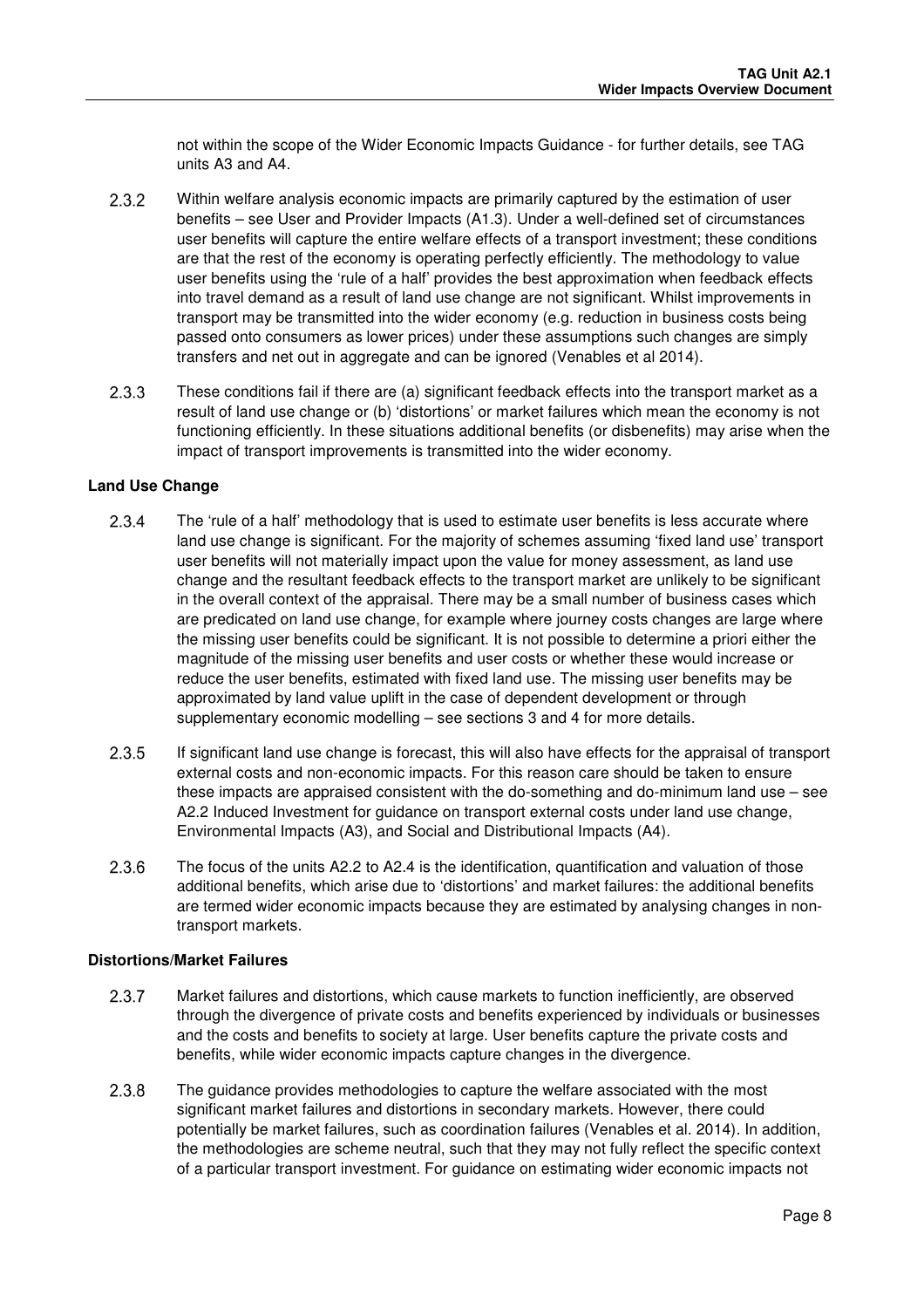captured in TAG Units A2.1 to A2.4 or applying more context specific evidence in appraisal see TAG Unit M5.3.

 A summary of potential market failures and distortions is presented in Table 1. Note the fourth column references TAG units which provide methods for estimating the extent to which a transport intervention impacts these market failures. The rows are left blank where no method currently exists in WebTAG.

### **Table 1 - Market failures and distortions**

| <b>Market failures</b><br>and distortions         | <b>Explanation</b>                                                                                                                                                                                                                                                   | <b>Potential context-specific</b><br>evidence to identify<br>market failures and<br>distortions                                                                                                  | <b>Method</b><br>to<br>capture? |  |  |  |
|---------------------------------------------------|----------------------------------------------------------------------------------------------------------------------------------------------------------------------------------------------------------------------------------------------------------------------|--------------------------------------------------------------------------------------------------------------------------------------------------------------------------------------------------|---------------------------------|--|--|--|
| <b>Product markets</b>                            |                                                                                                                                                                                                                                                                      |                                                                                                                                                                                                  |                                 |  |  |  |
|                                                   | Where markets are dominated by a small<br>number of businesses, there is a risk that                                                                                                                                                                                 | Small number of<br>$\bullet$<br>businesses in a given<br>sector.<br>Evidence for 'barriers to<br>$\bullet$                                                                                       |                                 |  |  |  |
| Imperfect<br>competition                          | supply is restricted in order to raise prices<br>above marginal production costs. This may<br>result in an inefficiently low levels of<br>production and investment in this sector.                                                                                  | entry' of a given market.<br>$\bullet$<br>Evidence that<br>businesses in this sector<br>have 'market power' (i.e.<br>can set prices above<br>marginal production<br>costs).                      | A2.2                            |  |  |  |
| Tax distortions                                   | Firms make investment decisions on the basis<br>of private costs and benefits. Nevertheless,<br>the requirement to pay tax on profits may<br>distort businesses incentives, potentially<br>resulting in an inefficiently low levels of<br>production and investment. | Evidence that tax<br>$\bullet$<br>distortions are<br>influencing businesses'<br>investment decisions.                                                                                            |                                 |  |  |  |
| Positive<br>externalities from<br>product variety | There may be positive externalities to<br>consumers and businesses as a result of an<br>increase in the variety of goods and services<br>available.                                                                                                                  | Evidence that proposed<br>$\bullet$<br>investments will<br>significantly increase the<br>variety of goods and<br>services available.                                                             |                                 |  |  |  |
| <b>Land markets</b>                               |                                                                                                                                                                                                                                                                      |                                                                                                                                                                                                  |                                 |  |  |  |
| Land rationing                                    | Planning policies may be inefficiently<br>restrictive, resulting in an inefficiently low level<br>of investment in new developments.                                                                                                                                 | Significant differential<br>$\bullet$<br>between the price of<br>developed and un-<br>developed land in the<br>local area.                                                                       | A2.2                            |  |  |  |
| Imperfect<br>competition                          | If land is owned by a small number of<br>individuals or institutions there is a risk that<br>supply is restricted in order to raise the value<br>of developed land. This may result in an<br>inefficiently low level of investment in new<br>developments.           | Land held by a small<br>$\bullet$<br>number of land-owners.<br>$\bullet$<br>Large areas of under-<br>utilised land in city<br>centres (e.g.<br>warehouses, poor<br>quality developments<br>etc). |                                 |  |  |  |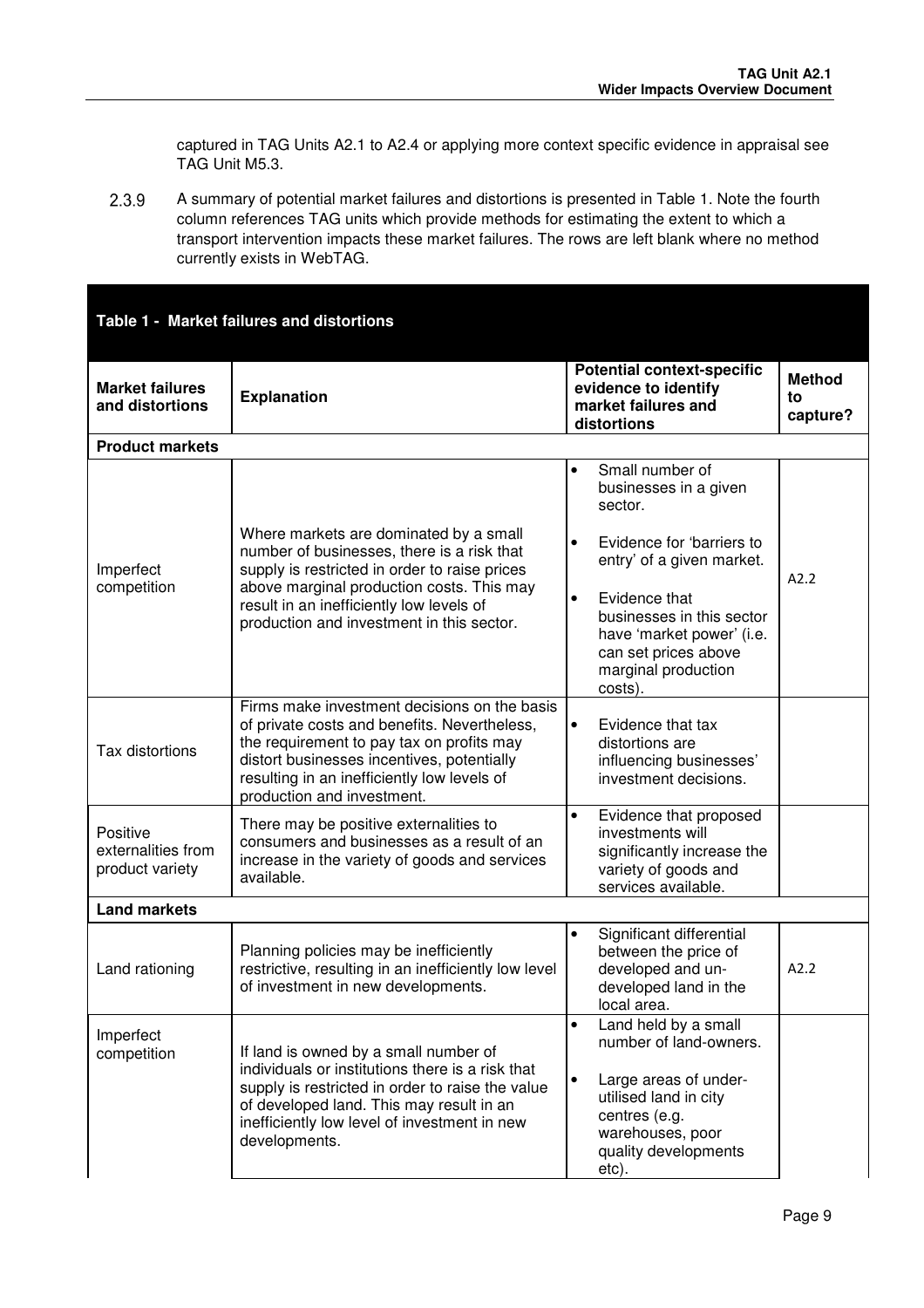| Co-ordination<br>failure                                   | Developers may under-invest in local<br>transport improvements due to co-ordination<br>failure, resulting in an inefficiently low level of<br>investment in new developments.                                                                                                                                                                                                                        |                                     | Evidence that there are<br>a number of developers<br>who might benefit from<br>local transport<br>improvements.                                                                                                                                                |      |  |  |  |  |  |  |  |  |
|------------------------------------------------------------|------------------------------------------------------------------------------------------------------------------------------------------------------------------------------------------------------------------------------------------------------------------------------------------------------------------------------------------------------------------------------------------------------|-------------------------------------|----------------------------------------------------------------------------------------------------------------------------------------------------------------------------------------------------------------------------------------------------------------|------|--|--|--|--|--|--|--|--|
| <b>Labour markets</b>                                      |                                                                                                                                                                                                                                                                                                                                                                                                      |                                     |                                                                                                                                                                                                                                                                |      |  |  |  |  |  |  |  |  |
| Frictional<br>unemployment                                 | Individuals do not instantaneously find jobs<br>upon entering the labour market or leaving<br>previous employers, such that there is a time<br>search element to unemployment.                                                                                                                                                                                                                       | $\bullet$                           | Evidence from<br>Department for Work<br>and Pensions' data that<br>durations on benefits are<br>higher than the national<br>average.                                                                                                                           |      |  |  |  |  |  |  |  |  |
| Wage rigidities                                            | Markets are often characterised by sticky<br>prices, in which the market price does not<br>equate supply and demand in the short term,<br>such that there is excess demand or supply<br>for labour. In the case of excess supply of<br>labour, this is referred to as structural<br>unemployment.                                                                                                    | $\bullet$<br>$\bullet$<br>$\bullet$ | Evidence of strong<br>trades unions and<br>professional bodies.<br>Evidence of national<br>minimum wage rates set<br>at the wrong level for the<br>local labour market.<br>Evidence of<br>unemployment being<br>concentrated within a<br>particular skill set. |      |  |  |  |  |  |  |  |  |
| Tax distortions                                            | Individuals and businesses make decisions<br>about how much labour to supply and<br>demand on the basis of the private gain<br>(wages and profits). The imposition of taxation<br>may distort the incentives of individuals to<br>supply and businesses to demand labour,<br>thereby affecting the competitive labour<br>market equilibrium.                                                         | $\bullet$                           | Evidence that wages<br>received by employees<br>differ from the cost<br>incurred by the employer<br>as a result of labour<br>taxes.                                                                                                                            | A2.3 |  |  |  |  |  |  |  |  |
| Monopsony<br>buyers                                        | If the local labour market is dominated by a<br>single employer, the dominant position may<br>be exploited to artificially hold the wage rate<br>below the market clearing price, such that<br>employment is below the competitive market<br>outcome.                                                                                                                                                | $\bullet$                           | Extent to which the<br>market is dominated by<br>a single employer.                                                                                                                                                                                            |      |  |  |  |  |  |  |  |  |
| Agglomeration                                              |                                                                                                                                                                                                                                                                                                                                                                                                      |                                     |                                                                                                                                                                                                                                                                |      |  |  |  |  |  |  |  |  |
| <b>Externality from</b><br>density of<br>economic activity | Individuals and firms derive productivity<br>benefits from locating in close proximity to<br>other individuals and firms. These arise from<br>improved labour market interactions,<br>knowledge spill-overs and linkages between<br>intermediate and final goods suppliers - these<br>can occur within an industry (localisation<br>economies) and/or across industries<br>(urbanisation economies). | $\bullet$                           | Large-scale<br>developments located<br>within or close to a<br>Functional Urban Area<br>(defined in TAG Unit<br>$A2.4 - Productivity$<br>Impacts).                                                                                                             | A2.4 |  |  |  |  |  |  |  |  |

### **2.4 The role of non-welfare metrics in transport appraisal**

 Business Cases often include economic objectives that extend beyond the value for money conclusions such as increasing employment or regenerating a local area. The extent to which these objectives are achieved may be better informed by non-welfare measures such as GDP rather than welfare estimates. Where economic objectives are set out in the Strategic Case,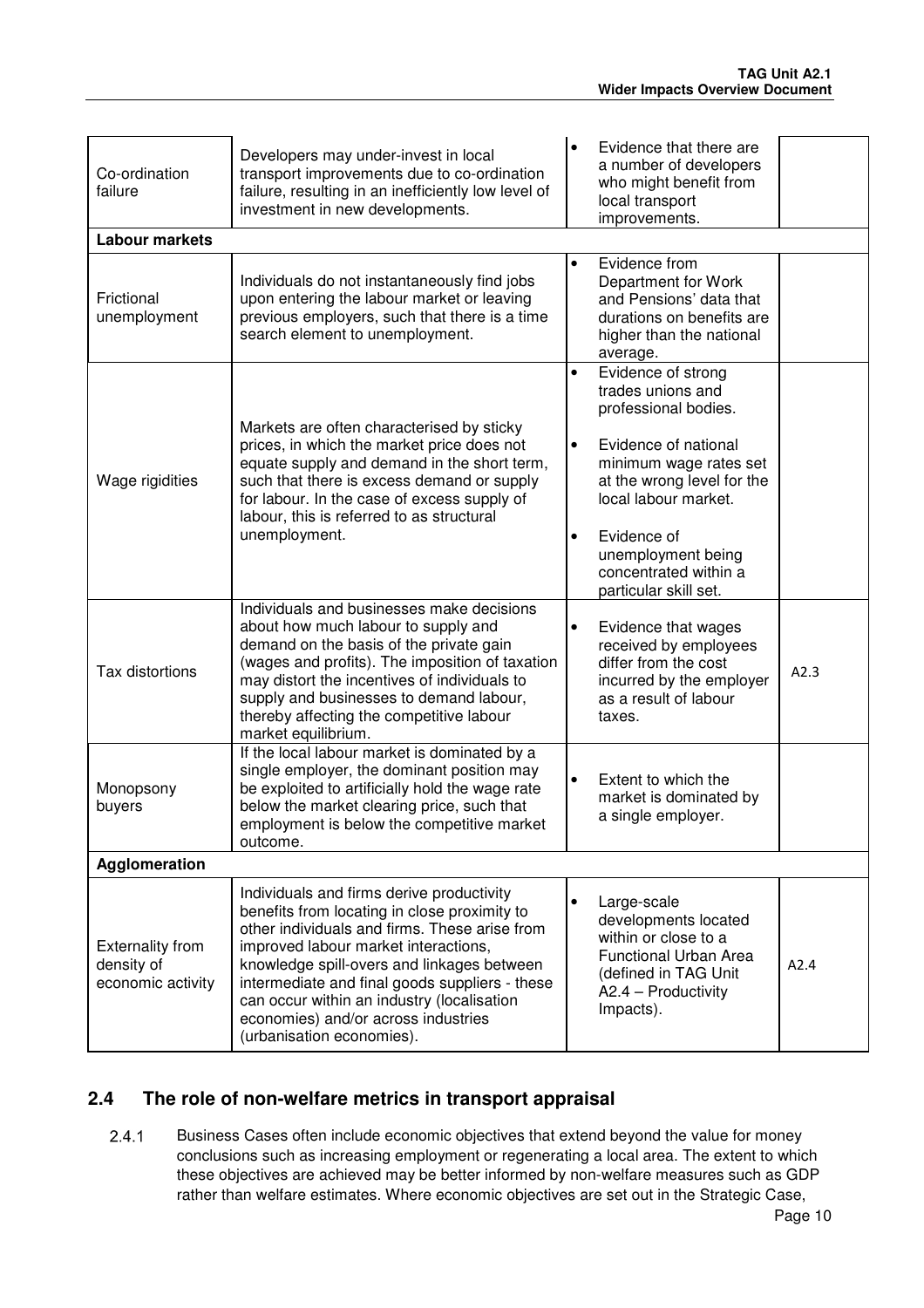non-welfare measures reported in the Economic Case may also be referenced – see section 7.4 on reporting non-welfare measures.

- Gross Domestic Product (GDP) measures the value of marketable output during a given period of time and is often used as a barometer of an area's economic health. It is not necessary for GDP, a non-welfare measure, to be reported within the Transport Business Case, as the economic impacts of a transport investment should already be captured in the welfare analysis. However, in specific circumstances non-welfare analysis may be presented in the Economic Case and referenced in the Strategic Case to inform the extent to which specific economic objectives are met.
- Figure 2 is a stylised representation of the welfare and GDP effects associated with the impacts of transport investment; impacts are grouped according to whether they affect welfare, GDP or both. The latter includes only those impacts, for which the welfare and GDP changes are unambiguously equivalent and includes business user benefits and all wider economic impacts.
- Business user benefits are a welfare impact which also affect GDP through improving productivity in the economy. However the relationship between GDP and welfare from other impacts is more complex. For example a commuter travel time reduction, which induces someone into the labour market. The impact of that additional job on GDP is the value of the output of that job. However the benefit to the individual (welfare) is smaller. They have gained the wage from their job, but they now have to spend time and money commuting, they have lost leisure time and so on.
- Indeed the benefit to the individual can be no greater than the value of the commuter travel time reduction – otherwise they would not have needed the time saving brought about by the transport improvement to enter the labour market. This is why commuter user benefits capture the welfare effects, and GDP impacts are not necessarily additional.
- 2.4.6 At the same time it is not always true that commuter travel time reductions will result in an increase in GDP. The commuter may choose to enter the labour market, or work more (which will have an impact on GDP), but they could equally choose to use devote the time savings to more leisure time (which has an impact on welfare, but not on GDP). For this reason commuter and leisure user benefits are not considered equivalent to GDP.
- 2.4.7 The only impacts which are additional to user benefits in both welfare and GDP are the result of distortions and market failures in secondary markets – wider economic impacts. In the example of a commuter entering the labour market, there is a distortion introduced by taxation; introducing a 'wedge' between the private benefit to the individual worker (i.e. their take home pay) and the value of what they produce to society (i.e. the value of goods and services they produce).
- 2.4.8 The value of the commuter user benefits reflects the private benefit of that person entering the labour market. However the increase in what is produced (GDP) and its value to society (welfare) is greater than the private benefit by the value of the tax distortion.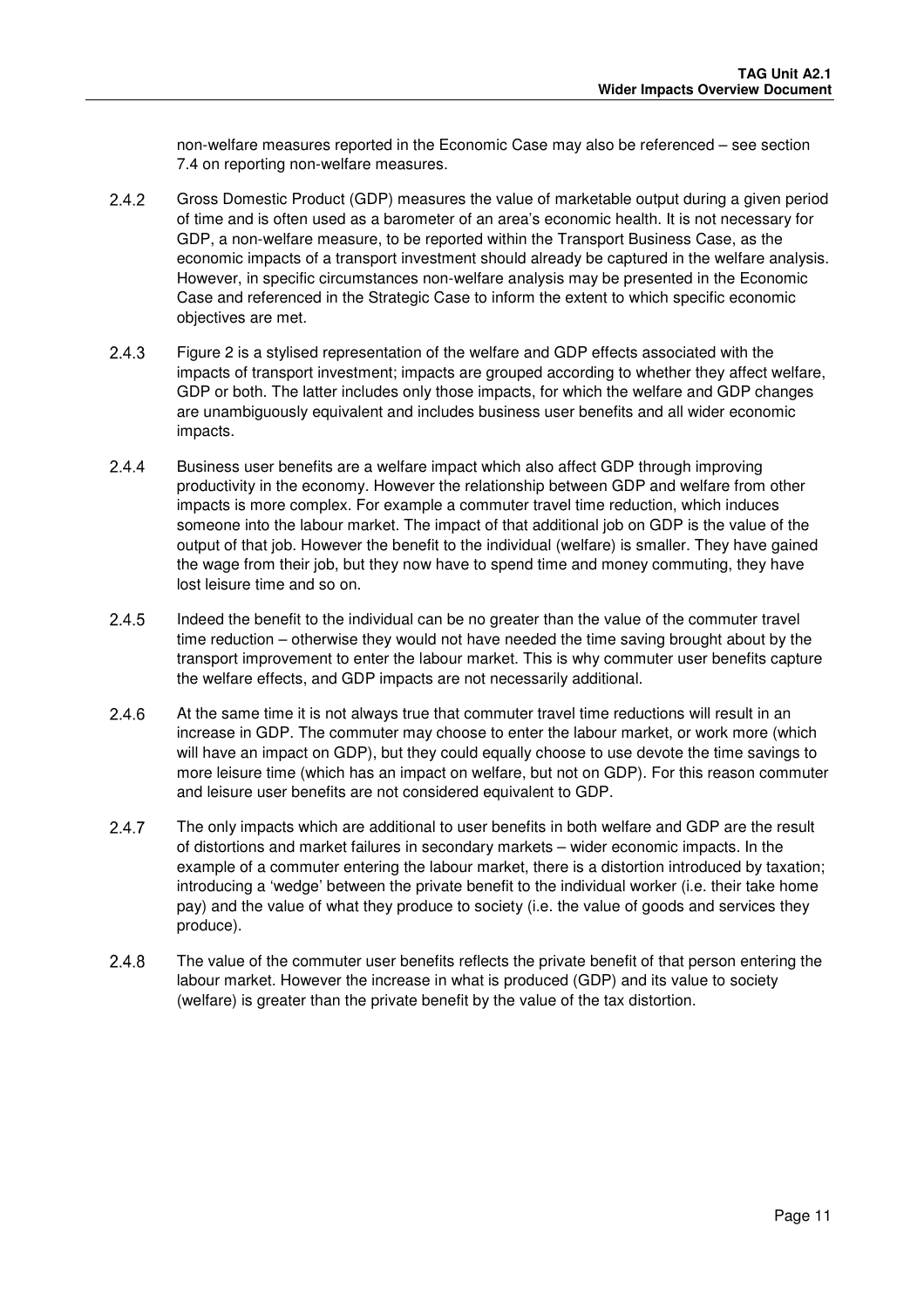



2.4.9 The discussion above raises a number of important implications:

- Increases in economic activity do not necessarily demonstrate that "user benefits" fail to capture all benefits, rather that measures of GDP may fail to capture all of the opportunity costs.
- Wider economic impacts arise from market failures and distortions in secondary (nontransport) markets. It is only by identifying and understanding these market failures and distortions that robust estimates of these additional benefits can be estimated.
- Forecasts of GDP increases will include estimates of user benefits which have been subsequently transmitted into the economy.
- 2.4.10 Within the Business Case, it should be clear to the reader that GDP and welfare are not additive, which this guidance reflects. Impacts on welfare (over and above user benefits) will only occur where distortions or market failures lead to differences between the private costs and benefits and social costs and benefits.

### **3 Quantifying Economic Impacts**

- This section summarises some of the key considerations when modelling the economic impacts of transport investment. The modelling approach selected should be informed by the Economic Narrative which sets out the mechanisms through which a scheme might impact on the economy. A key decision in selecting the appropriate approach is whether supplementary economic modelling is required in addition to a transport model. This will depend on whether significant land use changes are anticipated and/or further evidence is required on the prevalence and scale of market failures and distortions in the wider economy. It is important that when supplementary economic modelling is undertaken key uncertainties are understood and assumptions about complementary investments clearly described.
- 3.1.2 The rest of this section is structured as follows:
	- Section 3.2 introduces the different levels of analysis;
	- Section 3.3 outlines the different scenarios which informs the transport model runs required to estimate wider economic impacts;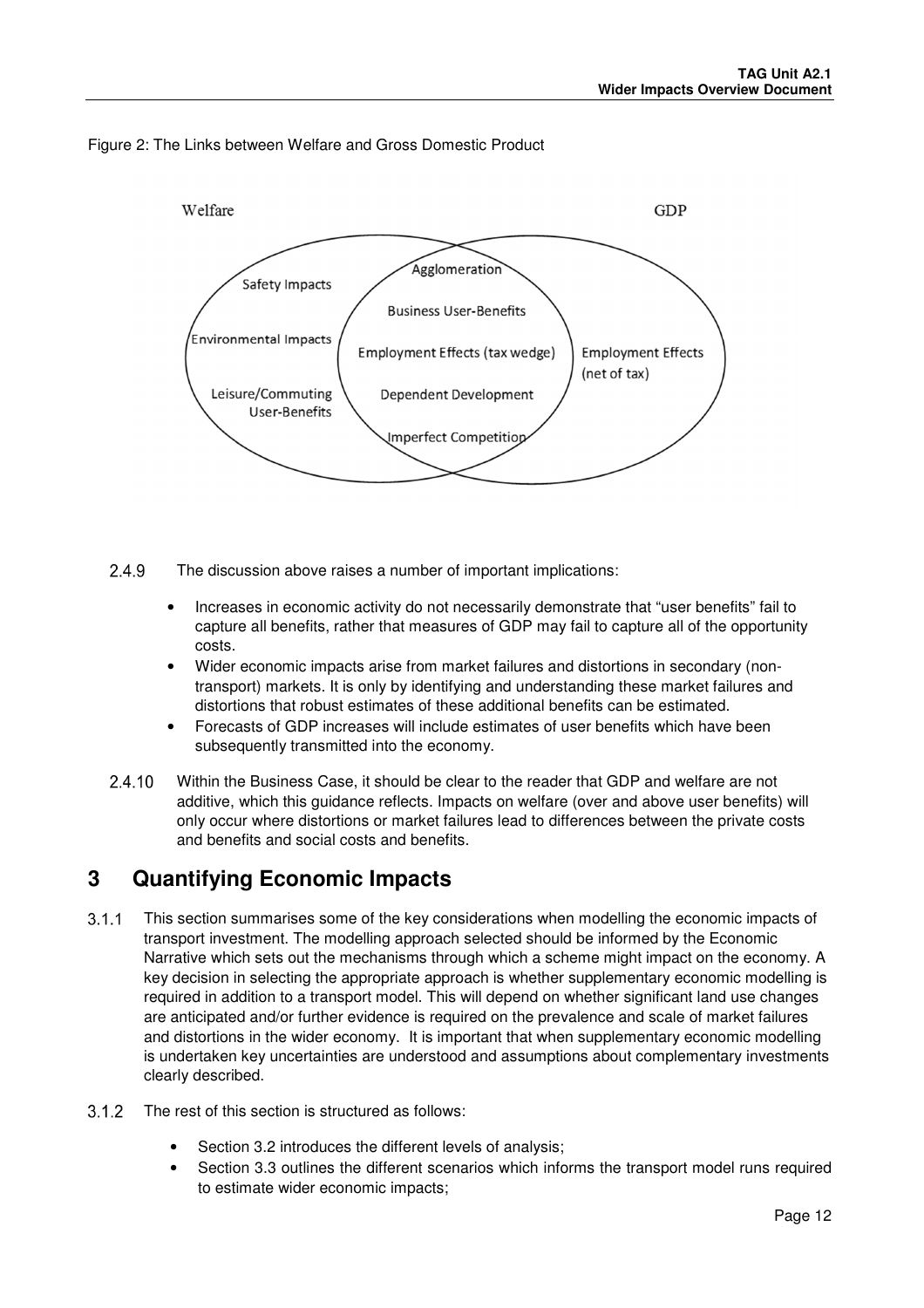- Section 3.4 summarises the circumstances in which supplementary economic models may be applied in appraisal;
- Section 3.5 provides overarching principles which should be followed in cases of complementary interventions; and
- Section 3.6 outlines the importance of choosing an appropriately sized study area to minimise displacement.

### **3.2 Levels of Analysis**

- Transport investments can have a variety of impacts, not all of which are economic. In addition to user benefits and wider economic impacts, transport investments may be associated with Transport External Costs, Environmental, and Social and Distributional Impacts – these are defined in A2.2, A3 and A4 respectively.
- 3.2.2 The valuation of all these impacts requires the outputs from transport model runs: model runs of different scenarios will be needed when exploring the impact of land use change – see section 3.3. The impacts and scenarios from which they are derived are included in different levels of analysis.
- There are three levels of analysis (outlined below), which are differentiated on the basis of the maturity of the analytical techniques:
	- Level 1 includes impacts which assume fixed land use excluding wider economic impacts.
	- Level 2 includes wider economic impacts which assume fixed land use (connectivity impacts) or do not require land use change to be explicitly quantified.
	- Level 3 includes analysis in which either land use change is explicitly quantified (structural impacts) or supplementary economic modelling has been conducted.
- The levels are sequential and all Transport Business Cases should start with Level 1 and build upon this; the level of analysis conducted will depend on the economic impacts and market failures identified in the Economic Narrative. The use of levels has a number of benefits:
	- Proportionality: Some impacts rely on increasingly complex analysis, in particular level 3 analysis where assessments of these impacts may be neither proportionate nor relevant. The complexity, time and financial cost of undertaking such analysis should be balanced against the potential effect on the value for money conclusion and the relevance of the impacts to the scheme's objectives. In the case of supplementary economic modelling, judgements on proportionality will differ depending on whether a model already exists. Table 2 summarises the proportionate levels of analysis at which to capture impacts.

The greater the proportion of total impacts made up by structural impacts, the more relevant level 3 analysis becomes. We would not expect small local schemes to undertake level 3 analysis as structural impacts are likely to be a relatively small proportion of the scheme's total impacts and hence are unlikely to change the value for money category. For this reason, small schemes which only undertake levels 1 and 2 analysis will not be disadvantaged when making the case for investment. In certain circumstances, level 3 analysis may be justified for small schemes, such as in the case of dependent development. The scope of the analysis should be justified in the Economic Narrative.

- Maturity of methodologies: The levels of analysis reflects the approach taken in the value for money assessment, in which impacts are differentiated on the basis of analytical maturity and the level of uncertainty around the scale of the impacts.
- Identify source of benefits: In deciding the required level of analysis, one needs to identify the individual impacts.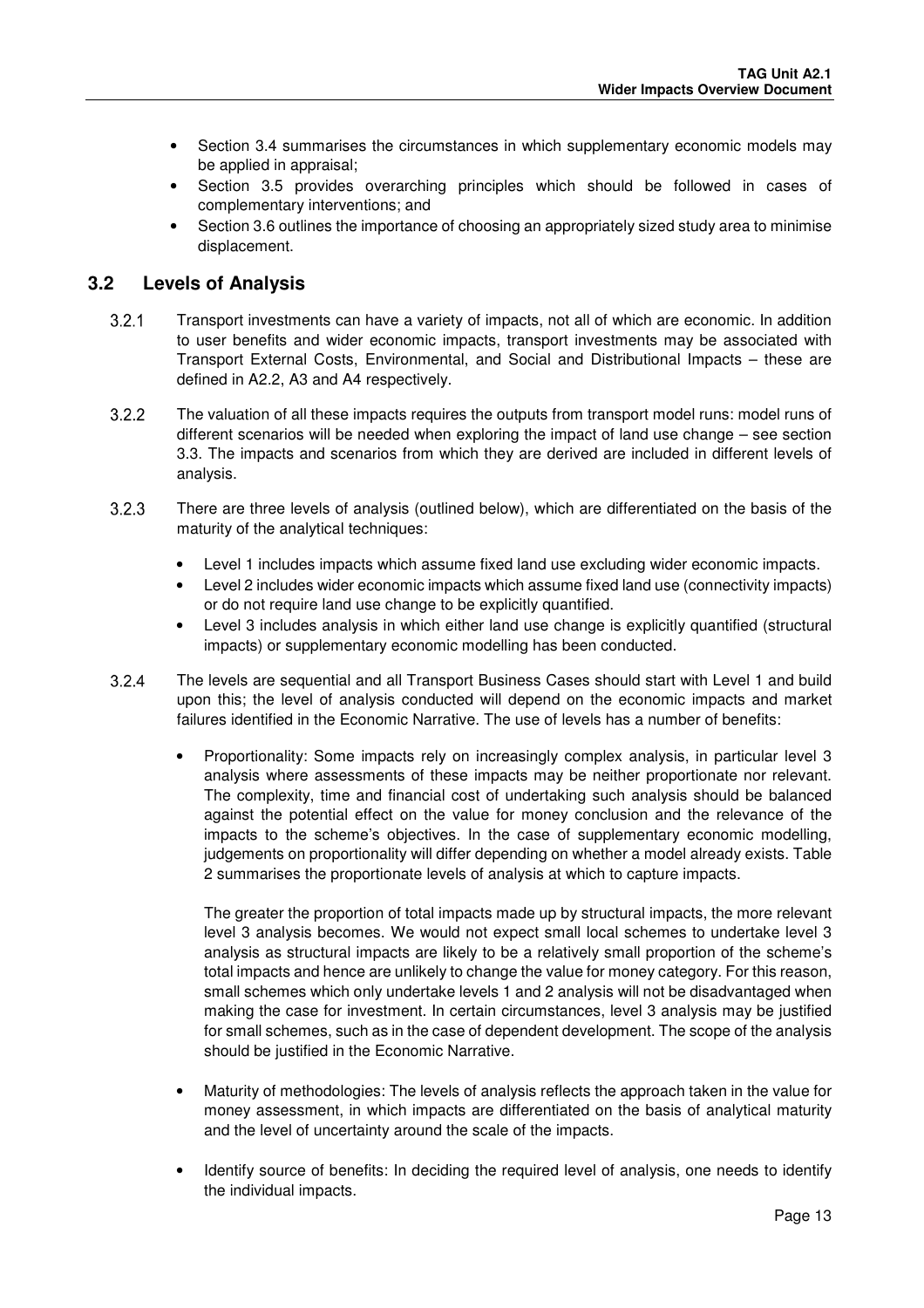- 3.2.5 Within each level and for any given scenario consistent assumptions about land use change should be applied to the analysis of all relevant impacts (i.e. identified and justified in the Economic Narrative) with the potential exception of Level 3. In levels 1 and 2, land use is fixed and consistent between the 'do-minimum' and 'do-something' forecasts, whilst in the case of level 3, land use may vary between the 'do-minimum' and 'do-something' forecasts.
- The requirement for consistent assumptions of land use change has the following implications:
	- Only those impacts, including non-economic impacts, which can be estimated with the fixed land use assumption should be included in Levels 1 and 2; and
	- In Level 3 analysis, for any given scenario all impacts must be estimated using a single land use change forecast. With the exception of user benefits, all Level 1 and 2 impacts should be re-estimated using the transport model outputs from a model run which has both the dosomething transport schemes and details of land use change (see Section 3.3 for more detail).
	- In Level 3 analysis, user benefits should be estimated with the fixed land use assumptions from Level 1 analysis; as mentioned in section 2 this will proxy for user benefits with variable land use.
- 3.2.7 The wider economic impacts, captured in TAG Units A2, can be divided into three distinct groups on the basis of land use change – summarised in Table 2. This determines within which level of analysis they are included and how these impacts are reported within the VfM assessment:
	- Static clustering, labour supply impacts and output change in imperfectly competitive markets are included in level 2 analysis.
	- Dynamic clustering, move to more/less productive jobs and dependent developments are included in level 3 analysis.
	- Labour supply impacts and output change in imperfectly competitive markets can also be estimated with variable land use assumptions and if this done they should also be included in level 3 analysis.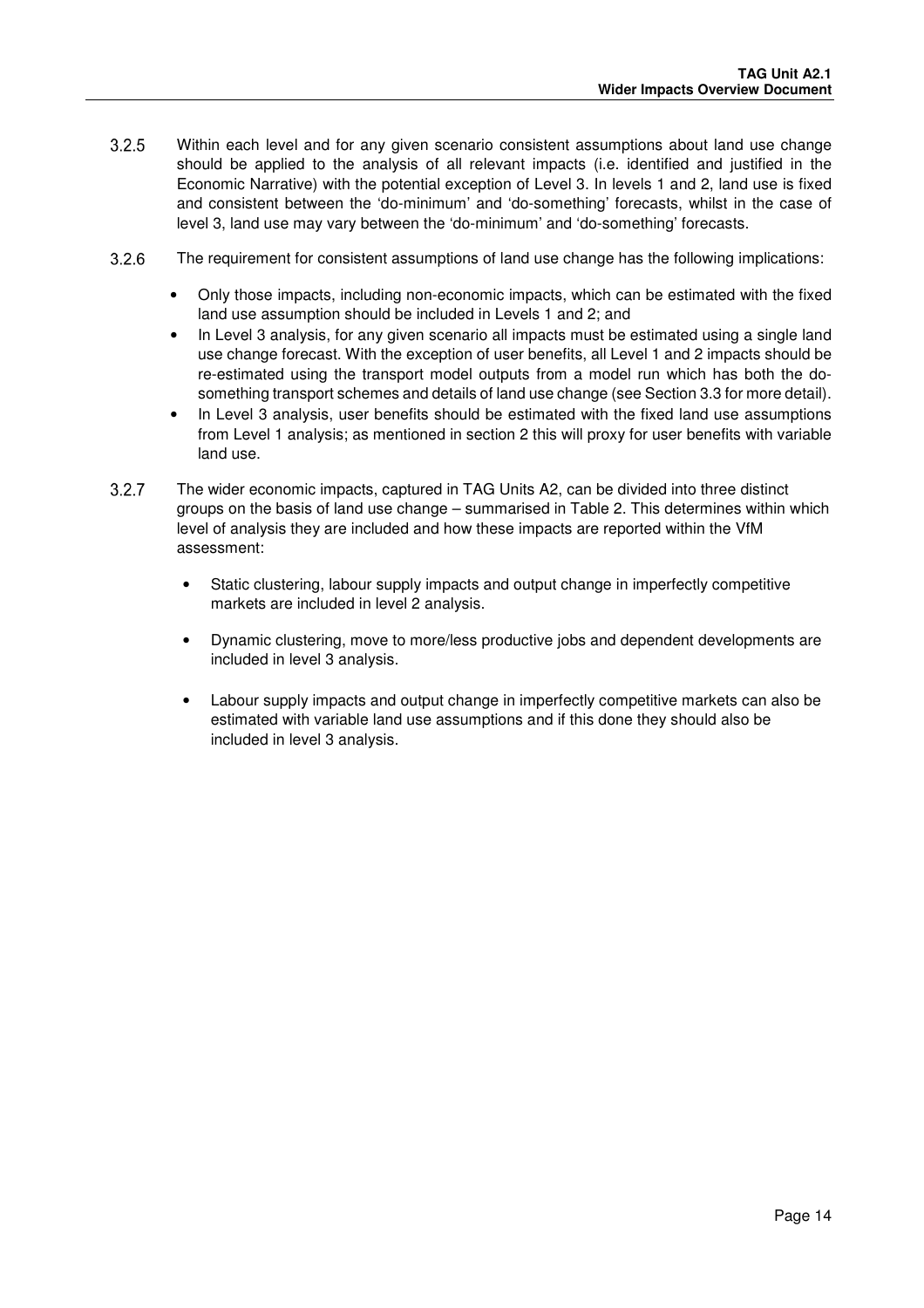| Table 2 - Relationships between Wider Economic Impacts, Levels of Analysis<br>and Land Use assumptions |                          |                                                               |                                                                  |  |  |  |  |  |  |
|--------------------------------------------------------------------------------------------------------|--------------------------|---------------------------------------------------------------|------------------------------------------------------------------|--|--|--|--|--|--|
|                                                                                                        |                          |                                                               | Level 3                                                          |  |  |  |  |  |  |
|                                                                                                        | Level 1<br>(Initial BCR) | Level <sub>2</sub><br>(Adjusted BCR)                          | (Indicative<br>Monetised Impacts<br>or Non-Monetised<br>Impacts) |  |  |  |  |  |  |
| <b>Fixed Land Use</b>                                                                                  | User benefits            |                                                               |                                                                  |  |  |  |  |  |  |
|                                                                                                        |                          | <b>Static Clustering</b>                                      |                                                                  |  |  |  |  |  |  |
| Implicit Land Use                                                                                      |                          | Output Change in<br>Imperfectly<br><b>Competitive Markets</b> |                                                                  |  |  |  |  |  |  |
| Change                                                                                                 |                          | Labour Supply<br>Impacts                                      |                                                                  |  |  |  |  |  |  |
|                                                                                                        |                          |                                                               | Dependent<br>Development                                         |  |  |  |  |  |  |
| <b>Explicit Land Use</b>                                                                               |                          |                                                               | Move to More/Less<br>Productive Jobs                             |  |  |  |  |  |  |
| Change                                                                                                 |                          |                                                               | <b>Dynamic Clustering</b>                                        |  |  |  |  |  |  |
|                                                                                                        |                          |                                                               | Supplementary<br><b>Economic Modelling</b>                       |  |  |  |  |  |  |

**\*Note that the arrows signify the previous levels of analysis are required** 

### **3.3 Transport Models**

- Transport models should inform the core scenarios of all appraisals for information on model development see Guidance for the Modelling Practitioner. They are required to estimate measures of accessibility (generalised travel costs), which are inputs to the assessment of user benefits, wider economic impacts, transport external costs (relevant in cases of variable land use) and supplementary economic models.
- If significant land use change is forecast, the impact of this on trip distribution and generation **must** be captured in the transport model and the subsequent transport appraisal. This is to ensure the transport flows reflect the behavioural response, in order that the transport externalities, such as congestion, local air pollution and carbon emissions, are measured on a consistent basis with the economic impacts. Note user benefits will continue to be estimated assuming fixed land use, as the current methodology is inappropriate in cases of significant changes in land use. See section 4 for more detail on the valuation of impacts.
- There are four 'model-runs' referenced for the estimation of the impacts of transport investment – Table 3. The relevance of these scenarios to any given transport appraisal is dependent upon the expected impact of the transport investment on land use, as identified in the Economic Narrative. The 'model-runs' relevant to each level of analysis are as follows: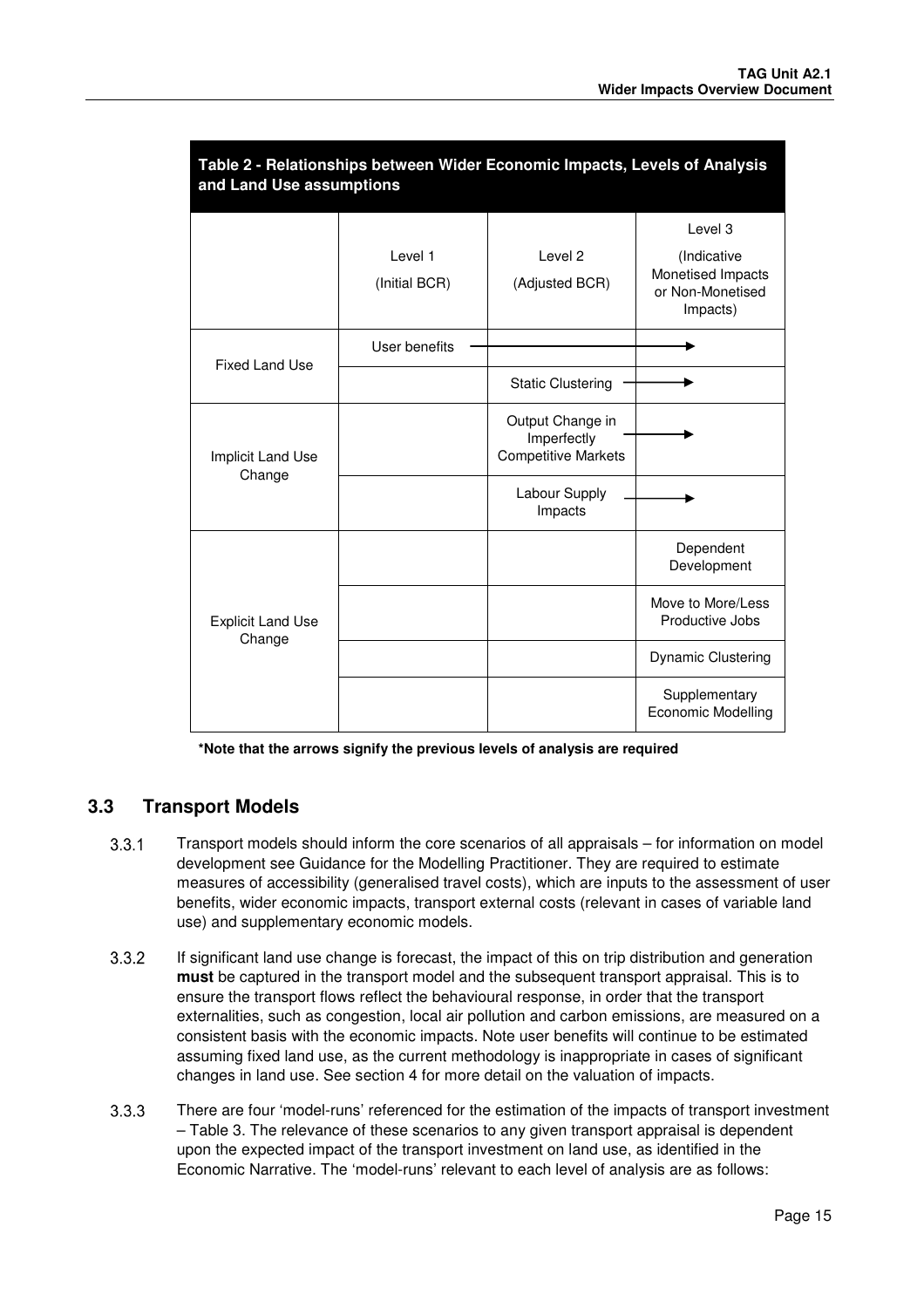- Level 1 assumes fixed land use and requires model runs of A and D.
- Level 2 applies the fixed land use assumption in the transport model and requires model runs of A and D.
- Level 3 assumes variable land use and requires model runs of scenarios A and C. In addition, user benefits should continue to be estimated on the basis of fixed land use and will require model runs of A and D.
- In the case of Dependent Development model run 'B' is required for the dependency test and is subsequently revised, 'A', to account for non-dependent traffic – see TAG Unit A2.2 for guidance on undertaking dependency tests and developing the 'do minimum' scenario A'.

| Table 3 – Combinations of Model Runs – with/without land use change and the transport scheme |                                             |                                             |  |  |  |  |  |  |
|----------------------------------------------------------------------------------------------|---------------------------------------------|---------------------------------------------|--|--|--|--|--|--|
|                                                                                              | Without Land Use Change<br>(Fixed Land Use) | With Land Use Change<br>(Variable Land Use) |  |  |  |  |  |  |
| Without transport scheme                                                                     | А                                           | В                                           |  |  |  |  |  |  |
| With transport scheme                                                                        |                                             |                                             |  |  |  |  |  |  |

### **3.4 Supplementary Economic Models (SEM)**

- Where considerations of land use change are required, supplementary economic models may be utilised in analysis. SEMs refer to a broad group of models, such as SCGE and LUTI models, the results of which could inform the value for money (VfM) assessment. The weight attached to analysis derived from SEMs in the VfM assessment will depend upon the quality and uncertainty of the analysis; this will be determined by an assessment of the extent to which the principles in TAG Unit M5.3 have been followed. It is, therefore, imperative the analysis is transparently reported – see section 7 for guidance on reporting impacts.
- Supplementary economic modelling may be used early in the appraisal process to consider spatial impacts and inform high level strategic decisions around where to locate an investment and identify a preferred scheme. The details of scheme design and delivery may then be appraised on the basis of relevant and proportionate analysis. Supplementary economic modelling is most likely to be useful when a scheme is expected to have structural impacts. Supplementary economic modelling may be undertaken to obtain estimates of welfare effects of a particular transport investment for a number of different reasons:
	- i. To quantify and value user benefits under significant land use change;
	- ii. To obtain/apply more context specific estimates of welfare impacts than provided by the methodologies in the A2 guidance, such as mode specific agglomeration elasticities;
	- iii. To capture a broader range of wider economic impacts than those provided for in the A2 guidance, such as localisation economies; and
	- iv. SEM may also be utilised so as to estimate sub-national impacts, such as changes in local employment and GDP.
- The choice of which supplementary model to apply in appraisal will depend upon the particular impact to be analysed. For this reason, it is essential that the modelling choice is justified in the Economic Narrative and reported in the Appraisal Specification Report (see Guidance for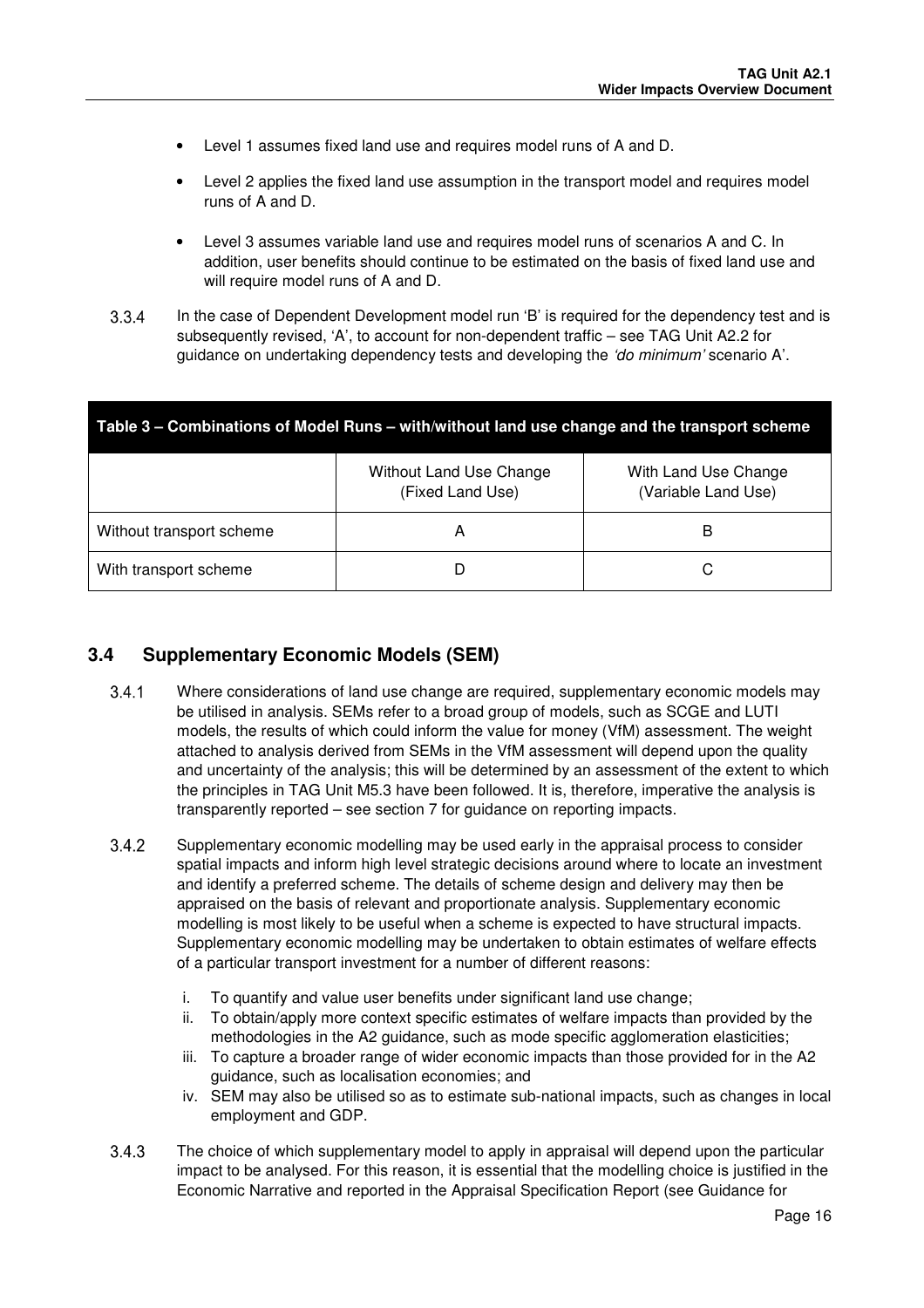Technical Project Manager). The design of the transport model and economy model will need to be considered jointly, to ensure any interface issues are appropriately managed. Further information on the use of supplementary economic models can be found in TAG Unit M5.3.

#### **3.5 Complementary Interventions**

- As outlined in section 2.2, transport investment directly affects accessibility, which may induce changes in secondary (non-transport) markets. Nevertheless, transport is only one factor which influences individuals' and businesses' decisions and complementary investments, such as the granting of planning permission by local authorities or policies to develop the skills of the local workforce, may be required to fully realise any induced changes. A consideration of complementary interventions may be particularly important for regeneration and transformational schemes. However, if the complementary investment exists in the dominimum (as defined in TAG unit M4) then standard appraisal guidance should be followed.
- Where complementary investments are identified as relevant to the appraisal, these should be set out in the Economic Narrative along with details on their current planning and funding status.

#### **The core scenario**

l

 The core scenario should be constructed in line with the guidance in TAG Unit M4 'Forecasting and Uncertainty', and should assume that the transport investment occurs without any complementary investments.

#### **Where complementary investment is not dependent on the scheme**

- Alternative scenarios should be constructed to understand the potential implications of complementary investments on the impacts of a scheme – these complementary investments should be added to both the do minimum and do something cases. In determining the weight to attach to these alternative scenarios the analyst should provide an assessment of the likelihood of the complementary investments arising. In line with the principles outlined in unit M4, this assessment should be supported by evidence on the planning and funding status of these interventions.
- Analysis of alternative scenarios can be used to determine the sensitivity of the value for money case to complementary investments by considering how likely these investments would need to be for their inclusion to change the value for money assessment. One method to test this - outlined in footnote [3] – is to calculate the expected value of a scheme under different assumptions about the likelihood of these complementary investments being implemented.

<sup>3</sup> The expected net present value from the transport investment can be calculated using the formula in the table below, by multiplying each outcome by its associated probability. NPV(scheme | complement) is the NPV of the scheme from an appraisal where the complement is in both the without and with-scheme cases, whereas NPV(scheme | no complement) is the NPV of the scheme from an appraisal where there is no complement. The former should capture the positive interaction between the transport investment and other complementary investment. The expected BCR can be calculated in an analogous way.

| NPV of scheme        | $0.3 \times \text{NPV}$ (scheme   complement) + 0.7 x NPV (scheme   no complement)                                                                       |
|----------------------|----------------------------------------------------------------------------------------------------------------------------------------------------------|
| <b>BCR</b> of scheme | $0.3 \times$ PVB(scheme   complement) + 0.7 x PVB(scheme   no complement)<br>$0.3 \times$ PVC (scheme   complement) + 0.7 x PVC (scheme   no complement) |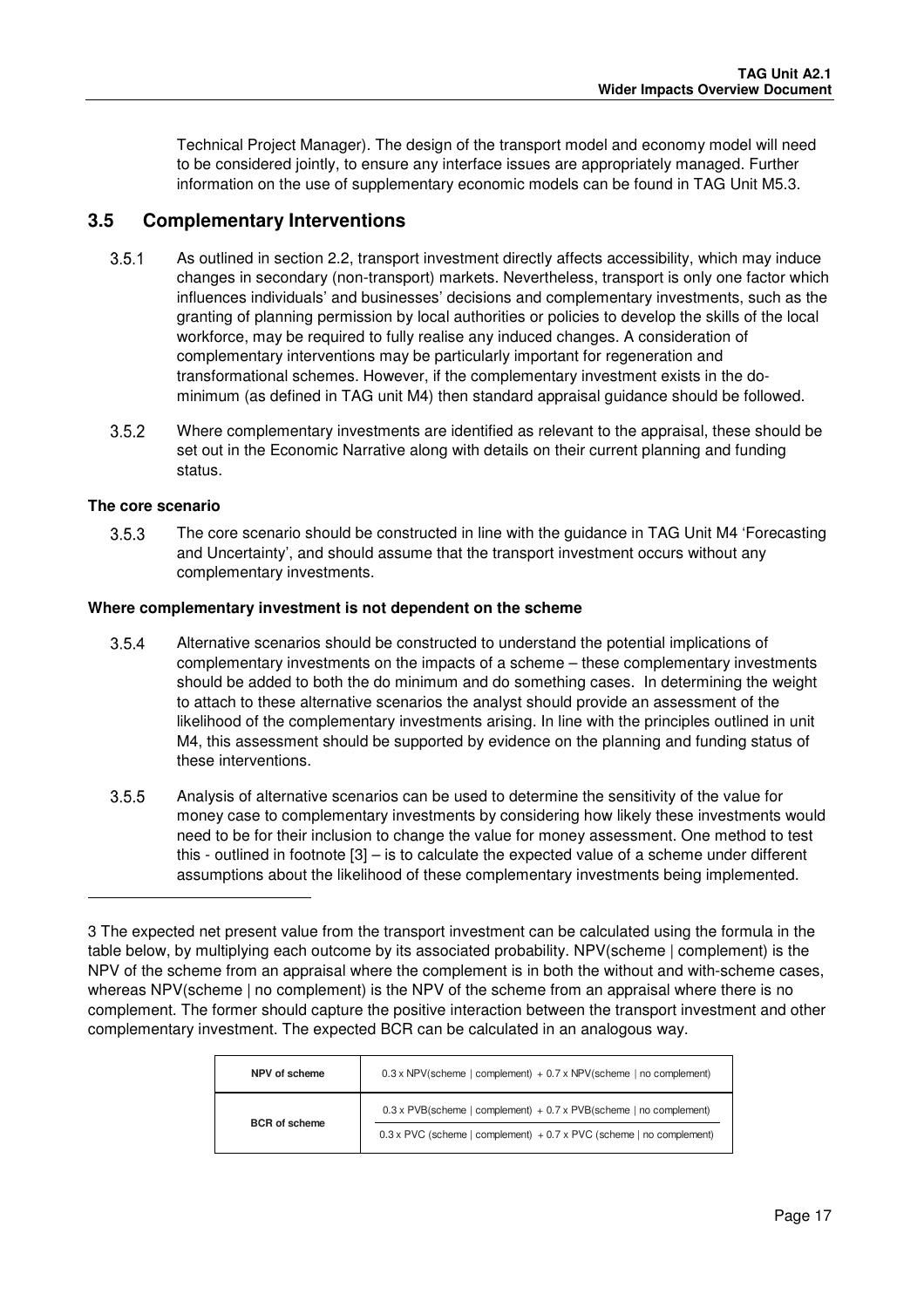This information should be used alongside evidence on the likelihood of complementary investments occurring to inform the value for money judgement.

#### **Where complementary investment is dependent on the scheme**

 Where complementary investment is dependent on the transport investment, TAG Unit A2.2 should be used to appraise the impacts of dependent development associated with a transport scheme.

#### **Where expenditure decisions are linked together**

- Where a number of expenditure decisions are linked together and the costs or benefits are mutually dependent, the overall proposal should be appraised as a package, in line with Green Book guidance (see HM Treasury (2013)). For the purposes of a business case seeking DfT approval, only the costs to the broad transport budget should be put in the PVC, with other costs represented as a dis-benefit in the PVB.
- For further information on scenario testing see Forecasting and Uncertainty M4.

#### **3.6 Size of Geographical Study Area and Displacement**

- 3.6.1 Key to any assessment of wider economic impacts is displacement. As mentioned in section 2, transport investment may induce a relocation (displacement) of economic activity such that an economic impact in one local area is at the expense of another; in other words a local impact may not be equivalent to the national impact. Deriving the national (United Kingdom) impact is important because this is the geographical level at which the value for money assessment is conducted.
- Transport investment can only expand the size of the national economy if they have national supply-side effects. The most immediate supply-side effect of a transport investment is through its impact on transport capacity.
- Transport investments may also induce supply-side effects of the other factors of production, such as the supply of labour. If there is no national supply-side effect, any local economic impacts related to these non-transport factors of production, such as higher levels of employment, will represent a displacement of activity from other locations.
- 3.6.4 With respect to supply-side effects of non-transport factors of production, the default assumption is 100% displacement; this applies for all types of economic modelling. The onus is on the scheme promoter to present credible evidence that the particular transport investment will affect a non-transport factor of production. If the scheme promoter is unable to present credible evidence of additionality, the particular economic impacts will be considered displaced from elsewhere. Within TAG Units 2.2 to 2.4, guidance is provided on evidence which could be provided to demonstrate a national supply-side impact.
- 3.6.5 In order to estimate the complete extent of additionality, scheme promoters should consider a large enough geographical area to capture fully the behavioural responses of households and firms at the national level– for further information see M2 – Variable Demanding Modelling.

### **4 Valuing Wider Economic Impacts**

#### **4.1 Introduction**

 The Department's appraisal process is based on the principles of the HM Treasury Green Book guidance. Cost benefit (welfare) analysis is used to determine the value for money of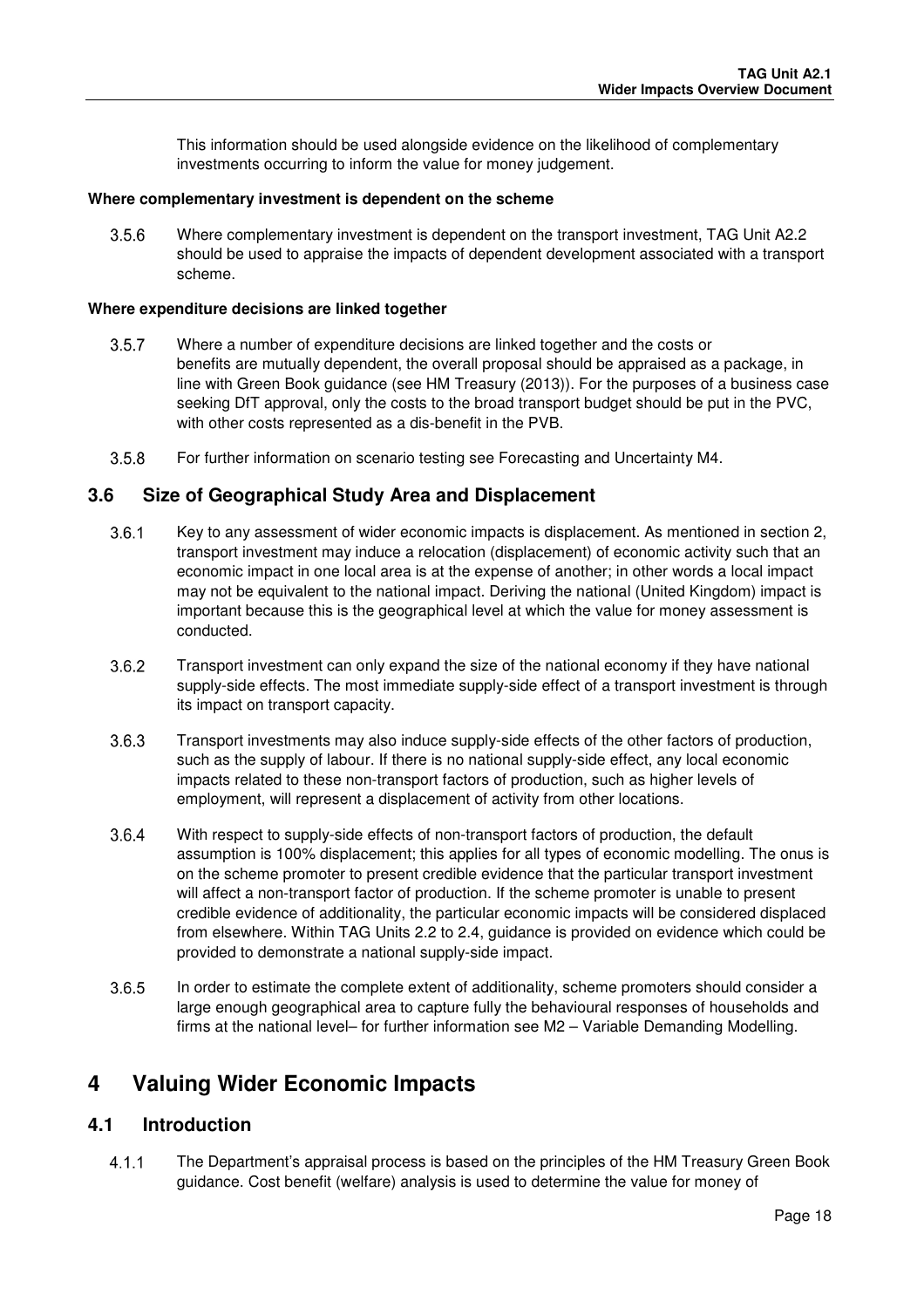investment spend. Cost benefit analysis is the preferred approach because it captures a broad range of impacts, such as economic, environmental and social, thereby demonstrating the effect of a transport investment on welfare. In certain circumstances, GDP analysis may supplement the welfare analysis in the Transport Business Case. In this section we only consider how economic impacts are captured, for guidance on capturing non-economic impacts see A3 – Environmental Impacts and A4 – Social and Distributional Impacts. This section is structured as follows:

- Section 4.2 outlines the approach to value economic impacts in welfare analysis;
- Section 4.3 outlines how the user benefits associated with land use change may be approximated through Supplementary Economic Modelling or by land value in the case of dependent development;
- Section 4.4 outlines which of wider economic impacts captured in WebTAG and which are additional to one another; and
- Section 4.5 outlines the circumstances in which GDP analysis can be used to supplement welfare analysis.

### **4.2 Welfare Analysis**

- As mentioned in section 3, analysis of wider economic impacts should be presented at levels of increasing complexity. This section sets out where the different wider economic impacts should be reported within the levels of analysis; wider economic impacts are only included in level 2 and 3 analysis due to the maturity of the analytical techniques.
- 4.2.2 The greater the proportion of total impacts made up by structural impacts, the more relevant level 3 analysis becomes. We would not expect small local schemes to undertake level 3 analysis given that structural impacts are likely to be a relatively small proportion of the scheme's total impacts. As a result, the likelihood of a change in the value for money category is low. For this reason, small schemes undertaking lower levels of analysis will not be disadvantaged. There may be cases where the Department would consider it justifiable to undertake level 3 analysis, for example, in the case of dependent developments.
- For the most part the wider economic impacts within TAG Units A2.2 A2.4 are additional; the result from estimating one wider economic impact can be added to that of another without the risk of **double-counting**. However, there are two key exceptions – these are reflected in the Level 3 methodology outlined below:
	- Dynamic clustering is not additional to static clustering, as the latter is implicitly captured in the former – see TAG Unit A2.4.
	- Land value uplift, the methodology to value dependent developments, is not additional to other wider economic impacts occurring within that development, as there could be potential double-counting – see section 4.3.

#### **Level 1: Assessment of impacts with fixed land use**

- The starting point for all transport appraisal is the estimation of user benefits with fixed land use; this forms the basis upon which all subsequent analysis builds.
- Note: only those Environmental Impacts, and Social and Distributional Impacts, which are included in the initial BCR, should be included in Level 1 analysis – see TAG Unit A1.1 for information on the reporting of Environmental, and Social and Distributional Impacts within the value for money assessment.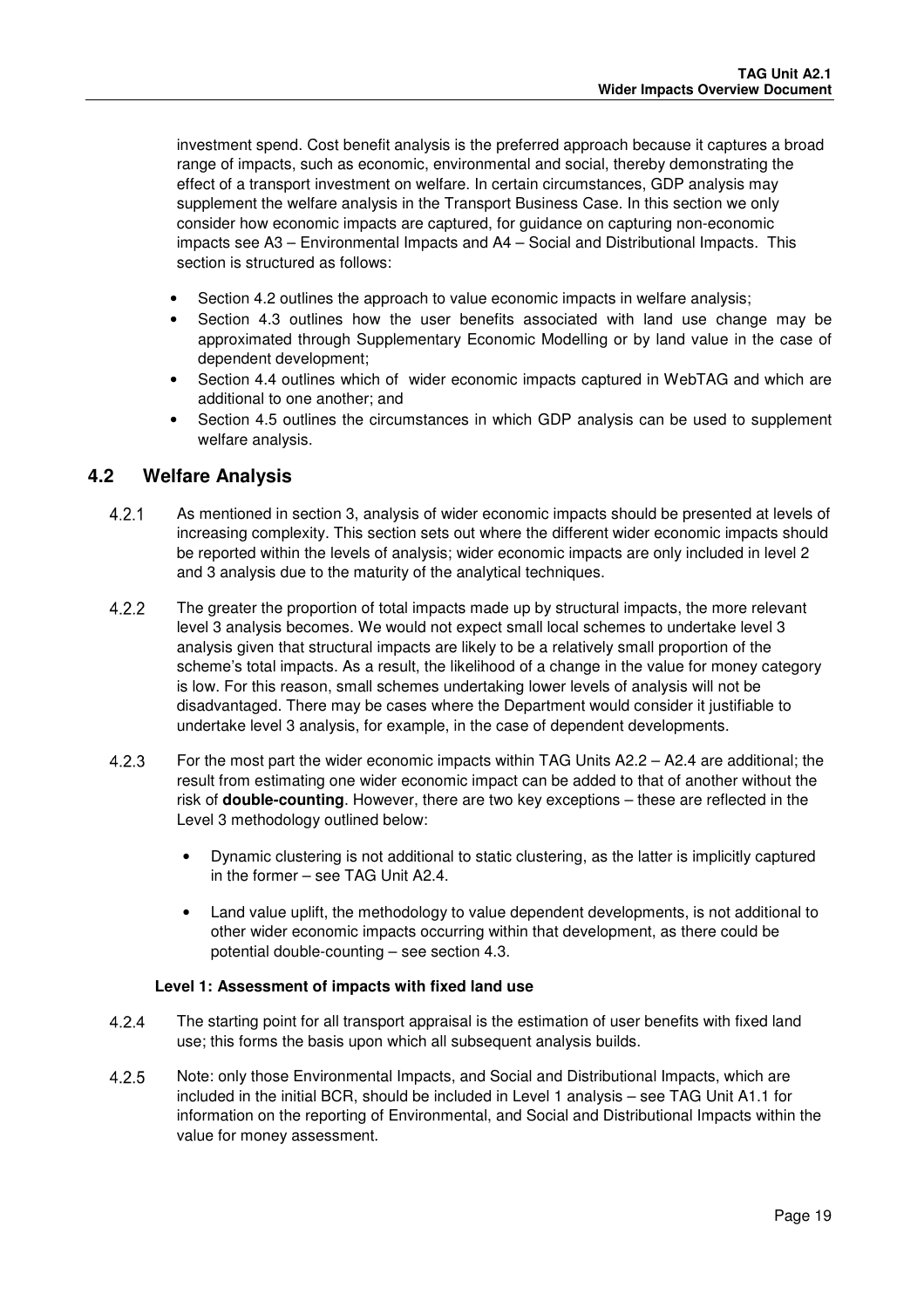#### **Level 2: Assessment of wider economic impacts with fixed land use (connectivity impacts)**

4.2.6 Some schemes may wish to build on Level 1 to include wider economic impacts and *other* impacts, which can be estimated without the explicit quantification of land use change. In the case of wider economic impacts these should use the standard assumptions set out in TAG Units A2.2 – A2.4 for static clustering, labour supply impacts and output change in imperfectly competitive markets, with decision of which to include justified in the Economic Narrative.

#### **Level 3: Assessment of impacts utilising context specific parameters or variable land use (structural impacts)**

- 4.2.7 The purpose of Level 3 analysis is to estimate certain wider economic impacts under land use change. These include the Moves to More/Less Productive Jobs, Dynamic Clustering and Induced Investment. The TAG Units A2.2 to A2.4 provide standard methodologies to estimate these impacts, though in certain circumstances it is recognised that more sophisticated supplementary economic modelling may be required.
- In the case of explicit quantification of land use change all impacts, with the potential exception of user benefits, should be re-estimated to test their sensitivity to the land use assumption; as mentioned above, unless supplementary modelling is conducted, user benefits should be estimated assuming fixed land use.

#### Dependent Development

 In the case of dependent development, only user benefits should be estimated assuming fixed land use, all other impacts should be estimated under variable land use. Wider economic impacts associated with non-land market failures should be carefully considered as part of the economic narrative due to potential double counting (see section 4.3 for more information).

#### Dynamic Clustering and the Move to More/Less Productive Jobs

4.2.10 When estimating dynamic clustering and the move to more/less productive jobs, all other wider economic impacts, with the exception of static clustering can be included in the analysis: static clustering is implicitly captured within the estimation of dynamic clustering. Thus the estimation of total benefits will include wider economic impacts which explicitly quantify land use change as well as those which do not.

#### Full Variable Land Use

 As discussed in section 2, the 'rule of a half' methodology is less accurate for the estimation of user benefits in the case of variable land use. If a supplementary user benefits methodology is used, the results should be reported as a indicative monetised or non-monetised impacts compared with those derived from the 'rule of a half' methodology under the fixed land use. In addition, all impacts in the core scenario should be estimated assuming variable land use.

#### Supplementary Economic Modelling

- Supplementary Economic Modelling utilises alternative methodologies and evidence than that contained in TAG Units A2.2 – A2.4 and could be used to assess wider economic impacts under either fixed or variable land use.
- Supplementary Economic Modelling may be undertaken if either market failures not captured in the wider economic impacts guidance have been identified or there are alternative sources of evidence which are considered more appropriate to the specific scheme context. In the case of alternative evidence sources or methodologies, the results should be reported alongside those derived from the standard approaches in TAG Units A2.2 – A2.4 – see section 6 for more information.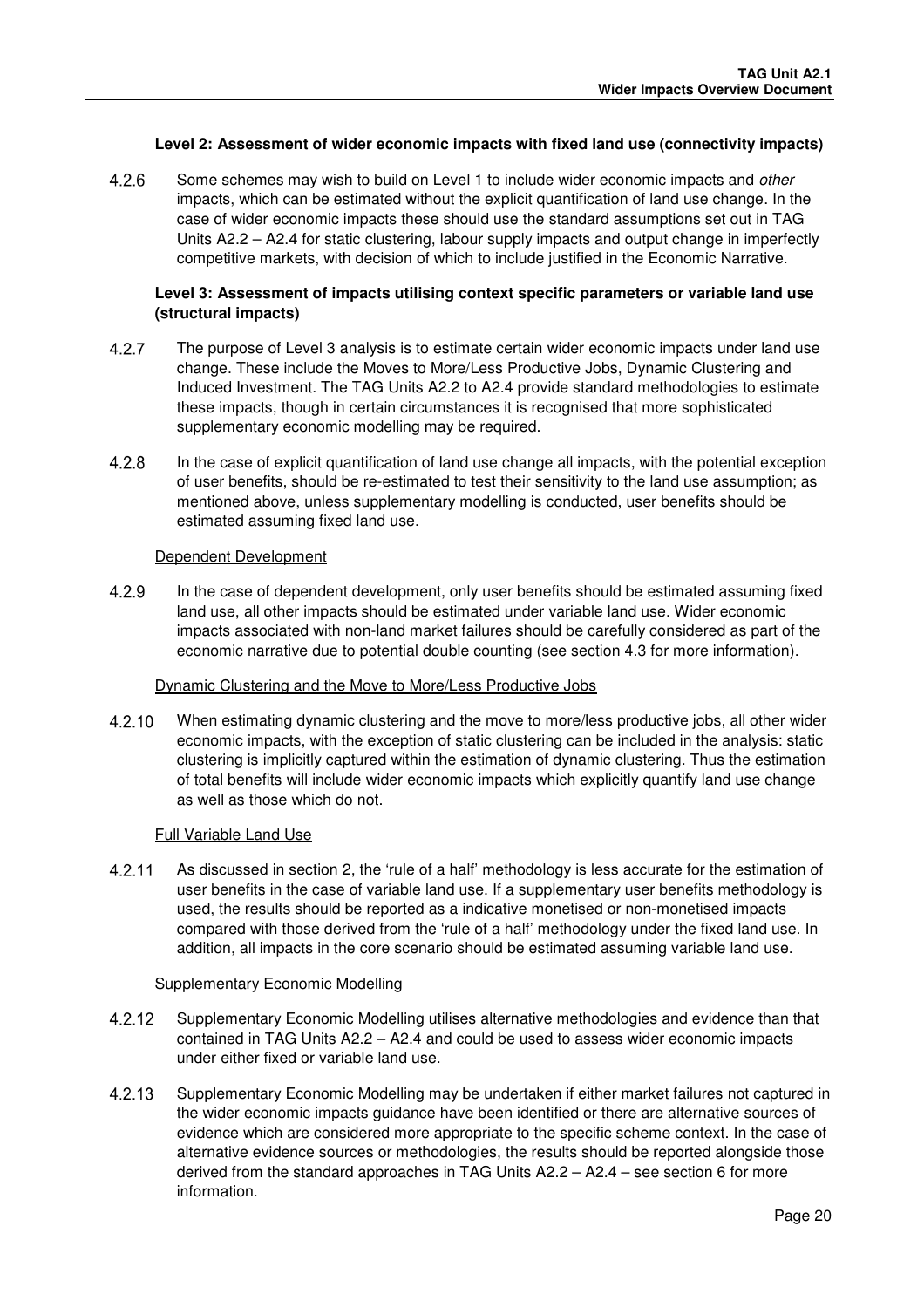Note in the case of variable land use, transport external costs should also be included in the estimation of total benefits.

#### **4.3 User Benefits and Land Value Uplift**

 This section outlines how the user benefits associated with land use change may be approximated by land value uplift in the case of dependent development or through supplementary economic modelling.

#### **Land Value Uplift**

- Land value uplift measures the difference between the price of land in its new and former uses and represents the private gain to land owners. It provides a convenient way of estimating the economic value of a development which is dependent on a transport intervention. It should only ever be used in the appraisals of dependent developments.
- Land value uplift will capture any impacts which are capitalised into land values. It could potentially capture any of the following impacts: user benefits, land market distortions and other wider economic impacts, such as agglomeration economies that occur within that development.
- In the case of dependent development the associated land value uplift will capture user benefits to new residents, which are missing from user benefits estimated under fixed land use; these can be considered additional to the fixed land use user benefits estimated via the 'rule of a half' methodology. Note land value uplift should only be estimated for those parts of the development which are dependent on the transport investment. However there are challenges associated with the use of land value uplift in transport appraisal:
	- 1. Theory suggests the relationship between land rents and GTCs is ambiguous; land rents need not necessarily increase in response to GTC reductions, the response will depend upon the elasticity of substitution between land and other consumption goods (Arnott et al., 1981)
	- 2. Land value uplift will capture any impacts capitalised into land, such that causal factors are ambiguous: it could potentially include the welfare associated with wider economic impacts and complementary interventions, which could potentially lead to double-counting or the false attribution of benefits respectively. For this reason consideration should be given in the Economic Narrative on the degree to which there is an overlap between land value uplift, direct transport benefits and other wider economic impacts; and
	- 3. Land value uplift is a local site specific measure, as such it will not account for the loss of land value on other sites, which will occur if there is a relocation of economic activity. In other words it fails to account for displacement. Furthermore, there is a lack of robust evidence on displacement factors – the extent to which land value uplift at one specific plot is at the expense of another area – which could lead to inaccurate estimates of the net land value change.
- For these reasons, the scheme promoter should attempt to identify the causal factors driving the land value uplift, such as user benefit capitalisation, land market distortions or other wider economic impacts. The robustness of land value uplift as a measure of welfare will depend on the extent to which these factors have been identified and evidenced. It is included as an indicative monetised impact within the value for money assessment – see section 7 for details on reporting the land value uplift associated with dependent developments.

#### **Supplementary Economic Modelling**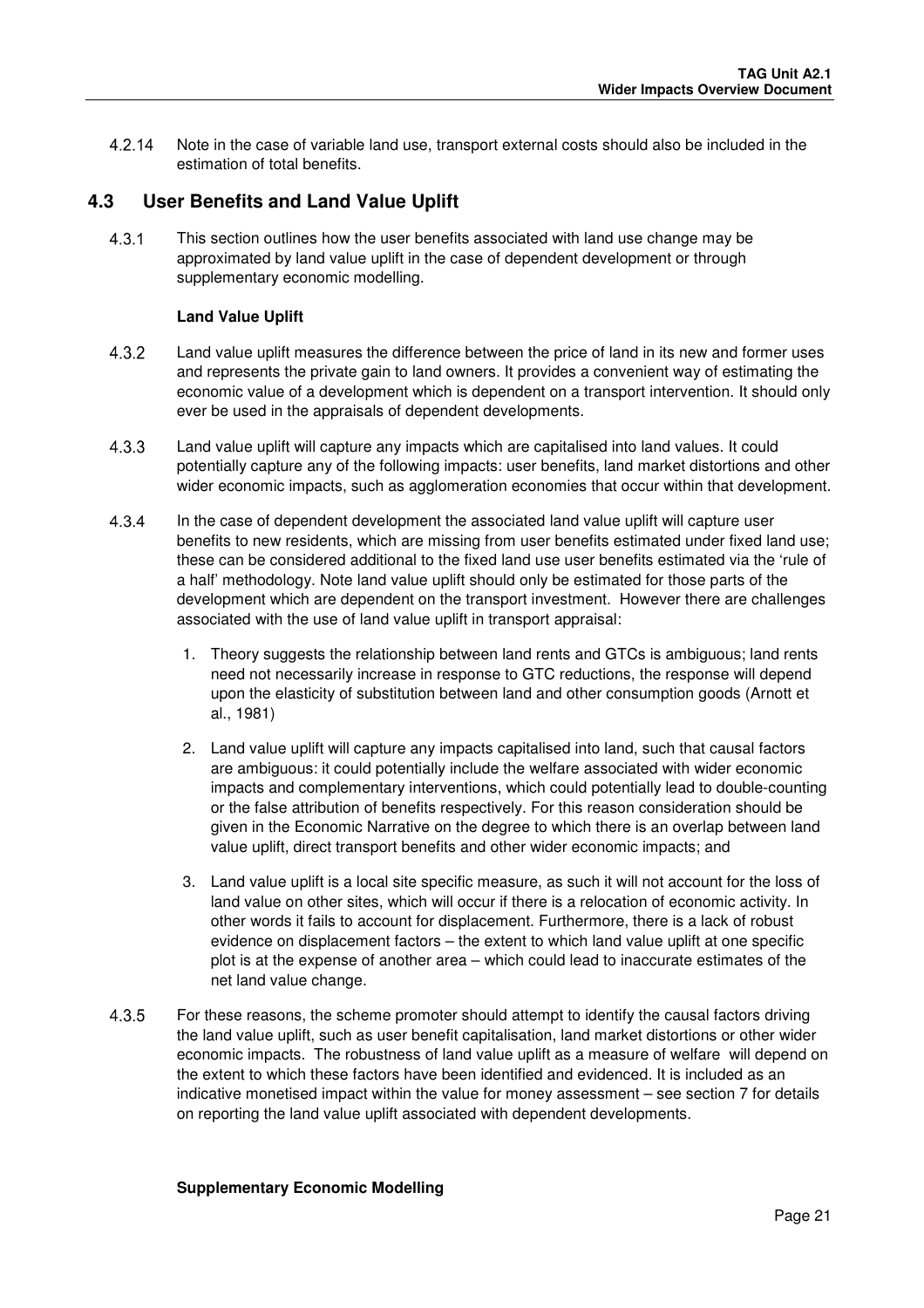- For regeneration and transformational schemes, in which transport is only one of a number of interventions or the land use impacts are expected to be diffuse over the study area, it may be appropriate to undertake supplementary economic modelling.
- Some supplementary economic models have the potential to quantify and value the user benefits associated with variable land use. However, due to the uncertainty surrounding these models, the results should be reported as indicative monetised impacts within the value for money assessment – see section 7 for more details on reporting the result from Supplementary Economic Models.
- As mentioned in section 3, if significant land use change is forecast, the impact of this upon trip distribution and generation must be captured in the transport appraisal. This is to ensure the transport appraisal tells a consistent story in terms of the impact of the transport investment upon induced investment, employment effects and dynamic clustering and the transport network. This will ensure the transport flows and externalities, such as local air pollution and carbon emissions, accurately reflect the second round effects.

### **4.4 Gross Domestic Product Analysis within the Transport Business Cases**

- Indicative estimates of GDP can be derived from the welfare methodologies laid out in WebTAG A1 and A2 chapters; it does **not** require separate modelling. Table 4 demonstrates how the welfare estimates, derived from WebTAG, methodologies, relate to changes in GDP. For example, welfare analysis considers the benefits to all transport users (businesses, commuters and leisure travellers) but only business user benefits are considered commensurate to a change in Gross Domestic Product: leisure and commuter user benefits are not considered to change GDP because it is unclear the extent to which the former translate into economic impacts.
- The GDP change can also be estimated using supplementary economic modelling. In such instances, the corresponding welfare change should be derived – see Supplementary economic modelling M5.3 for guidance on estimating GDP and deriving welfare estimates.
- If the GDP change is estimated it must be presented in an internally consistent format across the business case: the GDP analysis should adopt the same core assumptions, appraisal period, discount year, discount rate, price base and modelling of shocks as that of the welfare analysis.

| Table 4 - Relation of Welfare to GDP                                 |                                                             |                                                                     |  |  |  |  |  |  |  |
|----------------------------------------------------------------------|-------------------------------------------------------------|---------------------------------------------------------------------|--|--|--|--|--|--|--|
|                                                                      | Welfare Impact                                              | GDP                                                                 |  |  |  |  |  |  |  |
| User benefits (1.3)                                                  | User benefits from business,<br>commuting and leisure trips | <b>Business User benefits</b>                                       |  |  |  |  |  |  |  |
| Induced Investment (A2.2)                                            |                                                             |                                                                     |  |  |  |  |  |  |  |
| Dependent Development                                                | <b>Land Value Uplift</b>                                    | <b>Additionality Modelling</b><br>required - see SEM unit<br>(M5.3) |  |  |  |  |  |  |  |
| Output Change in<br><b>Imperfectly Competitive</b><br><b>Markets</b> | 10% of Business User benefits                               | 10% of Business User benefits                                       |  |  |  |  |  |  |  |
| Employment Effects (A2.3)                                            |                                                             |                                                                     |  |  |  |  |  |  |  |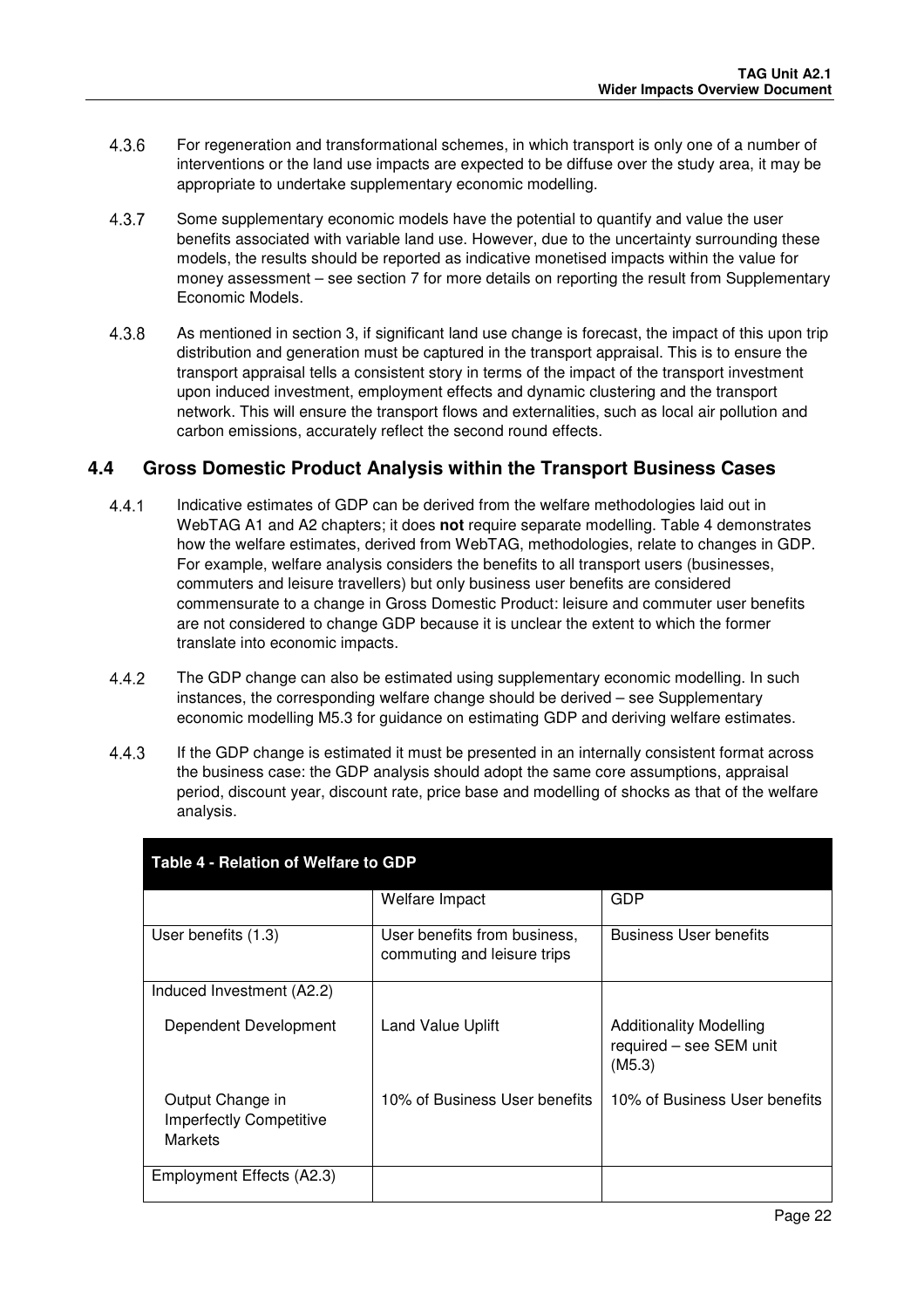| Labour Supply Impacts<br>Move to More/Less<br>Productive Jobs                                             | 40% of change to GDP (tax<br>revenue)<br>30% of change to GDP (tax<br>revenue) | <b>GDP</b><br>GDP     |
|-----------------------------------------------------------------------------------------------------------|--------------------------------------------------------------------------------|-----------------------|
| Productivity Impacts (A2.4)<br><b>Agglomeration Economies</b><br>(incl. static and dynamic<br>clustering) | Agglomeration Impacts                                                          | Agglomeration Impacts |

### **5 Defining the Scope of Analysis - Economic Narrative**

#### **Introduction to the Economic Narrative**

- The purpose of the Economic Narrative is to articulate why the transport investment is needed to achieve any economic objectives and how it is expected to achieve these. Through this process, the narrative defines the scope of the analysis in terms of the impacts to consider and the mechanisms through which these are expected to occur. The Economic Narrative sets out the context for the subsequent analytical methods required to capture and quantify the expected impacts, hence it should be included in the main body of the Economic Case.
- In the early stages of developing an Economic Narrative, the analysis will be limited as the expected impacts may not yet be quantifiable. As the appraisal matures, the Economic Narrative should be iteratively developed in line with the availability of additional information and transparently presented. Transparent presentation refers to enabling a clear understanding of the assumptions, justifications and choice of analysis to allow for objective scrutiny.
- 5.1.3 The economic impacts of transport investment are context specific. The economic impacts depend on agents' responses to a specific shock; in particular the capacity and capability of agents to take advantage of the opportunities made available and the relative size and scale of these opportunities relative to the base case. This has two implications for appraisal:
	- i. The inclusion of economic impacts within transport business cases should be considered an integral part of the appraisal design and not an add on at the end of the process; and
	- ii. When applying WebTAG in scheme appraisal, the approach taken should be selective and not mechanical; it should be applied on the basis of a scheme's expected economic impacts.
- Given the importance of context specificity in understanding the economic impacts, the first stage of the appraisal process is the development of the Economic Narrative.
- The Economic Narrative is the main tool through which scheme promoters articulate and justify why a transport investment is needed to achieve the economic objectives set out in the Strategic Case as well as defining and justifying the scope of the analysis. To this end, the Economic Narrative should include information on the following:
	- (1) identification of the expected positive and negative economic impacts and a description of the extent to which these are expected to achieve any economic objectives in the Strategic Case, as well as any significant unintended economic impacts of the scheme;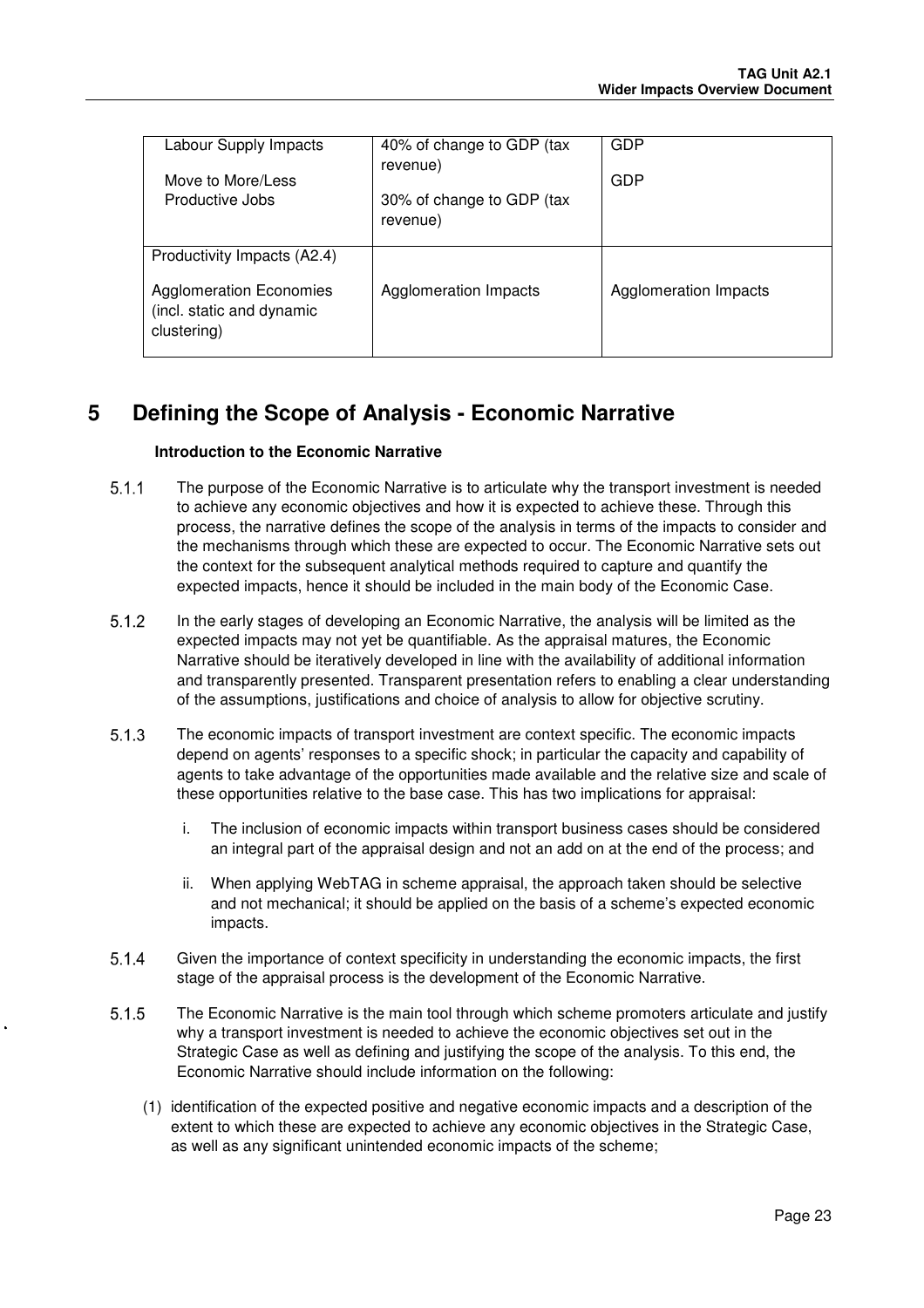- (2) justification of why these impacts are expected to occur on the basis of economic theory and context specific evidence;
- (3) identification of the welfare change associated with these impacts, arising, for example from market failures;
- (4) identification and justification of the proportionate level of analysis to quantify and value the impacts.

#### **Identification and Justification of Expected Economic Impacts**

- Transport investments can have many varied economic impacts. Some may be specific objectives of the scheme, others may be unintended impacts. Not all economic impacts will be positive, some maybe negative. For example, if a scheme results in jobs relocating to other urban areas, this dynamic clustering effect may have negative productivity impacts resulting from disagglomeration economies. The Economic Narrative should identify and justify all significant positive and negative impacts which are expected to occur as a result of the scheme under consideration, such as economically inactive workers entering the workforce due to an increase in the net return of employment or disagglomeration effects such as the declustering of local businesses. The expected impacts should be justified on the basis of economic theory and context specific evidence, that is a transport investment could facilitate the achievement of the scheme's economic objectives, how such transport investment could support the wider development strategy as well as the availability of evidence from schemes with similar contexts. This should include any significant unintended impacts resulting from the scheme which do not form part of the economic objectives identified in the Strategic Case.
- In addition to the quality of the analytical methods, the robustness and relevance of the economic theory and context specific evidence, used to identify and justify the expected economic impacts, will inform the weight placed on the analysis within the value for money assessment. Note that these are considered together with the results from the different levels of analysis when forming the value for money conclusion.
- TAG Units A2.2 A2.4 provide guidance on the type of information which could be presented in an Economic Narrative for the identification and justification of economic impacts including survey, evaluation and local growth plans. Appendices B and C indicate the headings that might be covered in a business questionnaire and data sources that may be useful when assessing regeneration impacts.

#### **Identification of the Welfare Effects of Economic Impacts**

- Once the expected economic impacts have been identified, scheme promoters should identify the effect these will have on welfare.
- 5.1.10 The starting assumption of all transport appraisals is that the welfare effects of economic impacts are captured by user benefits. If there are market failures, user benefits will not fully capture all of the welfare effects associated with economic impacts, in other words there will be wider economic impacts.
- The assessment and inclusion of wider economic impacts in the economic case should only be undertaken, if scheme promoters can identify and justify the presence of market failures. The types of information required to justify the presence of a market failure will depend on the particular market failure. For more information on valuing the welfare associated with economic impacts see section 4.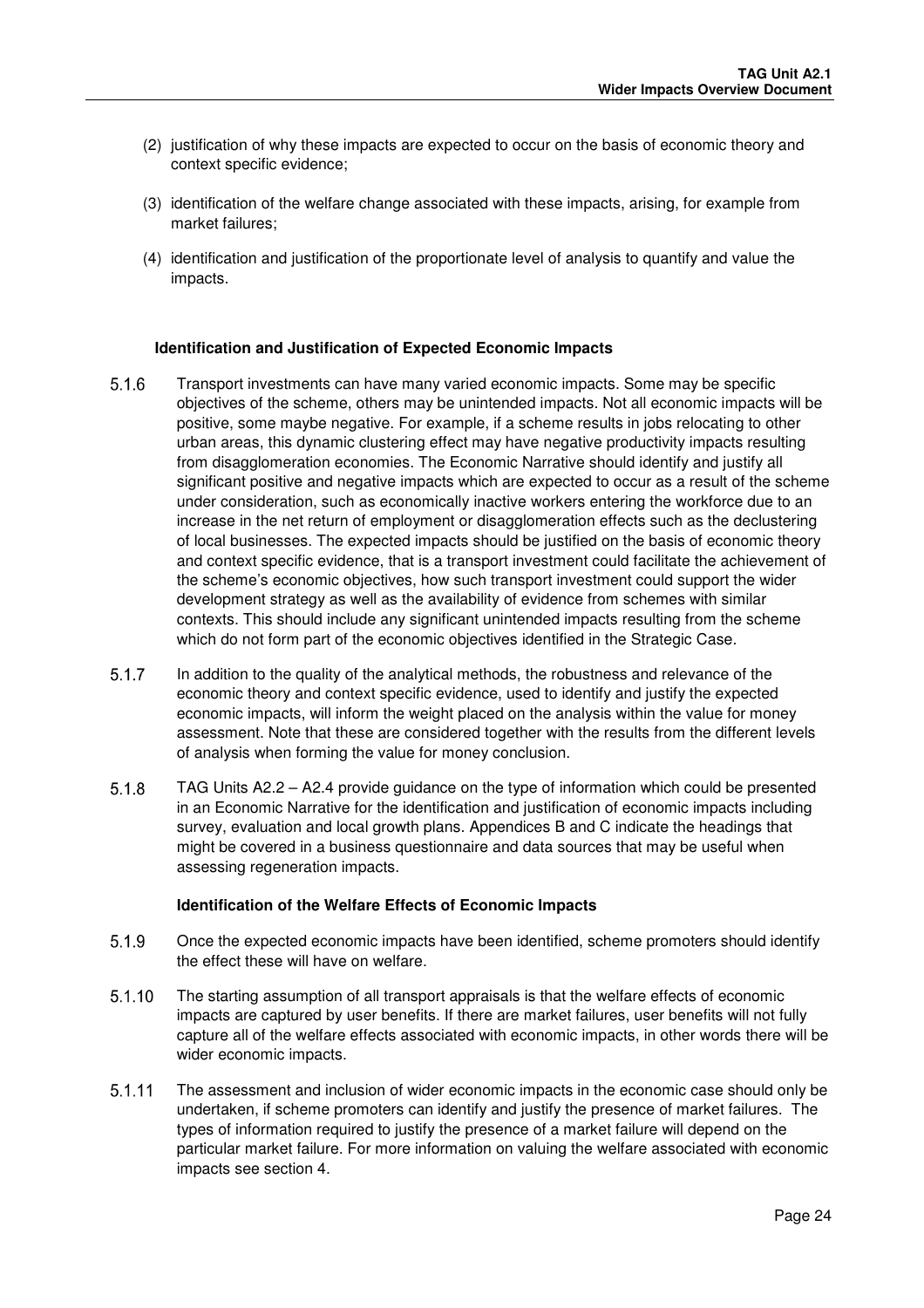#### **Identification of the proportionate level of analysis to quantify and value the impacts**

- Having identified the expected impacts, causal factors and the market failures, the scheme promoter should be clear about the highest desired level of analysis to be conducted (i.e. Levels 1, 2 or 3) and attention should be directed to the identification of appropriate and proportionate methods by which impacts are to be quantified and valued.
- All Transport Business Cases should at a minimum conduct Level 1 analysis of user benefits and non-economic impacts. A decision to progress beyond this should be based on the expected economic impacts and market failures.
- 5.1.14 The impacts assessed in Levels 1 and 2 should be informed by a transport model, in which the model scenarios assume fixed land use. This will form the basis of the core scenario presented in the appraisal summary table – see Forecasting and Uncertainty M4 for guidance on developing the core scenario. The model outputs may be used to estimate the wider economic impacts associated with fixed land use or where land use change does not need to be explicitly quantified – see TAG Units A2.2 – A2.4.
- Level 3 analysis should be considered if land use change is explicitly quantified, supplementary modelling is deemed appropriate or economic impacts are dependent on complementary interventions – see Forecasting and Uncertainty M4 for guidance on developing alternative scenarios. In the first instance level 3 impacts, such as dynamic clustering and the move to more/less productive jobs, should be estimated using the appropriate WebTAG methodologies, the results from supplementary economic models may be presented alongside these. Note in the case of supplementary economic models, the model choice will depend upon the specific impacts to be analysed – see TAG Unit M5.3 for guidance on model choice and the circumstances in which they may be applied.
- All analysis is subject to uncertainty that will in turn affect the choice of methods to assess impacts. For more information on uncertainty refer to paragraphs 6.2.11 to 6.2.14 and TAG Unit M4.
- 5.1.17 The justification for the scope of the analysis should demonstrate the proportionality of the approach: the complexity, time and financial cost of developing and running complex analysis should be balanced against the potential effect the analysis will have on the VfM conclusion or our understanding of the impacts. Judgements on proportionality will differ depending on if a model already exists or if a model needs to be developed. In most instances, user benefits and wider economic impacts (level 1 and level 2 analysis) will be sufficient to inform the Transport Business Case. However, there may be transport investments for which the application of supplementary economic modelling is considered justified. Table 2 summarises the proportionate levels of analysis at which to capture impacts. For more information on proportionate appraisals, see Guidance for the Technical Project Manager.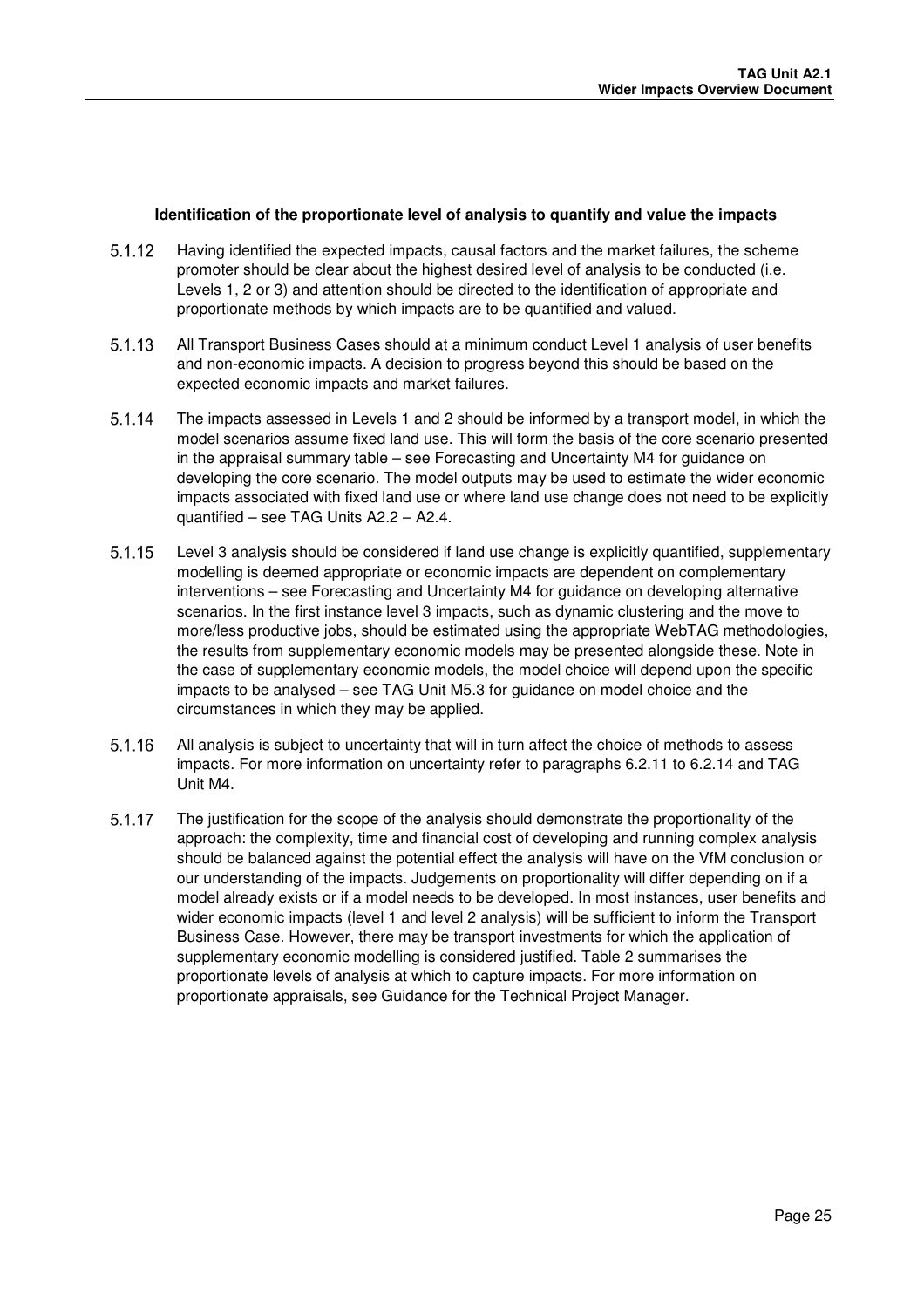### **6 Documenting Analysis – Economic Impacts Report**

 All Transport Business Cases which have economic objectives should be accompanied by an Economic Impacts Report (EIR) or a report with equivalent content. The EIR is a technical annex to the economic case which presents the analysis underlying the impacts reported in the economic case. The purpose of the EIR is to improve the transparency of economic impacts analysis within the Transport Business Case, in order that it can be objectively scrutinised. Improving the transparency of economic impacts analysis is important for a number of reasons:

**1. Consistency between the welfare and non-welfare metrics:** The welfare and non-welfare metrics report the results of alternative approaches to value economic impacts. For any given scenario the welfare and non-welfare metrics should use a consistent set of assumptions and forecasts for the counterfactual; as well as the magnitude, nature and location of the economic impacts in response to a common shock, to ensure the Transport Business Case presents a consistent narrative. For example, the core scenarios of GDP and welfare analysis within a Business Case should have a single consistent forecast of employment effects.

**2. Contextual Information:** The counterfactual, shock and economic impacts are scheme specific. Given they are context specific, this should determine the analytical approach adopted and it should be set out why the analysis is relevant

**3. Uncertainty Analysis:** The results of all analysis are subject to varying degrees of uncertainty, as a result of the quality and availability of data, methods and unknown future economic shocks. The sensitivity of results to the underlying assumptions is key to understanding the analytical risks.

**4. Quality of Analysis:** The results of all analysis are subject to the quality of the methodologies used. Therefore the methodology should be transparently reported, such that its robustness and appropriateness can be examined and its inherent uncertainties can be distinguished from other potential weaknesses in the analysis.

 The Economic Impacts Report should contain the technical analysis underlying the economic impacts such that stakeholders understand the derivation of the results and the key factors driving those results.

### **6.2 Technical Analysis**

l

6.2.1 Key to improving the transparency of Transport Business Cases is the reporting of the analytical assumptions, justification and choice of methods in order that results can be objectively scrutinised. Transparent reporting improves the understanding decision makers have in the strengths and limitations of the analysis underpinning value for money assessments.<sup>4</sup>The information requirement will partly depend upon the methods used and should be proportionate: generally supplementary economic modelling will be more information intensive than cases where the methodologies in TAG Units A2.2 – A2.4 have been applied. Below is a summary of the minimum level of technical information which should be provided in the EIR.

#### **Quantification and Valuation Methodologies:**

 There should be a detailed description of the modelling and valuation methodologies used to analyse the economic impacts of transport investment. The description should outline the following information:

<sup>4</sup> https://www.gov.uk/government/publications/dft-analytical-assurance-framework-strength-in-numbers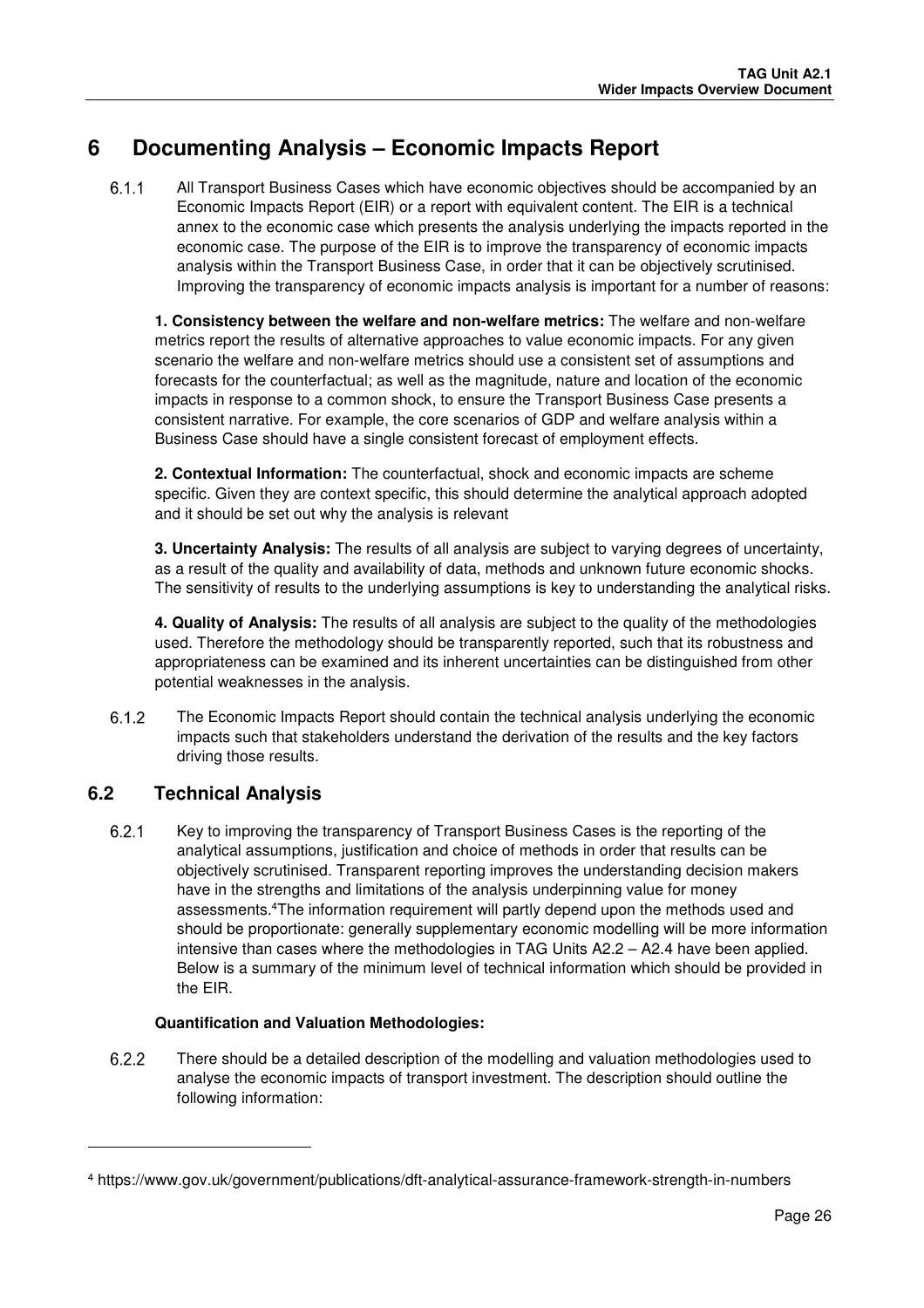- a. Model type
- b. Model area size of area represented in the model
- c. Input data and source
- d. Model mechanics how the model utilises the input data to derive quantities/values
- e. Modelled years and how results have been interpolated and extrapolated
- f. Description of what quality assurance checks (e.g. audit, peer review) have been undertaken on the analysis
- Some quantification and valuation approaches may only estimate impacts at the local level. On the other hand, some approaches may provide national impacts but an understanding of the local impacts would be desirable. Whether deriving a national impact from local impacts or vice versa, the methodology to do this should be clearly outlined together with the underlying assumptions.
- For all transport schemes, the core scenario should be quantified and valued in line with the methodologies and approach set forth in WebTAG, such that reference to the relevant methodologies should suffice.
- 6.2.5 However, in those instances where supplementary economic modelling has been undertaken, such as to forecast land use in an alternative scenario, a full description will be required of the methodologies.

#### **Results:**

- The presentation of the results should be unambiguous within the report; the impacts driving the results and the reasons for this should be clearly laid out. This may best be achieved by the presentation of a table of results, disaggregated by impact type, with accompanying explanatory text.
- As outlined in section 2.2, the core approach to appraise economic impacts is welfare analysis and the core scenario should be estimated using the methodologies set out in WebTAG units A1 and A2. If supplementary economic modelling has been undertaken to estimate welfare effects, the results should be presented alongside those derived from the WebTAG methodologies and any differences explained.
- 6.2.8 Where changes in GDP have been estimated, the net national effect should be presented alongside the corresponding welfare estimate and the differences reconciled; the association between the GDP and welfare estimates should be explained. In addition, if a local GDP change has been estimated, this should be presented and reconciled to the national GDP and welfare estimates. It should be noted that measures of GDP and measures of Gross Value Added (GVA) are related but not additional, GDP is measured in market prices whereas GVA is measured in factor prices. Measures of the estimated impacts should be converted to a common price level for the purposes of reporting an overall impact. The estimated GDP impact of a transport investment should be adjusted for inflation and reported as a net present value.

#### **Key Assumptions and Parameters:**

 All of the key assumptions and parameters driving the results should be presented, together with sources and their implication within the analysis – example in Box 7.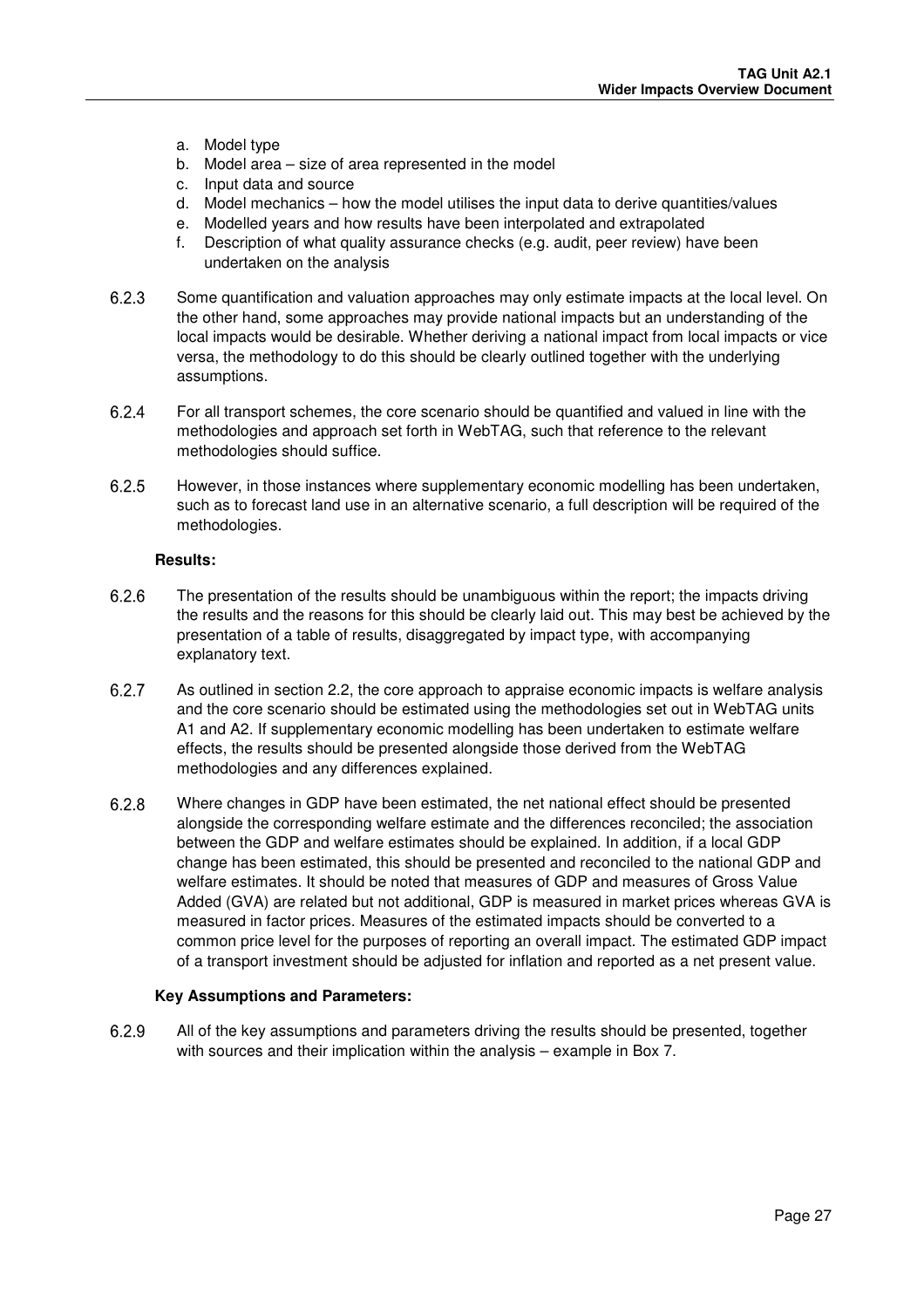Box 7: Example of Information Requirement for Key Assumption

The manufacturing agglomeration elasticity (0.021) describes the increase in productivity as a result of an increase in the effective density of the urban area. If effective density increases by 1% as a result of a reduction in generalised travel costs and/or the relocation of employment, productivity will increase by 0.02%. Source: Graham, D., J., Gibbons, S., Martin, R., (2009) 'Transport Investment and the Distance Decay of Agglomeration Benefits'.

 The identification of key assumptions is particularly important when supplementary economic modelling has been undertaken and a full account should be provided. Where WebTAG has been followed, reference should be made to the unit, which contains the relevant assumptions.

#### **Understanding Uncertainty:**

- Economic impacts are always uncertain. Uncertainty surrounds the counterfactual, nature of a shock and the response of different economic agents to a shock. Its extent depends on the quality and availability of data; as well as the quality of analysis. This uncertainty should be reflected in the reporting of impacts, so that stakeholders have a fuller understanding as to the sensitivity of results to the underlying assumptions.
- Within each level of analysis it is important to understand the range of impacts and the associated uncertainty. This can be informed by developing an uncertainty log – see TAG Unit M4.
- Uncertainty analysis should be performed on all of the key assumptions, setting out the likelihood that different outcomes may occur. The uncertainty analysis should ideally be informed by evidence, however, in some circumstances this may not be possible.
- In many instances assumptions are derived from empirical evidence. The uncertainty analysis that could be performed in such instances includes the use of confidence intervals from the empirical evidence or alternative empirical sources. If there are no alternative sources of empirical evidence, the analyst will need to consider what would be an appropriate sensitivity test. For more information about uncertainty and how it should be reflected in appraisal see TAG Unit M4.

#### **Quality of Analysis**:

 If supplementary economic modelling is undertaken, the analysis should be presented in the Economic Impacts Report. In addition to the requirements laid out above, information should be provided regarding how the analysis has addressed the specific analytical principles set out in the Supplementary Economic Modelling guidance (M5.3).

#### **Informing the welfare and non-welfare measures**

- 6.2.16 The detailed technical information contained in the Economics Impact Report should be reported as welfare and non-welfare measures within the main body of the Economic Case. Where they usefully inform the extent to which economic objectives are met, non-welfare measures may be referenced in the Strategic Case.
- Given the plethora of factors which determine the magnitude and type of economic impact, uncertainty analysis should be summarised and ranges around the central estimates reported for both the welfare and non-welfare measures.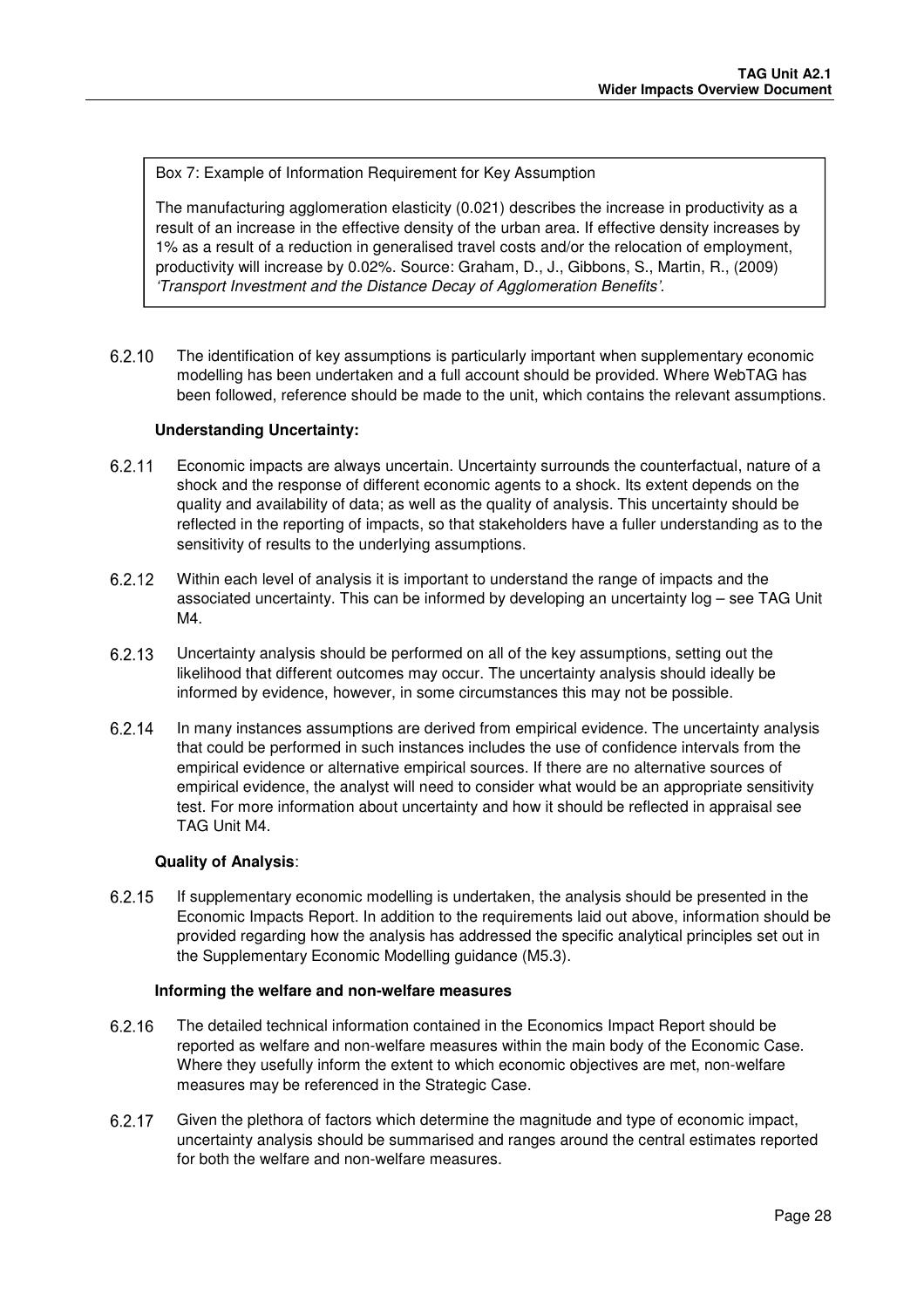### **7 Reporting Impacts**

#### **7.1 Introduction**

- This section outlines the various reporting criteria of economic impacts within the Transport Business Case. The section is structured as follows:
	- Section 7.2 outlines where the different approaches to value economic impacts should be reported within the Transport Business Case;
	- Section 7.3 explains how economic impacts should inform the value for money (VfM) assessment; and
	- Section 7.4 explains how non-welfare measures should be reported within the Transport Business Case.

#### **7.2 Reporting Impacts within the Transport Business Case**

- 7.2.1 The purpose of analysing the economic impacts of transport investment is to inform the decision-making process. Decision-makers are presented with a Transport Business Case which contains all of the evidence regarding the potential costs and benefits of the scheme under consideration.
- The Transport Business Case is composed of five cases: the Strategic, Economic, Financial, Management and Commercial Cases. The two cases of most relevance to analysis of economic impacts are the Strategic and Economic Cases. The former contains the policy objectives of the transport investment and evidence should be presented which informs the extent to which these are achieved; non-welfare measures of economic impacts, such as GDP, may be referenced, if they usefully inform the economic policy objective. The latter presents evidence on the value for money of the different options and is where the welfare associated with economic impacts, as measured by user benefits and wider economic impacts, should be reported. Any non-welfare measures referenced in the Strategic Case must also be reported in the Economic Case to ensure consistency with the welfare measures. Note: if the analysis suggests the economic impacts will affect the broad transport budget, such as increased ticket revenue, these effects should also be reported in the Financial Case.

### **7.3 Reporting Welfare Measures of Economic Impacts**

- This section provides guidance on where within the value for money assessment the welfare associated with economic impacts should be reported as summarised in Table 2 – see value for money guidance on how to form value for money conclusions.
- The impacts reported in the Economic Case inform the value for money assessment. The value for money assessment examines the relationship between the costs of the transport investment and the expected impacts, such as economic, environmental, social and distributional, of all options.
- 7.3.3 Within the value for money assessment of the Economic Case the geographical spatial scale at which impacts should be reported is always that of the United Kingdom. In other words, when assessing the welfare change associated with economic impacts, one must consider impacts which fall outside of the area of immediate interest.
- As mentioned in section 2, one of the potential impacts of a transport investment is the relocation of economic activity. The relocation of economic activity means that one area gains at another's expense, such that the change in the level of economic activity is greater at the local than national level. Thus a local focus will tend to exaggerate the magnitude of economic impacts and the associated welfare change.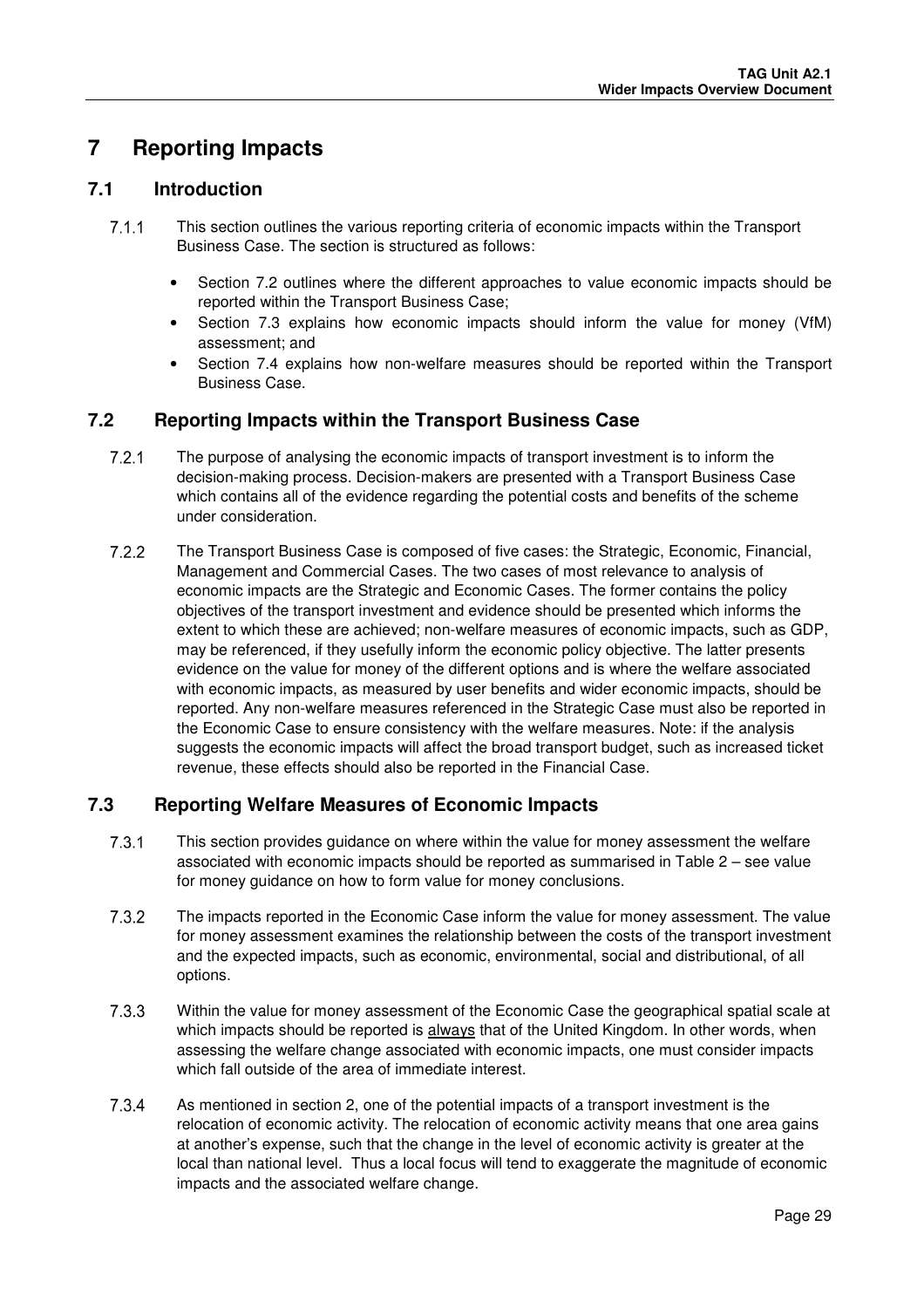7.3.5 Within the value for money assessment, impacts are differentiated on the basis of their maturity; progression through the levels of analysis corresponds to a decreasing level of maturity and robustness.

#### **Level 1 – User benefits**

- The starting point of the value for money assessment is the estimation of user benefits assuming fixed land use, such that there are no feedback effects from secondary markets. As mentioned in section 2, this will miss the user benefits arising from changes in the level and location of economic activity. Nevertheless, this is considered a reasonable proxy, because for the majority of schemes the feedback effects will not be significant compared to the total travel demand change.
- As the methodology to quantify and value user benefits is well-researched and robust, the results are reported in the initial BCR; this forms the foundations of the value for money assessment.

#### **Level 2 – Inclusion of Wider Economic Impacts (Connectivity Impacts)**

- The next stage where relevant to the scheme is the incorporation of any wider economic impacts as specified in TAG Units A2.2, A2.3 and A2.4, output change in imperfectly competitive markets, labour supply impacts and static clustering respectively.
- These can all be added to the transport market effects to estimate the adjusted BCR which reflects the fact the methodologies are not as established as those in level 1.

#### **Level 3 – Inclusion of Wider Economic Impacts (Structural and context specific Impacts)**

- 7.3.10 Level 3 analysis includes structural impacts, wider economic impacts explicitly forecasting and valuing land use change in response to transport investment; user benefits under changing land use; and the assessment of market failures for which there are no methodologies in WebTAG. Within WebTAG we provide methodologies to estimate dependent developments, dynamic clustering and the move to more/less productive jobs. Additionally, we provide guidance for the modelling of structural impacts – see TAG Unit M5.3.
- 7.3.11 The methodologies to estimate level 3 impacts are often subject to a high degree of uncertainty; for example, forecasting land use change is particularly uncertain and there is little evidence to validate forecasts. For this reason they should be reported as indicative monetised impacts or non-monetised impacts in the value for money assessment. They are not included in but will be considered alongside the initial and adjusted BCRs.

#### **Sensitivity Tests**

7.3.12 Sensitivity tests may be undertaken using new evidence sources to inform different assumptions from those underlying the methodologies in the core WebTAG scenario, such as local level agglomeration elasticities. The different technical units of WebTAG (A2.2, A2.3, A2.4 and M5.3) have information on undertaking specific sensitivity tests and their results should be reported as sensitivity tests in the value for money assessment.

#### **7.4 Reporting Non-Welfare Measures of Economic Impacts**

 Welfare and non-welfare measures are reported in the Economic Case. The Economic Impacts Report should detail all of the technical analysis underlying the measures reported in the Economic Case. In certain circumstances, non-welfare measures, estimated in the Economic Case, may be referenced in the Strategic Case if they can usefully inform the extent to which an economic objective will be met. For example, an economic objective to boost local employment levels may be best informed by expectations of the number of new local jobs that will be created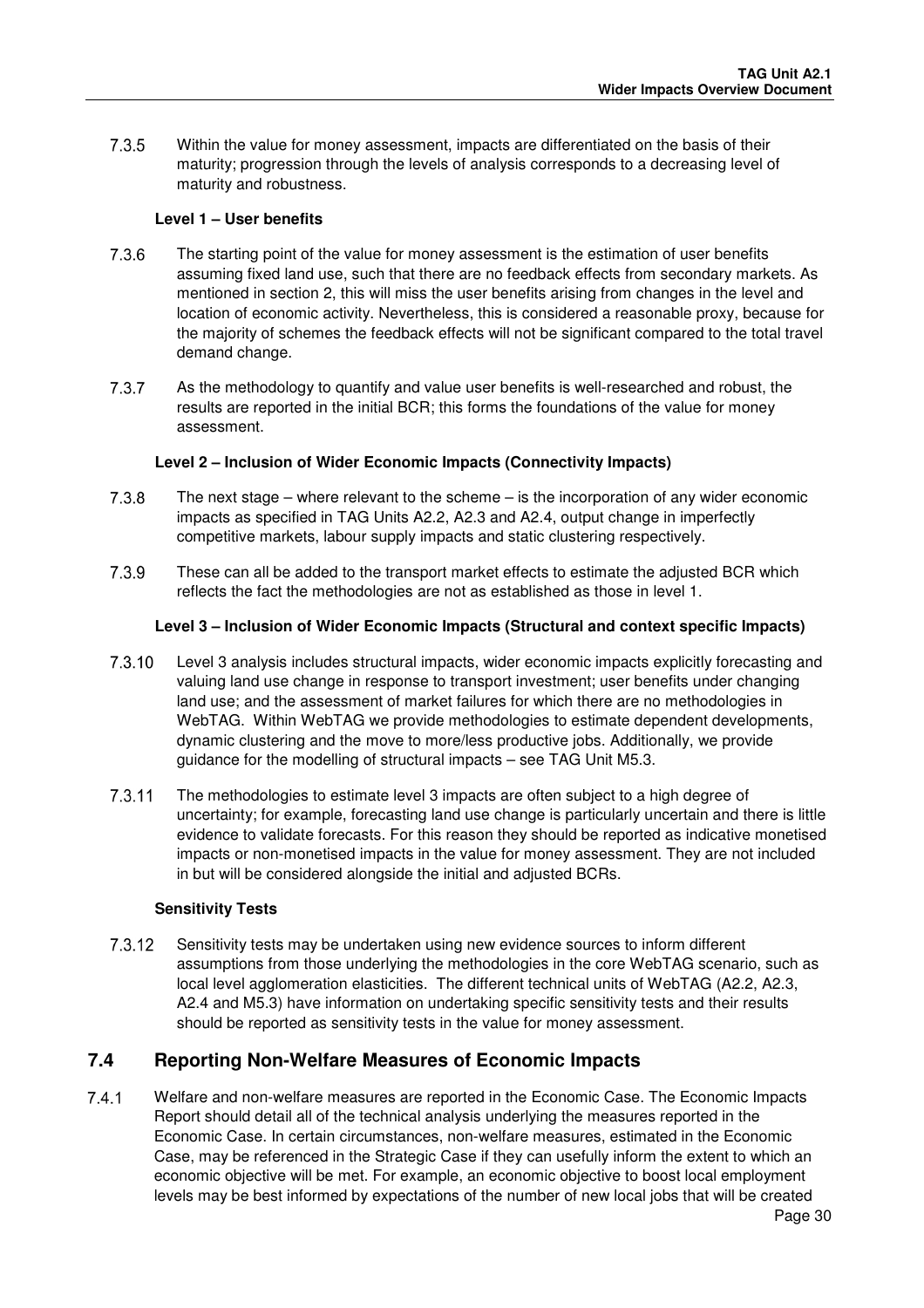by a scheme. Where local non-welfare measures are reported, the net impact on the national nonwelfare measure must also be reported.

- Welfare and non-welfare metrics are different measures of impacts resulting from a scheme. Nonwelfare measures, such as GDP may provide contextual information on the drivers of the welfare measures, such as the change in GDP associated with labour supply impacts. In reporting nonwelfare metrics these must be reconciled with and reported alongside the welfare metrics. It should be clearly presented within the Economic Case and Appraisal Summary Tables that the non-welfare measures are not additive to welfare measures. See section 4 for information on presenting non-welfare measures in the Economic Case.
- If reporting non-welfare measures of economic impacts, the following principles should adopted:

#### 1. **The choice of metric should be informed by the economic objectives**

Within the Economic Case welfare is the primary metric used to value economic impacts. This serves a specific purpose to inform the value for money assessment. In some cases, non-welfare measures, such as the change in GDP, may better inform the extent to which economic objectives as identified in the Strategic Case are met such as employment growth or boosting economic activity to a regeneration area, non-welfare measures must be drawn from the same technical analysis underlying welfare impacts.

#### 2. **Analysis of non-welfare measures should be consistent with that of welfare measures.**

The analysis used to estimate non-welfare measures should be consistent with the analysis of welfare measures. This process of demonstrating that welfare is related to non-welfare measures is what we refer to as reconciliation. The scenarios used to estimate non-welfare measures should be the same as those used to estimate welfare measures in terms of the magnitude, nature and location of economic impacts and the underlying assumptions, such as population, employment and workforce skills. Estimation of non-welfare measures should use the same core assumptions, appraisal period, discount year, discount rate, price base and modelling of shocks as that of the welfare analysis.

#### 3. **The core scenario of economic impacts should use the WebTAG methodologies.**

The core estimate of welfare and non-welfare measures should use the WebTAG methodologies set out in User and Provider Impacts (A1.3) and Wider Economic Impacts (A2). Table 4 outlines how the GDP change can be derived from the welfare estimates.

#### 4. **Sensitivity tests for non-welfare measures of economic impacts must be undertaken for the corresponding welfare measures.**

Sensitivity tests around the core scenario may be undertaken to improve understanding around the potential range of economic impacts associated with a transport investment. These tests and their results must be presented for both non-welfare and welfare metrics.

#### 5. **Local economic impacts should only be reported alongside the corresponding national impact.**

The economic objective may be locally focussed, such as the regeneration of a local area. In this instance, it would be appropriate to report local impacts. Nevertheless, the corresponding national impacts should be reported alongside to aid transparency: reporting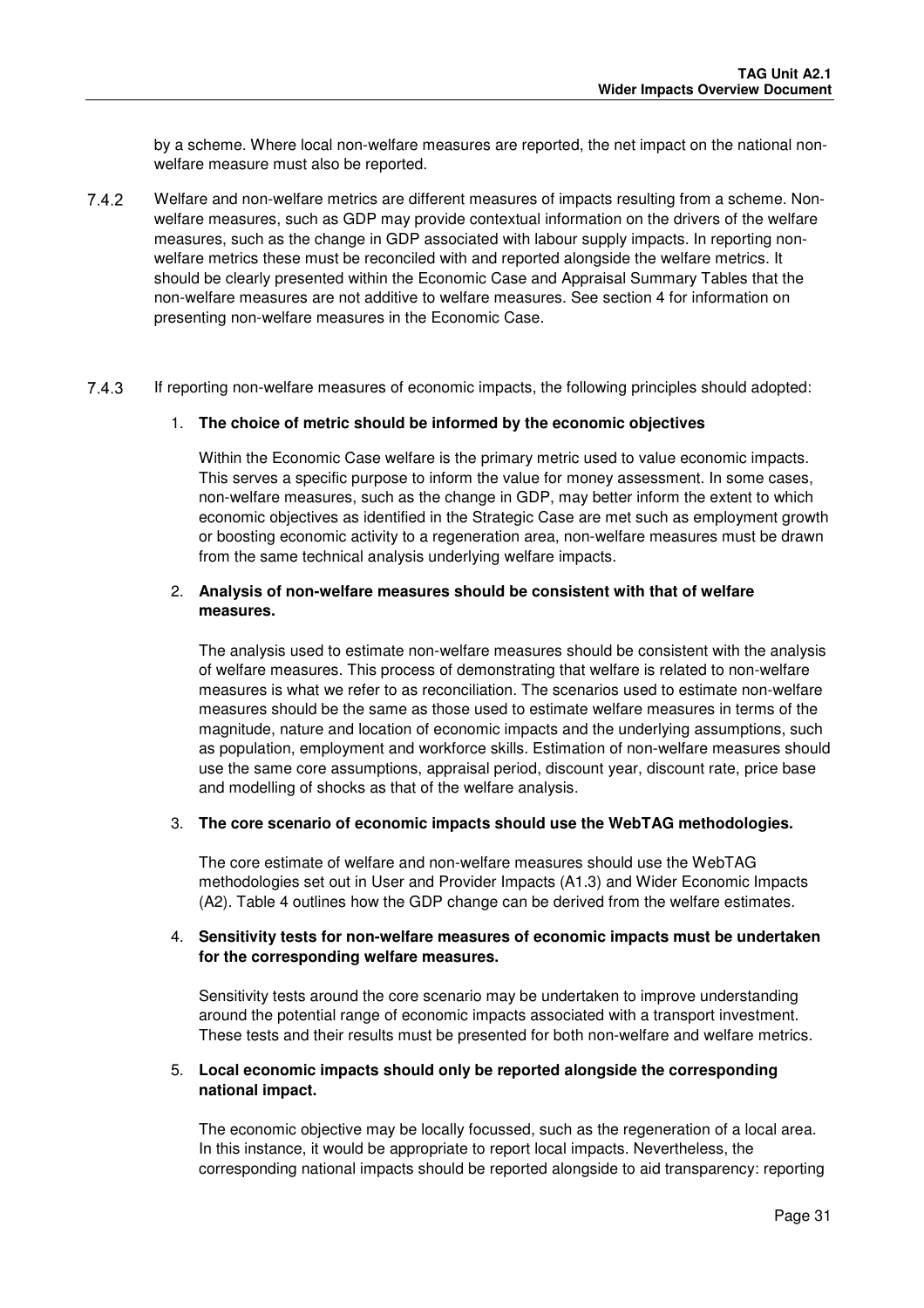the national and local economic impacts together clarifies the extent of the assumed relocation (displacement) of economic activity.

### **8 References**

Arnott, R. J. & Stiglitz, J. E. (1981), "Aggregate Land Rents and Aggregate Transport Costs," Economic Journal, Royal Economic Society, vo. 91 (362), pages 331-347, June

HM Treasury, "The Green Book", (2013), https://www.gov.uk/government/publications/the-green-bookappraisal-and-evaluation-in-central-governent

Venables, A., et al, (2014); "Transport investment and economic performance: Implications for project appraisal" https://www.gov.uk/government/collections/transport-appraisal-and-strategic-modelling-tasmresearch-reports

### **Appendix A Glossary**

- Additionality the extent to which local economic performance impacts are additional at the national level, gross and net effects respectively. Impacts of Government interventions are described as 'additional' if the net increase in economic performance takes into account deadweight, displacement andleakage.
- Additionality models Models estimating the impact of transport schemes on net economic performance by calculating the private benefit then adjusting for deadweight, displacement, leakage and multiplier effects.
- Agglomeration this represents one of the mechanisms by which transport schemes can boost social welfare by raising the productivity of businesses due to better links to other businesses and sources of labour.
- Central approach recommended methods to appraise the economic performance impacts of transport schemes detailed in Units XX of WebTAG.
- Closure rules assumptions applied to supplementary economic models in order to impose supplyside constraints (e.g. assuming a transport scheme has no impact on total employment).
- Deadweight this describes the situation in which a rise in economic performance is expected to occur in both the do-something (with-scheme) and the do-minimum (without-scheme) scenarios.
- Dependent developments developments which are expected to gain planning permission in the do-something (with-scheme) scenario but not in the do-minimum (without-scheme) scenario. There should be a clear intention to develop a specific site.
- Displacement the extent to which economic activity is relocated from one area to another. Displacement can occur in labour, capital and product markets.
- Economic performance this refers to the level and/or growth of economic activity in an area. This includes metrics such as employment, investment, productivity and output.
- Econometric model Models to estimate the impact of transport schemes on economic performance based on empirical relationships between economic performance and accessibility.
- Gross domestic product (GDP) this is a measure of the value of goods and services produced in an economy within a specific time period. This is measured in market prices.
- Gross value added  $(GVA)$  this is a measure of the monetary value of goods and services produced in an area, industry or sector of an economy. GVA is equal to gross domestic product (GDP) minus taxes on products plus subsidies on products. This is measured at factor costs.
- Investment and Employment effects changes in the level and spatial distribution of investment and employment resulting from a transport scheme.
- Land use change refers to changes in the purpose and/or intensity of usage.
- Land use transport interaction (LUTI) models Models estimating the impact of transport schemes on economic performance, taking into account the interactions between the real economy and the transport network.
- Leakage this describes the extent to which an increase in economic performance falls outside the target area of the scheme.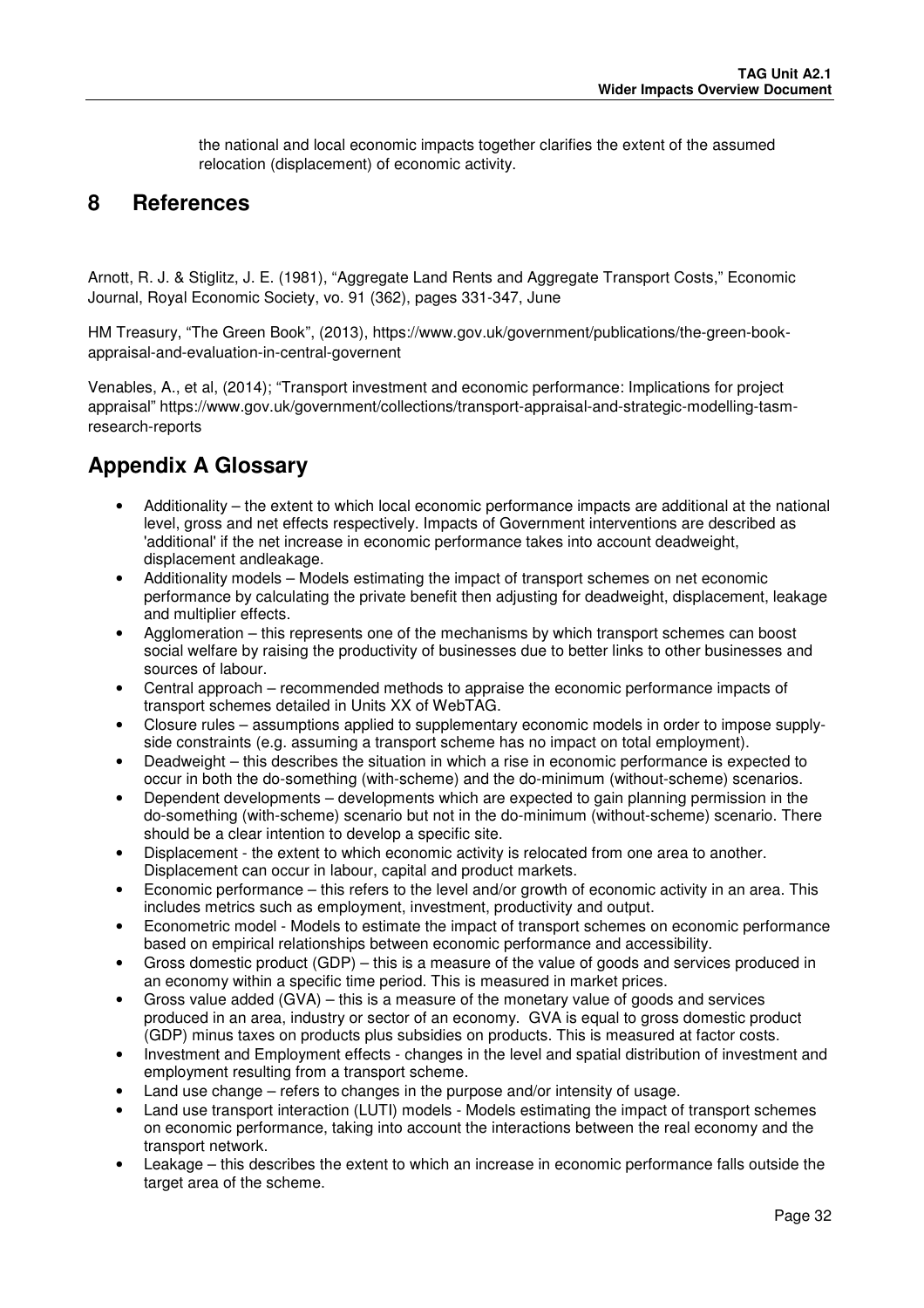- Movement to more productive jobs this represents the increase in tax associated with jobs relocating to more or less productive areas as a result of transport improvements.
- Multiplier effects this describes the extent to which an increase in economic performance is propagated into a larger impact as a result of increased supply-chain and consumer spending.
- Productivity impacts the impact of transport investments on the efficiency with which the factors of production (such as land, labour and capital) are used in the production process: productivity may increase because either fewer factors of production are required to produce a unit of output or there is a reallocation of the factors of production towards higher value added activities.
- Social Welfare a measure of the overall wellbeing of society taking into account economic, social environmental considerations.
- Spatial Computable General Equilibrium (S-CGE) model Models estimating the impact of transport schemes on the economic performance taking into account the spatial interactions between households and businesses.
- Supplementary economic modelling– approaches used to estimate the economic impacts of transport interventions other than those detailed in TAG Units 2.2–2.4. This including Additionality models, Land Use and Transport Interaction (LUTI) models, econometric analysis and Spatial-Computable General Equilibrium (S-CGE) models refer to TAG Unit M5.3 for more detail.
- Transformational Scheme these are transport investments which significantly affect the capacity of national transport infrastructure and/or regional attractiveness. Transformational schemes will usually refer to only the very largest of schemes, which likely require central Government financing.
- User benefits a measure of the direct welfare impacts of transport investments on transport users, such as reductions in vehicle operating costs and journey time savings.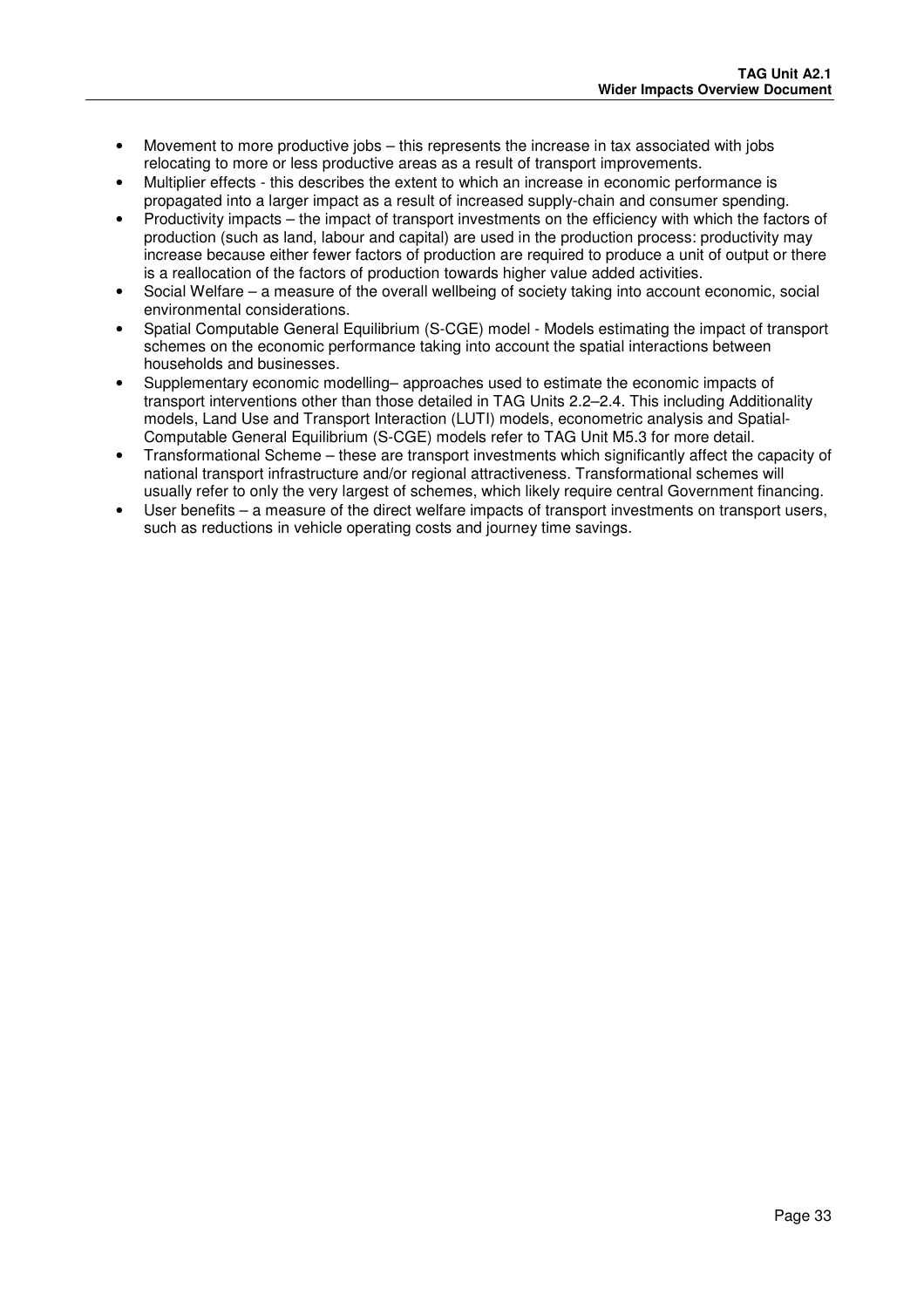### **Appendix B Questionnaires for Business Interviews**

#### **B.1 Introduction**

- B.1.1 Table B1 overleaf indicates the headings that might be covered in a business questionnaire for assessment of economic impacts. The wording should be adapted as appropriate.
- B.1.2 Two features of the questionnaire might be noted:
	- It does not focus exclusively on transport, but tries to cover a range of topics that might affect how well the business is performing, to avoid excessive weight being given to transport issues in the responses;
	- It explores the importance of transport to the business, but does not ask directly how many new jobs would appear if the proposed transport scheme were built. This might be thought a valid question, and perhaps in cases where investment plans are well advanced it may well be, but in general the answers to such questions will not carry much credence and are best avoided.
- B.1.3 The sampling process for selecting businesses will depend on the circumstances of each case. However it is likely that in many cases the number of interviews may be a few tens, rather than hundreds, and it is therefore important that they be used as efficiently as possible. Random sampling is unlikely to be effective, for example, unless the sample sizes are large, since the risk is that time will be spent interviewing businesses that are not transport dependent.
- B.1.4 It would be better to consider the local economy and identify those businesses that are dependent on transport and whose activities may benefit from the scheme. A pre-screening exercise should identify these. They are likely to include manufacturers and haulage companies, for instance.
- B.1.5 If this process is followed then it will be necessary to re-weight the survey responses to reflect the prominence of the sampled businesses in the study area. Information should be used about the number of businesses of the type interviewed that there are in the study area, to give an indication of the number of businesses involved, the number of people they employ etc, and their significance as local employers. Any re-weighting system should be explained and justified; this includes any decision not to re-weight.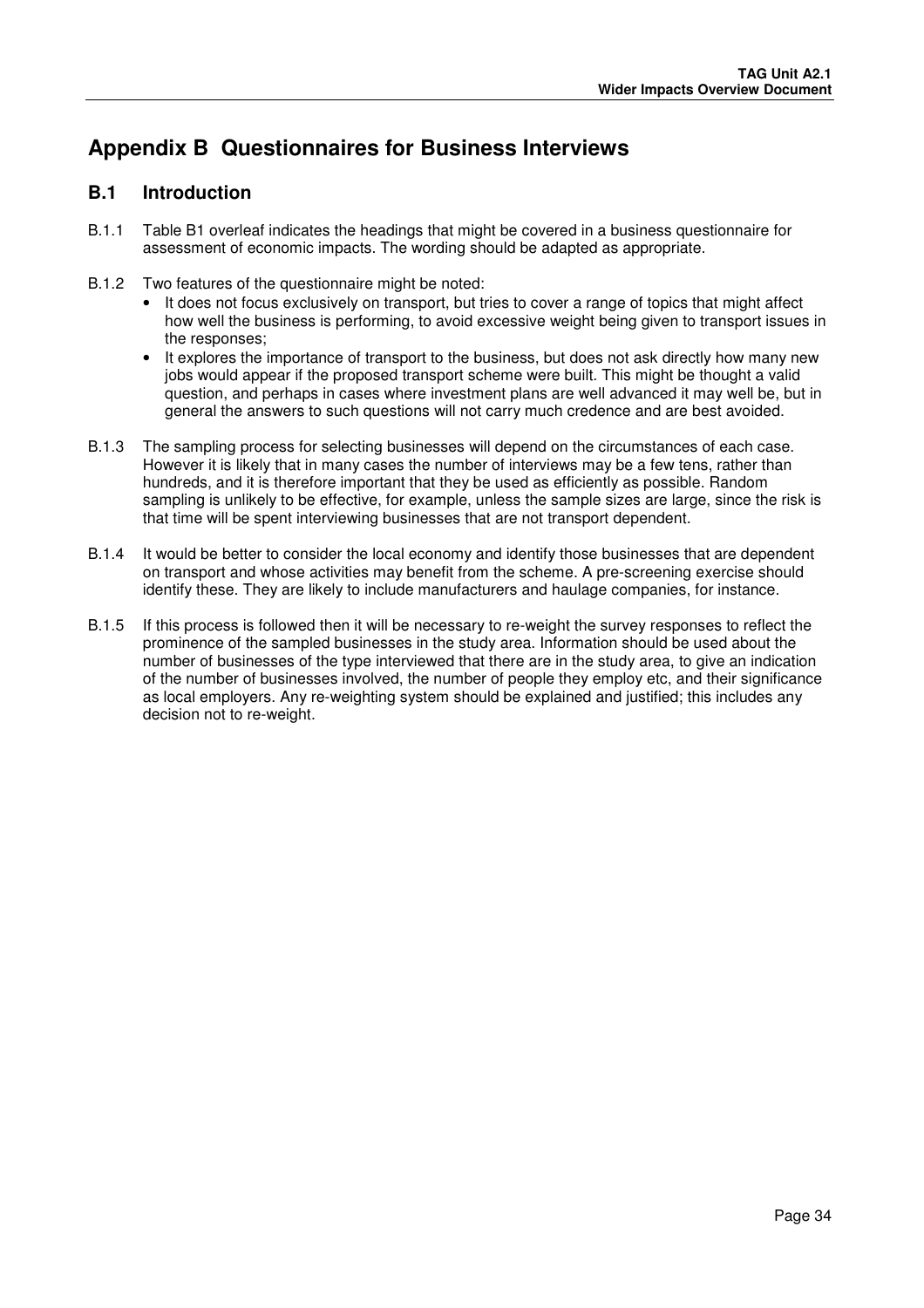| <b>Table B1</b>        | <b>Outline Business Questionnaire</b>                             |  |  |  |  |  |  |  |
|------------------------|-------------------------------------------------------------------|--|--|--|--|--|--|--|
| <b>Topic</b>           | <b>Questions</b>                                                  |  |  |  |  |  |  |  |
| Contacts etc           | Name of company;                                                  |  |  |  |  |  |  |  |
|                        | Details of person contacted;                                      |  |  |  |  |  |  |  |
|                        | Nature of business                                                |  |  |  |  |  |  |  |
|                        | Turnover at this site                                             |  |  |  |  |  |  |  |
|                        | Location of other sites                                           |  |  |  |  |  |  |  |
| Employees              | Numbers employed at this site, split by grade/skill;              |  |  |  |  |  |  |  |
|                        | Has this increased/decreased over the past year?                  |  |  |  |  |  |  |  |
|                        | Typical staff turnover rate/ numbers recruited per year;          |  |  |  |  |  |  |  |
|                        | Expectations for staff numbers in coming year;                    |  |  |  |  |  |  |  |
|                        | Any particular difficulties over recruiting.                      |  |  |  |  |  |  |  |
| Customers,             | Where are principal customers and suppliers located?              |  |  |  |  |  |  |  |
| suppliers,             | Where are principal competitors located?                          |  |  |  |  |  |  |  |
| competitors            |                                                                   |  |  |  |  |  |  |  |
| The sector             | Prospects for the business sector;                                |  |  |  |  |  |  |  |
|                        | Reasons for expected growth or decline;                           |  |  |  |  |  |  |  |
|                        | Expectations for this business: growth, static, decline; reasons. |  |  |  |  |  |  |  |
| This location          | How long have they been here?                                     |  |  |  |  |  |  |  |
|                        | Strengths and weaknesses of location;                             |  |  |  |  |  |  |  |
|                        | Intentions regarding staying at site/expanding/contracting;       |  |  |  |  |  |  |  |
|                        | Likelihood of relocation and reasons;                             |  |  |  |  |  |  |  |
|                        | What would improve this location for the business?                |  |  |  |  |  |  |  |
|                        | (Could prompt: access to staff, suppliers, markets; competition;  |  |  |  |  |  |  |  |
|                        | transport costs; availability of suitable land or premises;       |  |  |  |  |  |  |  |
|                        | availability of capital; other)                                   |  |  |  |  |  |  |  |
| Movement of            | Is this important to the business?                                |  |  |  |  |  |  |  |
| goods                  | Describe, distinguishing outward and inward movements;            |  |  |  |  |  |  |  |
|                        | Carry own goods, or use haulage companies?                        |  |  |  |  |  |  |  |
|                        | Costs of moving goods: absolute; % of turnover; % of profit       |  |  |  |  |  |  |  |
|                        | Incidence of delays, and consequences for business                |  |  |  |  |  |  |  |
| Movement of            | Modes used;                                                       |  |  |  |  |  |  |  |
| staff                  | From where do staff travel in to work?                            |  |  |  |  |  |  |  |
|                        | Problems or strengths of location                                 |  |  |  |  |  |  |  |
| <b>Business travel</b> | Numbers of trips;                                                 |  |  |  |  |  |  |  |
|                        | Modes used;                                                       |  |  |  |  |  |  |  |
|                        | Destinations;                                                     |  |  |  |  |  |  |  |
|                        | Any issues (times, costs, reliability etc)                        |  |  |  |  |  |  |  |
| Tourism only           | Number of visitors per year (maybe by season);                    |  |  |  |  |  |  |  |
|                        | Average spend per visitor;                                        |  |  |  |  |  |  |  |
|                        | Where do visitors come from?                                      |  |  |  |  |  |  |  |
|                        | Particular strengths and weaknesses of the location.              |  |  |  |  |  |  |  |

×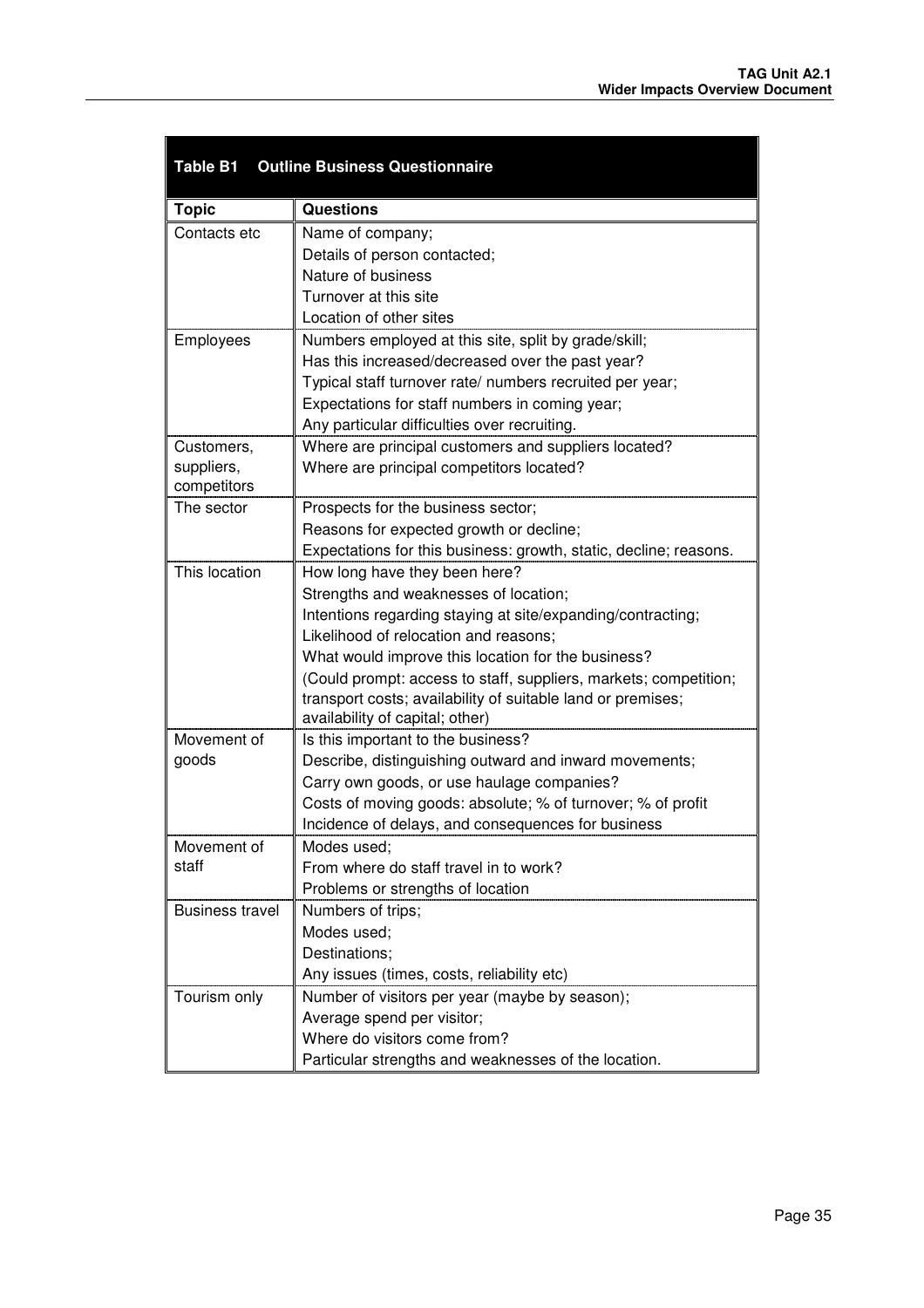## **Appendix C Data Sources**

#### **C.1 Introduction**

- C.1.1 This Appendix provides advice on data sources that may be useful when preparing an economic narrative. It is not intended to be an exhaustive survey of sources, but reflects the experience gained from applying the Guidance to real schemes.
- C.1.2 Each of these is discussed separately below.

#### **Transport Network**

- C.1.3 An important part of an assessment of economic impacts will generally be to calculate travel times and costs between zones in the study area and:
	- Other zones in the study area;
	- The same zone, ie travel within each zone; and
	- Other zones in the study area hinterland.
	- These will be required for car, public transport and walk.
- C.1.4 For larger schemes, it is likely that a transport model will already have been built, and this should be capable of providing the information required for mechanised modes fairly readily, although such models do not always allow for travel within zones and suitable times and costs may have to be estimated separately.
- C.1.5 Even if a model has not been built, it is worth considering using network-building software to generate the information required for the economic narrative. This is because the procedures for setting up these models are well established, and the software is designed to produce exactly the information required quite efficiently.
- **C.1.6** However, in the absence of such a model the possibilities include the following.

#### **Private car: Maps and ruler**

C.1.7 This has its place, but is unlikely to be practical for any but the smallest schemes.

#### **Public transport: timetables**

**C.1.8** These are feasible, but rapidly become time consuming as the network density builds up.

#### **Journey Planners**

- C.1.9 Transport Direct is a journey planner service provided free at point of use via the internet, that provides options for journeys, and estimated journey times, by car and public transport, for trips between origins and destinations specified by the user.
- **C.1.10** There are also other products that are commercially provided, often via the internet, that can be used to calculate expected free-flow drive times between given origin and destination pairs.

#### **Employers and jobs**

- C.1.11 The Annual Business Inquiry (ABI) can be used to provide estimates of the number of jobs by Ward or Postcode, split by Standard Industrial Classification (SIC).
- C.1.12 The ABI can be accessed via a service called NOMIS, that is provided by the Office for National Statistics via the internet.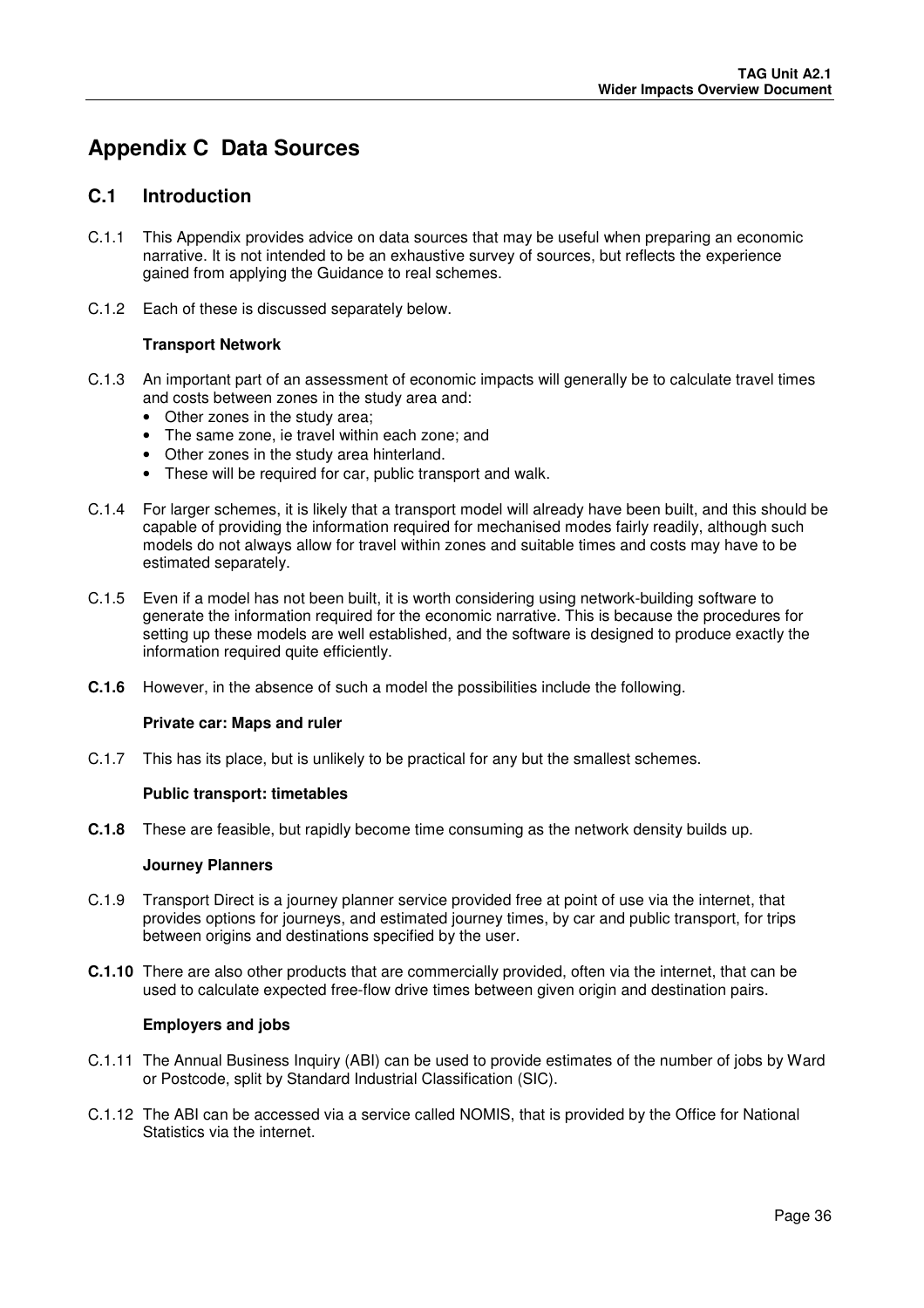- C.1.13 The system for mapping SIC to skill levels will be required. Tables C1 and C2 illustrate how this might be done (they were used in case studies while preparing this guidance). The first maps SIC to SEG group, and the second maps SEG to each of four skill levels.
- C.1.14 Information about vacancies is typically only available at District level, based on reports from Job Centres. Such estimates of vacancies will be skewed towards some sectors more than others, and do not provide a complete picture of the range of vacancies. They will have to be supplemented with information from elsewhere, including any businesses surveys carried out in the RA audit.

|   |                             |                  | SICS         |                               |                |                              |                       |                                                        |                                       |                                                                   |          |                                                          |                                          |                     |                                       |                                                                |                                                                |                                                      |                 |                                                    |                        |
|---|-----------------------------|------------------|--------------|-------------------------------|----------------|------------------------------|-----------------------|--------------------------------------------------------|---------------------------------------|-------------------------------------------------------------------|----------|----------------------------------------------------------|------------------------------------------|---------------------|---------------------------------------|----------------------------------------------------------------|----------------------------------------------------------------|------------------------------------------------------|-----------------|----------------------------------------------------|------------------------|
|   |                             | 1 Agric.<br>etc. | 2<br>Fishing | 3<br>Mining,<br>quarryi<br>ng | cturing        | 5<br>Manufa Energy,<br>water | 6<br>Constru<br>ction | 7<br>Wholes<br>ale.<br>retail<br>and<br>motor<br>trade | 8<br>Hotels<br>and<br>restaur<br>ants | 9<br>Transp<br>ort.<br>storage Financ<br>and<br>commu<br>nication | 10<br>al | 11 Real<br>estate<br>renting<br>& bus.<br>activitie<br>s | 12<br>Public<br>admin.<br>and<br>defence | 13<br>Educati<br>0n | 14<br>Health<br>and<br>social<br>work | 15<br>Other<br>commu<br>nity,<br>social<br>and<br>person<br>al | 16<br>Private<br>hholds<br>with<br>employ<br>ed<br>person<br>s | 17<br>Extra-<br>territori<br>al<br>organis<br>ations | 18<br>ace<br>UK | Workpl 20 DNA 21 Pre-<br>(never<br>outside worked) | Q <sub>2</sub><br>1995 |
|   | 1 Employer: large           | $\mathbf{0}$     | 0            | Ū.                            | 0              | 0                            | 0                     | 0                                                      | 0                                     | 0                                                                 | 0        | 0                                                        | 0                                        | 0                   | 0                                     | Л                                                              | $\mathsf{D}$                                                   | 0                                                    | 0               | 0                                                  | 0                      |
|   | 2 Manager: large            | $\mathbf 0$      | 0            |                               | 9              | 14                           | 5                     | 6                                                      | 5                                     | 8                                                                 | 16       | 8                                                        | 15                                       | 11                  | 8                                     | 4                                                              | $\mathsf{D}$                                                   | 27                                                   | 33              | 0                                                  | 0                      |
|   | 3 Employer: small           |                  | 3            | 2                             |                | U.                           | 5                     | 5                                                      | 7                                     | 2                                                                 | Ō        |                                                          | 0                                        | $\Omega$            | U                                     | 3                                                              | $\bigcap$                                                      | 0                                                    | $\mathsf{r}$    | 0                                                  | ſ                      |
|   | 4 Manager: small            | $\overline{2}$   | 3            |                               |                | 3                            | 4                     | 8                                                      | 6                                     | 5                                                                 | 10       | 9                                                        | 3                                        |                     | 4                                     | ĥ                                                              | $\Omega$                                                       | 0                                                    | n               | 0                                                  | Ū                      |
|   | 5 Profess.: self-employed   | 0                | 0            |                               |                | O                            | 0                     | 0                                                      | 0                                     | 0                                                                 | O        | 5                                                        |                                          | $\Omega$            | 2                                     |                                                                | $\Omega$                                                       | $\mathbf{0}$                                         | 0               | 0                                                  | O                      |
|   | 6 Profess.: employee        | -4               | n            |                               | 5              | 7                            | 5                     | f)                                                     | 0                                     | $\overline{2}$                                                    | 5        | 11                                                       | 5                                        | 5                   | 4                                     | Δ                                                              |                                                                | 0                                                    | $\mathsf{n}$    | 0                                                  | 0                      |
|   | 7 Intermediate non-manual   | -1               | n            |                               | 6              | 8                            | 3                     | $\overline{2}$                                         | 1                                     | 3                                                                 | 9        | 12                                                       | 13                                       | 38                  | 30                                    | 12                                                             | 4                                                              | 36                                                   | 17              | 0                                                  | 0                      |
|   | 8 Supervisor of non-manual  | $\mathbf{0}$     | n            |                               | $\overline{2}$ | 5                            | $\ddot{\phantom{0}}$  | 6                                                      | 0                                     | 4                                                                 | 10       | 5                                                        | 9                                        |                     | 1                                     | $\overline{2}$                                                 | f)                                                             | 0                                                    | 17              | 0                                                  | n                      |
|   | 9 Junior non-manual         | 6                | 13           | 6                             | 13             | 24                           | 9                     | 45                                                     | $\overline{7}$                        | 20                                                                | 44       | 24                                                       | 35                                       | $\overline{7}$      | 12                                    | 16                                                             | $\mathsf{D}$                                                   | 18                                                   | 17              | 0                                                  | O                      |
|   | 10 Personal service         | $\mathsf{D}$     | $\mathsf{r}$ | 3                             | $\overline{2}$ |                              | 0                     |                                                        | 46                                    | $\overline{2}$                                                    | Ū        |                                                          | $\overline{2}$                           | 19                  | 6                                     | 16                                                             | 23                                                             | 0                                                    | $\mathsf{r}$    | Ū                                                  | ſ                      |
| ő | 11 Foreman of manual        | 3                | 3            | 8                             | $\overline{7}$ | 13                           | 7                     | $\overline{2}$                                         | 4                                     | ĥ                                                                 | Ū        | 2                                                        |                                          |                     | 3                                     | 2                                                              |                                                                | f)                                                   | $\mathbf{0}$    | Ū.                                                 | Ū                      |
| 핆 | 12 Skilled manual           | $\overline{2}$   | 28           | 32                            | 21             | 11                           | 23                    | 8                                                      | 1                                     | 24                                                                | 1        | 3                                                        | $\overline{2}$                           | $\Omega$            | $\overline{2}$                        | 4                                                              | $\Omega$                                                       | 0                                                    | $\mathbf{0}$    | 0                                                  | O                      |
|   | 13 Semiskilled manual       | 8                | 31           | 24                            | 22             | 9                            | 6                     | 5                                                      | 4                                     | 13                                                                |          | 6                                                        | 4                                        | $\overline{2}$      | 18                                    | 13                                                             | 8                                                              | 9                                                    | 0               | 0                                                  | 0                      |
|   | 14 Unskilled manual         | $\overline{1}$   | 0            | З                             | 4              | 5                            | 8                     | $\overline{2}$                                         | 15                                    | 5                                                                 | 1        | 6                                                        | 4                                        | 9                   | 8                                     | 9                                                              | 39                                                             | 0                                                    | 0               | 0                                                  | 0                      |
|   | 15 Own account non-profess. | 5                | 19           |                               | $\overline{2}$ | 0                            | 23                    | 6                                                      | 5                                     | 7                                                                 | 1        | 5                                                        | 0                                        |                     | $\overline{2}$                        | 7                                                              | 22                                                             | 0                                                    | 17              | 0                                                  | 0                      |
|   | 16 Farmer: employer/manager | 13               | $\mathsf{r}$ | O.                            | 0              | Ū.                           | 0                     | f)                                                     | 0                                     | $\mathbf{0}$                                                      | 0        | n                                                        | 0                                        | $\Omega$            | 0                                     | Л                                                              | $\Omega$                                                       | 0                                                    | $\mathsf{r}$    | 0                                                  | n                      |
|   | 17 Farmer: own account      | 13               | $\mathsf{r}$ | Ū                             | 0              | O                            | 0                     | f)                                                     | 0                                     | 0                                                                 | Ū        | $\mathsf{r}$                                             | 0                                        | 0                   | 0                                     | $\overline{\Pi}$                                               | $\Omega$                                                       | 0                                                    | $\mathsf{r}$    | 0                                                  | 0                      |
|   | 18 Agric. worker            | 44               | $\mathsf{r}$ | Ω                             | f)             | U.                           | 0                     | $\Omega$                                               | 0                                     | 0                                                                 | Ū        | $\mathsf{r}$                                             | 0                                        | $\Omega$            | 0                                     |                                                                | 1                                                              | 0                                                    | n               | 0                                                  | ſ                      |
|   | 19 Armed forces             | $\mathbf{0}$     | O            | Ū                             | 0              | Ū.                           | Ū.                    | 0                                                      | 0                                     | $\mathbf{0}$                                                      | $\Omega$ | O                                                        | 6                                        | $\Omega$            | O                                     | $\Omega$                                                       | $\Omega$                                                       | 9                                                    | $\mathbf{0}$    | 0                                                  | O                      |
|   | 21 NA                       | $\mathbf 0$      | 0            | Ū                             | 0              | 0                            | 0                     | 0                                                      | 0                                     | 0                                                                 | O        | 0                                                        | 0                                        | 0                   | 0                                     | 0                                                              | 0                                                              | 0                                                    | 0               | 0                                                  | $\overline{7}$         |
|   | 22 DNA (Never worked)       | -4               | n            | n.                            | 0              | 0                            | 0                     | 2                                                      | 3                                     | 0                                                                 | 0        | 0                                                        | 0                                        | 0                   | 0                                     |                                                                |                                                                | 0                                                    | 0               | 100                                                | 92                     |
|   | Total                       | 100              | 100          | 100                           | 100            | 100                          | 100                   | 100                                                    | 100                                   | 100                                                               | 100      | 100                                                      | 100                                      | 100                 | 100                                   | 100                                                            | 100                                                            | 100                                                  | 100             | 100                                                | 100                    |

#### **Table C1: mapping between SIC and SEG**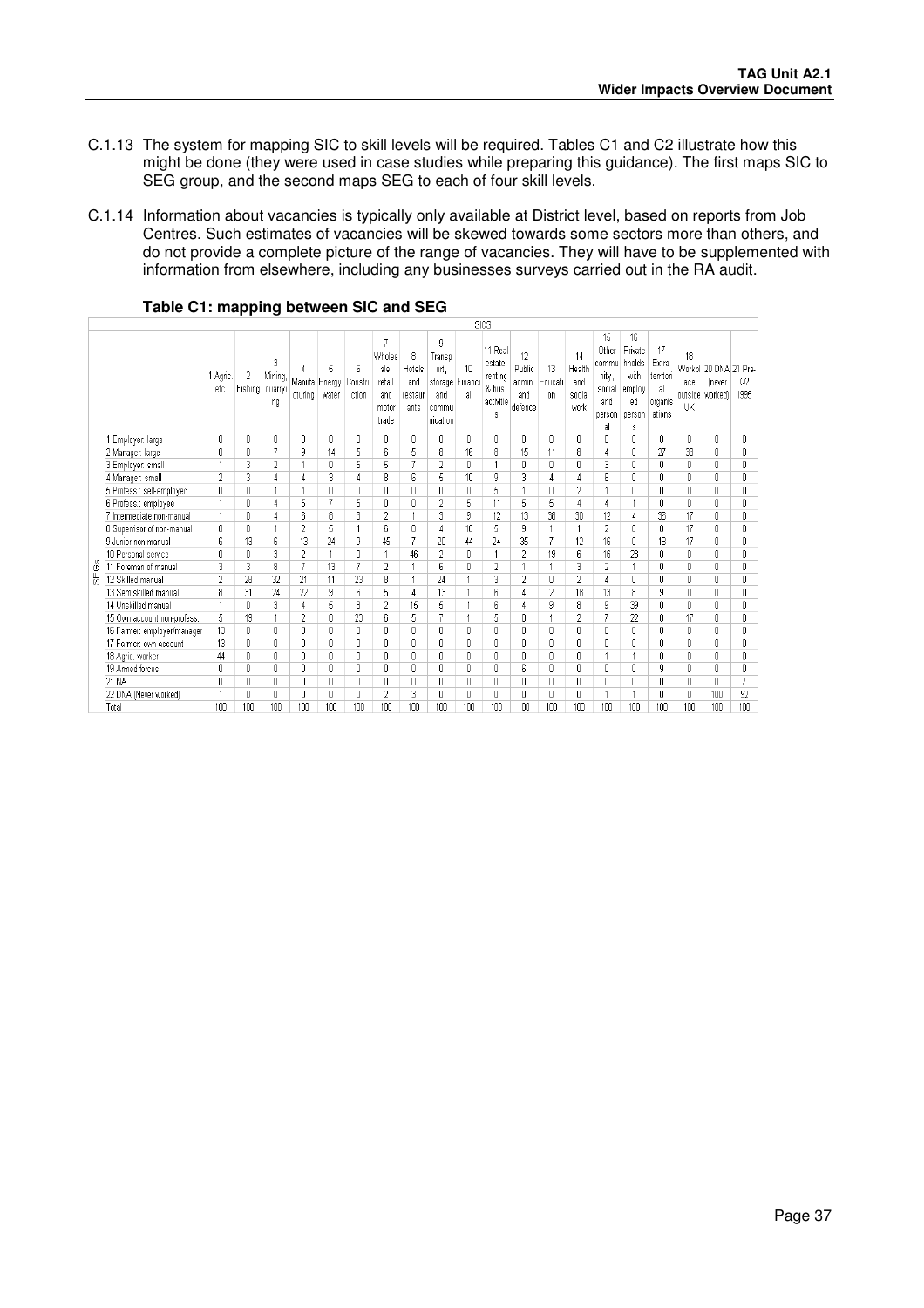| Table C2 Mapping between SEG and Skill Levels |                           |  |  |  |  |  |
|-----------------------------------------------|---------------------------|--|--|--|--|--|
| <b>SEGs</b>                                   | <b>Skills Groups</b>      |  |  |  |  |  |
| 1 Employer: large                             | Professional/Managerial   |  |  |  |  |  |
| 2 Manager: large                              | Professional/Managerial   |  |  |  |  |  |
| 3 Employer: small                             | Professional/Managerial   |  |  |  |  |  |
| 4 Manager: small                              | Professional/Managerial   |  |  |  |  |  |
| 5 Professional: self-employed                 | Professional/Managerial   |  |  |  |  |  |
| 6 Professional: employee                      | Professional/Managerial   |  |  |  |  |  |
| 7 Intermediate non-manual                     | Office                    |  |  |  |  |  |
| 8 Supervisor of non-manual                    | Office                    |  |  |  |  |  |
| 9 Junior non-manual                           | Office                    |  |  |  |  |  |
| 10 Personal service                           | <b>Skilled Manual</b>     |  |  |  |  |  |
| 11 Foreman of manual                          | <b>Skilled Manual</b>     |  |  |  |  |  |
| 12 Skilled manual                             | <b>Skilled Manual</b>     |  |  |  |  |  |
| 13 Semiskilled manual                         | <b>Low Skilled Manual</b> |  |  |  |  |  |
| 14 Unskilled manual                           | Low Skilled Manual        |  |  |  |  |  |
| 15 Own account non-professional               | <b>Skilled Manual</b>     |  |  |  |  |  |
| 16 Farmer: employer/manager                   | Professional/Managerial   |  |  |  |  |  |
| 17 Farmer: own account                        | <b>Skilled Manual</b>     |  |  |  |  |  |
| 18 Agricultural worker                        | Low Skilled Manual        |  |  |  |  |  |
| 19 Armed forces                               | <b>Skilled Manual</b>     |  |  |  |  |  |
| 21 NA                                         | <b>Low Skilled Manual</b> |  |  |  |  |  |
| 22 DNA (Never worked)                         | Low Skilled Manual        |  |  |  |  |  |

### **C.2 The Workforce**

C.2.1 These are people who are either in work, or who are available for work. The latest Census data will provide a source of information.

#### **C.3 Tourism**

- C.3.1 Two sources to aid the measurement of tourism and its impact in a region are the Cambridge Economic Model and the Scarborough Tourism Economic Activity Model (STEAM). One or other of these models is often commissioned by local authorities or tourist boards and can be obtained from them. Both are concerned with estimating the 'size' of the tourism market, in terms of visitors and employment, although they vary in their data collection method for tourism volume - 'top down' (disaggregating national data) for the former and 'bottom up' (local supply-side led) for the latter.
- C.3.2 Key outputs include estimates of tourism numbers, expenditure and employment. In STEAM these are subdivided into serviced and non-serviced accommodation, visiting friends and relatives, and day visitors, but are not divided geographically. From these figures indicative relationships between visitors and employment can be derived. Where possible such relationships should also be supported by empirical research however since, as noted above, the models are intended for trend purposes and not absolute measurements. It was found in the case studies, for example, that if the changes in visitor numbers were small, businesses were likely to accommodate the change by working longer hours, rather than taking on new staff.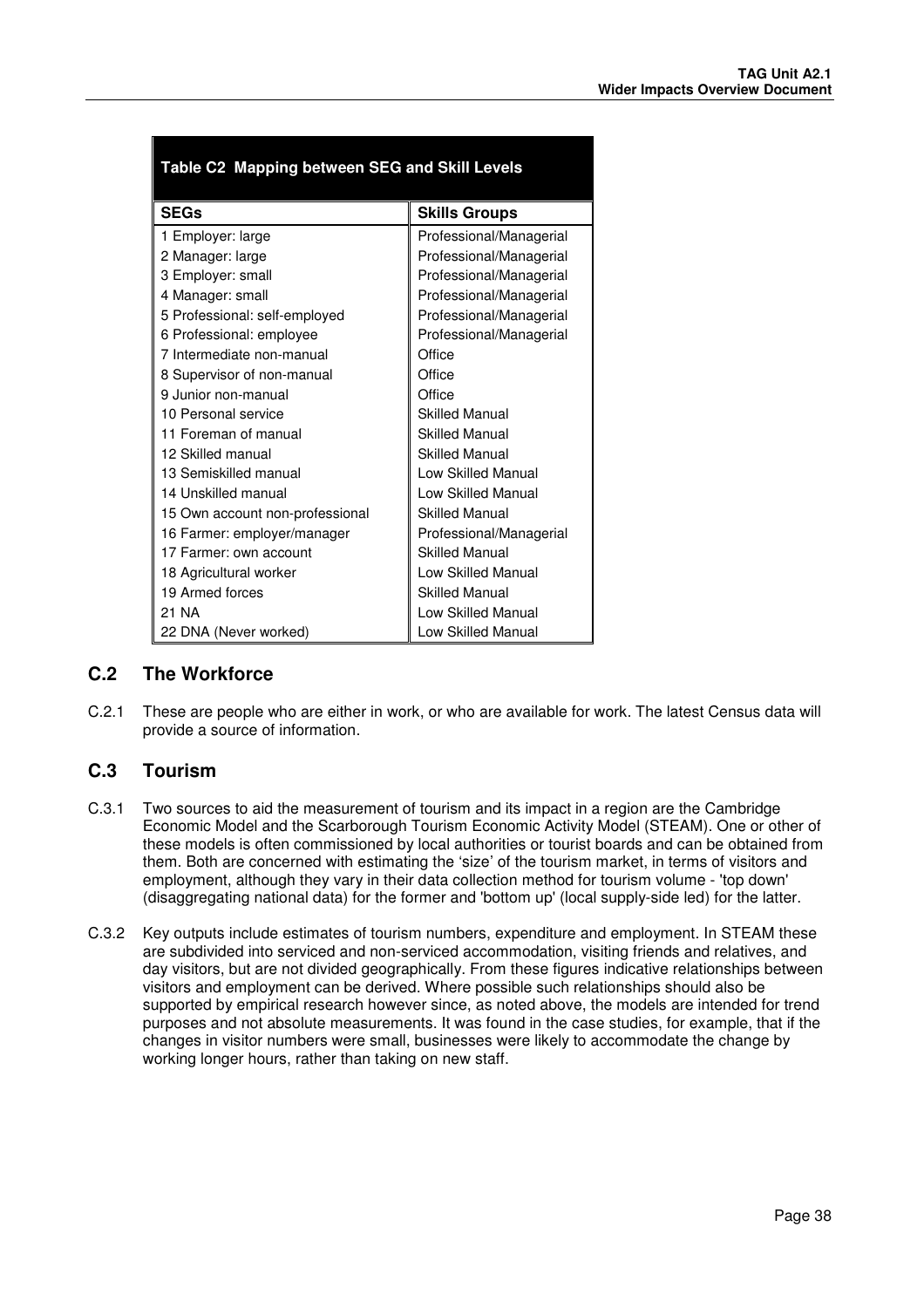### **C.4 Footnote: Definitions**

- C.4.1 The following are definitions used by the ONS which may be found helpful. **Employment**
- **C.4.2** There are two main ways of looking at employment: the number of people with jobs or the number of jobs. These two concepts represent different things as one person can have more than one job. People aged 16 or over are classed as in employment (as an employee or self-employed) by the LFS, if they have done at least one hour of paid work in the week prior to their LFS interview or if they have a job that they are temporarily away from. People who do unpaid work in a family business and people on Government-supported training and employment programmes are also included according to the International Labour Organisation (ILO) convention.

#### **Workforce Jobs**

C.4.3 Information on the number of jobs is mainly collected through postal employer surveys. This gives the number of employee jobs (formerly known as employees in employment). The total number of workforce jobs (formerly known as workforce in employment) is calculated by summing employee jobs, self-employment jobs from the LFS, those in HM Forces and Government-supported trainees. Vacant jobs are not included.

#### **Civilian Workforce Jobs**

**C.4.4** Workforce jobs excluding those in HM Forces.

#### **ILO Unemployment**

C.4.5 The ILO definition of unemployment covers people who are: not in employment, want a job, have actively sought work in the previous 4 weeks and are available to start work within the next fortnight, or, out of work and have accepted a job which they are waiting to start in the next fortnight.

#### **Claimant Count**

C.4.6 The claimant count records the number of people claiming unemployment-related benefits. These are currently the Jobseeker's Allowance (JSA) and National Insurance credits, claimed at Employment Service local offices. People claiming JSA must declare that they are out of work, capable of, available for and actively seeking work during the week in which the claim is made. They enter into a Jobseeker's agreement setting out the action they will take to find work and to improve their prospects of finding employment.

#### **Economically Active**

C.4.7 The economically active population are those who are either in employment or ILO unemployed.

#### **Economically Inactive**

C.4.8 Economically inactive people are not in employment, but do not satisfy all the criteria for ILO unemployment. This group comprises those who want a job but who have not been seeking work in the last 4 weeks, those who want a job and are seeking work but not available to start and those who do not want a job. For example, students not working or seeking work and those in retirement are classed as economically inactive. It can be useful for some purposes to consider only those who are both economically inactive and of working age.

#### **Labour Market Attachment**

C.4.9 A concept relating to a person's proximity to the labour force. It covers a spectrum from fully attached workers (e.g. those in employment or ILO unemployment) at the one extreme, to those who do not want a job at the other extreme. The latter group, which includes economically inactive retired people, might be considered completely detached from the labour market.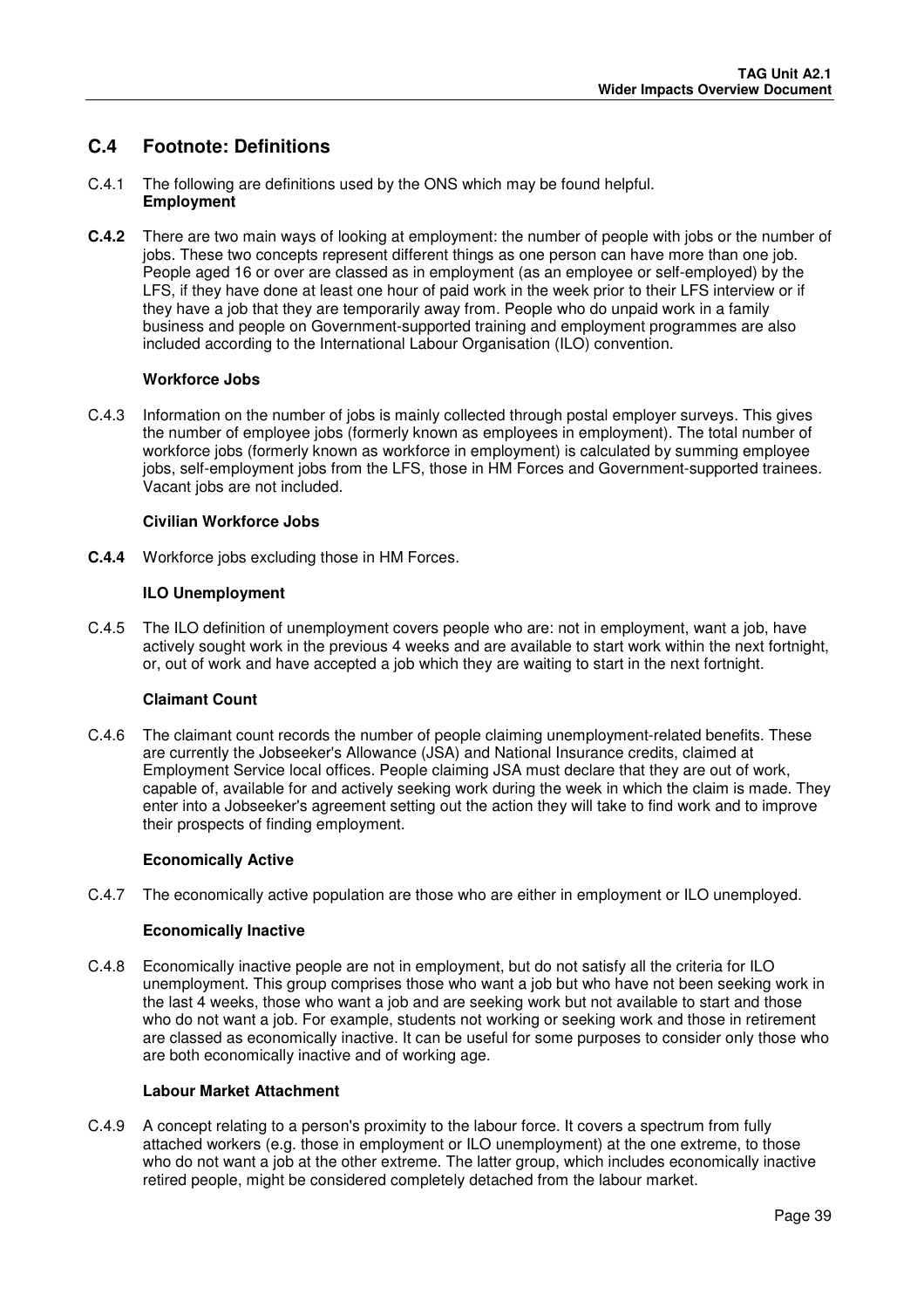#### **Discouraged Workers**

C.4.10 A subgroup of the economically inactive population who said that they would like a job and whose main reason for not seeking work was because they believed there were no jobs available.

#### **Rates**

C.4.11 Rates represent the proportion of the population or subgroup of the population with a certain characteristic. They allow changes in the labour market to be interpreted in a wider context, allowing for changes in the overall population or the number of people who are economically active. Rates can be calculated for different age groups. For employment, economic activity and economic inactivity, the most widely quoted rates are those for the working age population i.e. men aged 16- 64 and women aged 16-59. For ILO unemployment, headline rates are expressed as a percentage of the economically active population aged 16 and over. Those over retirement age who continue to be economically active will therefore be included in the base while those who are economically inactive will not.

#### **Employment Rate**

C.4.12 The number of people in employment expressed as a percentage of the relevant population.

#### **ILO Unemployment Rate**

C.4.13 The number of ILO unemployed people expressed as a percentage of the relevant economically active population.

#### **Claimant Count Rate**

C.4.14 The number of claimants resident in an area expressed as a percentage of the sum of claimants and workforce jobs.

#### **Economic Activity Rate**

C.4.15 The number of people who are in employment or unemployed expressed as a percentage of the relevant population.

#### **Economic Inactivity Rate**

C.4.16 The number of economically inactive people expressed as a percentage of the relevant population.

#### **Earnings**

C.4.17 A measure of the money people receive in return for work done gross of tax. It includes salaries and bonuses but does not include non-monetary perks such as benefits in kind. This differs from income, which is the amount of money received from all sources. Income includes interest from building society and bank accounts, dividends from shares, benefit receipts, trust funds, etc.

#### **Jobcentre Vacancies**

C.4.18 A job opportunity notified by an employer to a Jobcentre (including 'self-employed' opportunities created by employers) which remained unfilled on the count day (the reference day for each month's statistics - normally confined to the first Friday in the month).

#### **Indices of multiple deprivation**

C.4.19 An official measure of relative deprivation for small areas in England. It considers income; employment; education, skills and training; health disability; crime; barriers to housing and services; and, living environment deprivation.